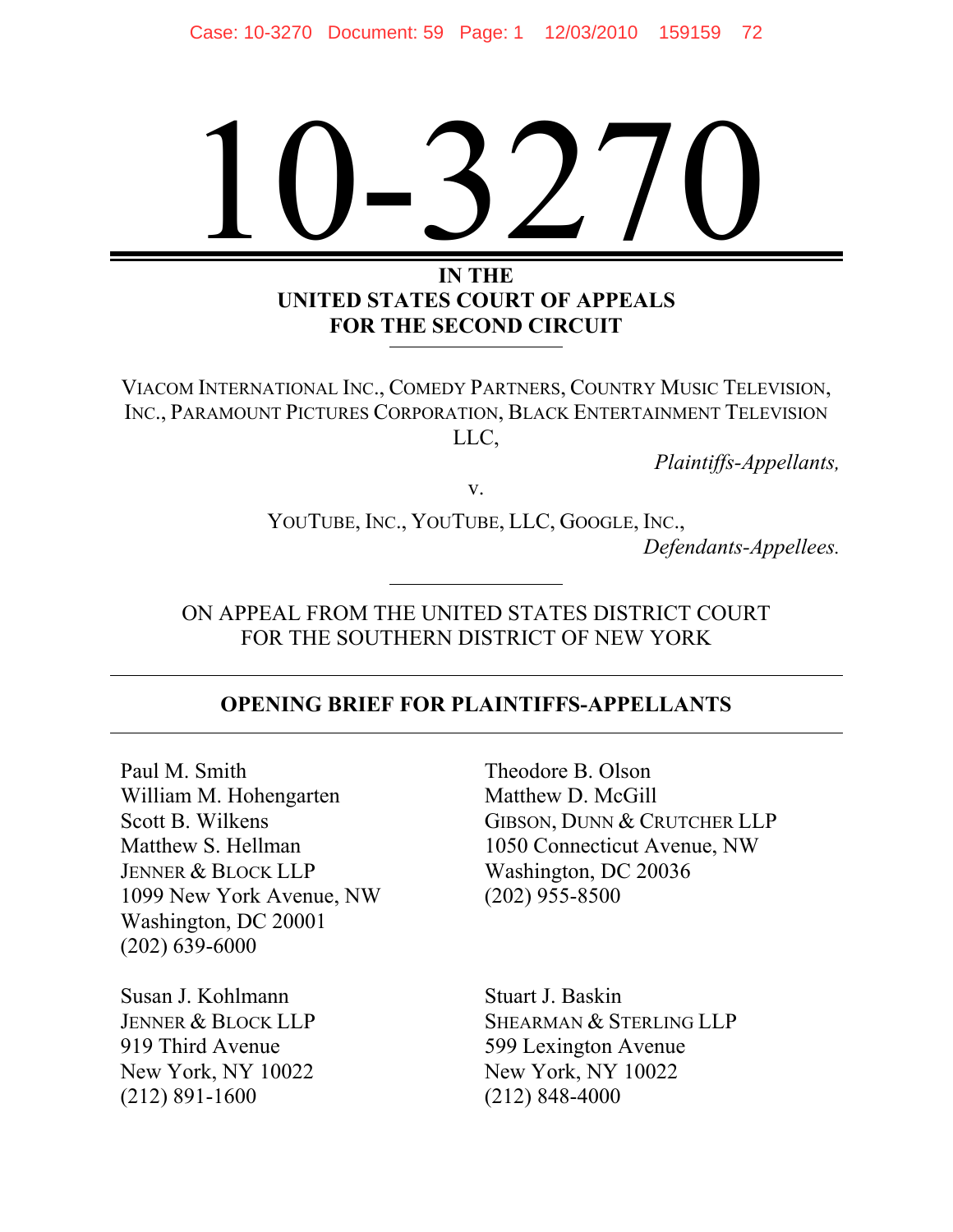#### **RULE 26.1 CORPORATE DISCLOSURE STATEMENT**

Pursuant to Rule 26.1 of the Federal Rules of Appellate Procedure, Plaintiffs-Appellants Viacom International Inc., Comedy Partners, Country Music Television, Inc., Paramount Pictures Corporation, and Black Entertainment Television LLC, submit the following statement identifying their parent corporations and any publicly held corporation owning 10% or more of their stock:

Each of the Plaintiffs-Appellants is, directly or indirectly, a wholly-owned subsidiary of Viacom Inc., a company publicly traded on the New York Stock Exchange. No publicly traded company owns 10% or more of the stock of Viacom Inc.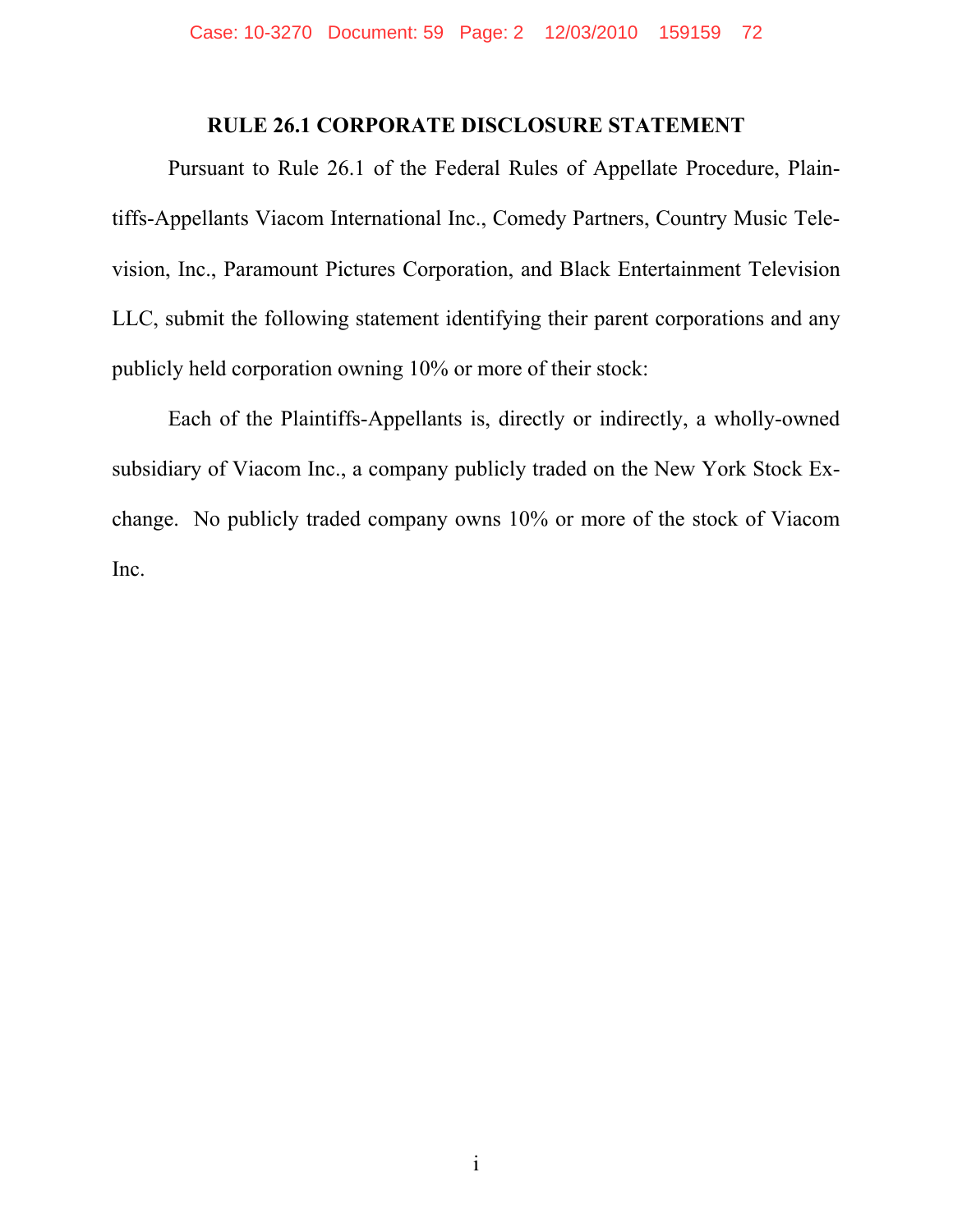## **TABLE OF CONTENTS**

| A.              |                                                             |    |                                                                                                                                                |     |  |
|-----------------|-------------------------------------------------------------|----|------------------------------------------------------------------------------------------------------------------------------------------------|-----|--|
| <b>B</b> .      |                                                             |    |                                                                                                                                                |     |  |
| $\mathcal{C}$ . | YouTube's Infringement-Based Business Persists After Google |    |                                                                                                                                                |     |  |
| D.              |                                                             |    |                                                                                                                                                |     |  |
|                 |                                                             |    |                                                                                                                                                |     |  |
|                 |                                                             |    |                                                                                                                                                |     |  |
| I.              |                                                             |    | The DMCA's Safe Harbor Does Not Protect YouTube's<br>Intentional Facilitation Of Copyright Infringement22                                      |     |  |
|                 | A <sub>1</sub>                                              |    | YouTube's Failure To Take Action To Stop Infringing<br>Activity Known To It Excludes YouTube From The                                          |     |  |
|                 |                                                             | 1. | The Record Conclusively Demonstrates That<br>YouTube Was At Least "Aware Of Facts Or<br>Circumstances From Which Infringing Activity Is        | .23 |  |
|                 |                                                             | 2. | YouTube's Willful Blindness To Its Users' Acts of<br>Infringement Satisfies Even The District Court's<br>Erroneous Requirement Of URL-Specific |     |  |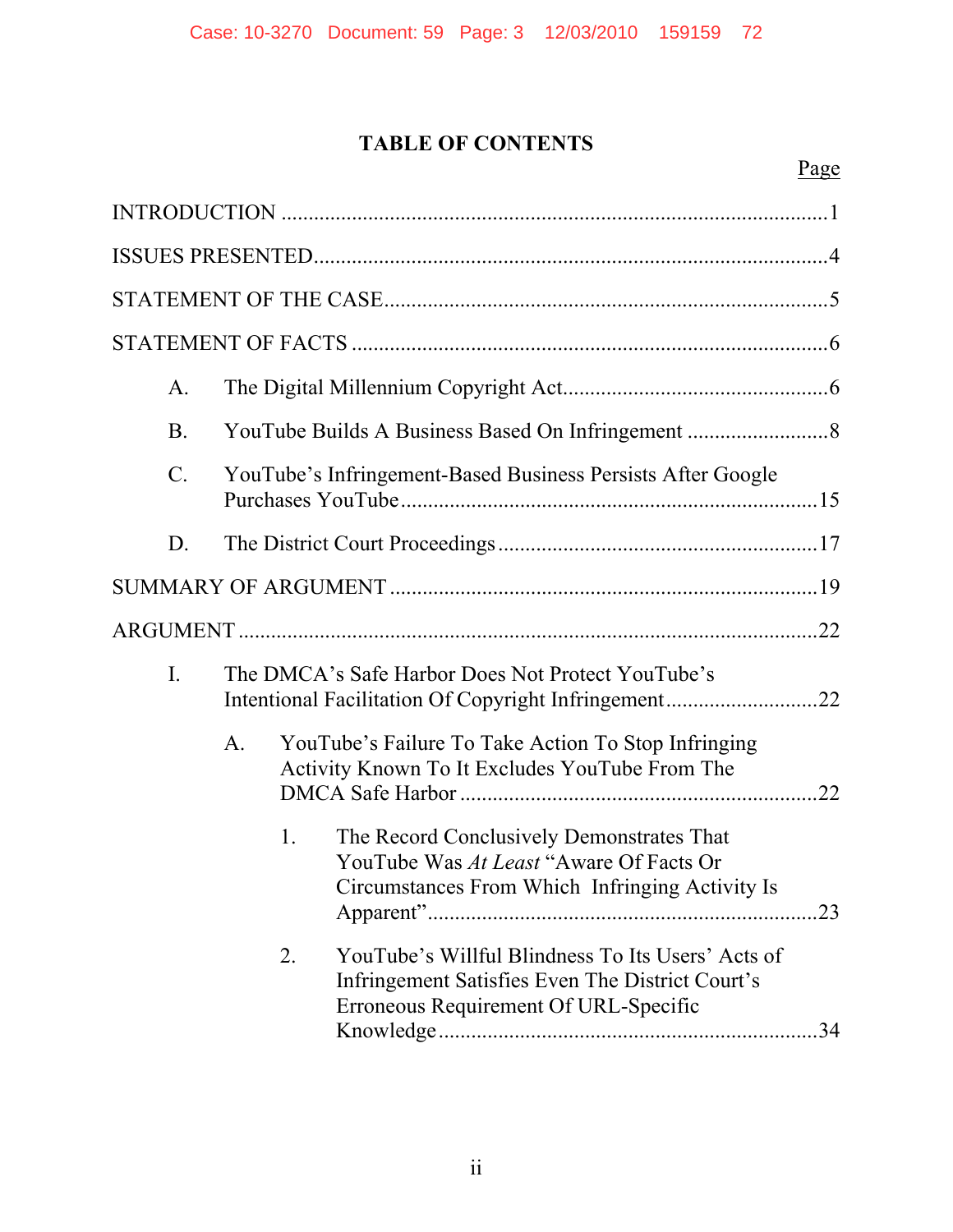#### **Table of Contents (Continued)**

|     |                 | 3 <sub>1</sub><br>Viacom Presented Evidence Sufficient To Raise A<br>Genuine Question Of Fact That YouTube Had<br>Actual Knowledge Of Identifiable Infringements39 |  |
|-----|-----------------|--------------------------------------------------------------------------------------------------------------------------------------------------------------------|--|
|     | <b>B.</b>       | YouTube's Profiteering From Its Users' Infringement Is                                                                                                             |  |
|     | $\mathcal{C}$ . | YouTube's Performance And Licensing Of User-<br>Uploaded Copyrighted Content Are Not The Type Of<br>Storage Activities That The DMCA Immunizes From                |  |
| II. |                 | Viacom Is Entitled To Summary Judgment On Its Affirmative<br>.55                                                                                                   |  |
|     | A.              | Viacom Is Entitled To Summary Judgment On Its Direct                                                                                                               |  |
|     | B.              | Viacom Is Entitled To Summary Judgment On Its<br>Grokster Claim For Intentional Facilitation Of                                                                    |  |
|     | C.              | Viacom Is Entitled To Summary Judgment On Its                                                                                                                      |  |
|     |                 |                                                                                                                                                                    |  |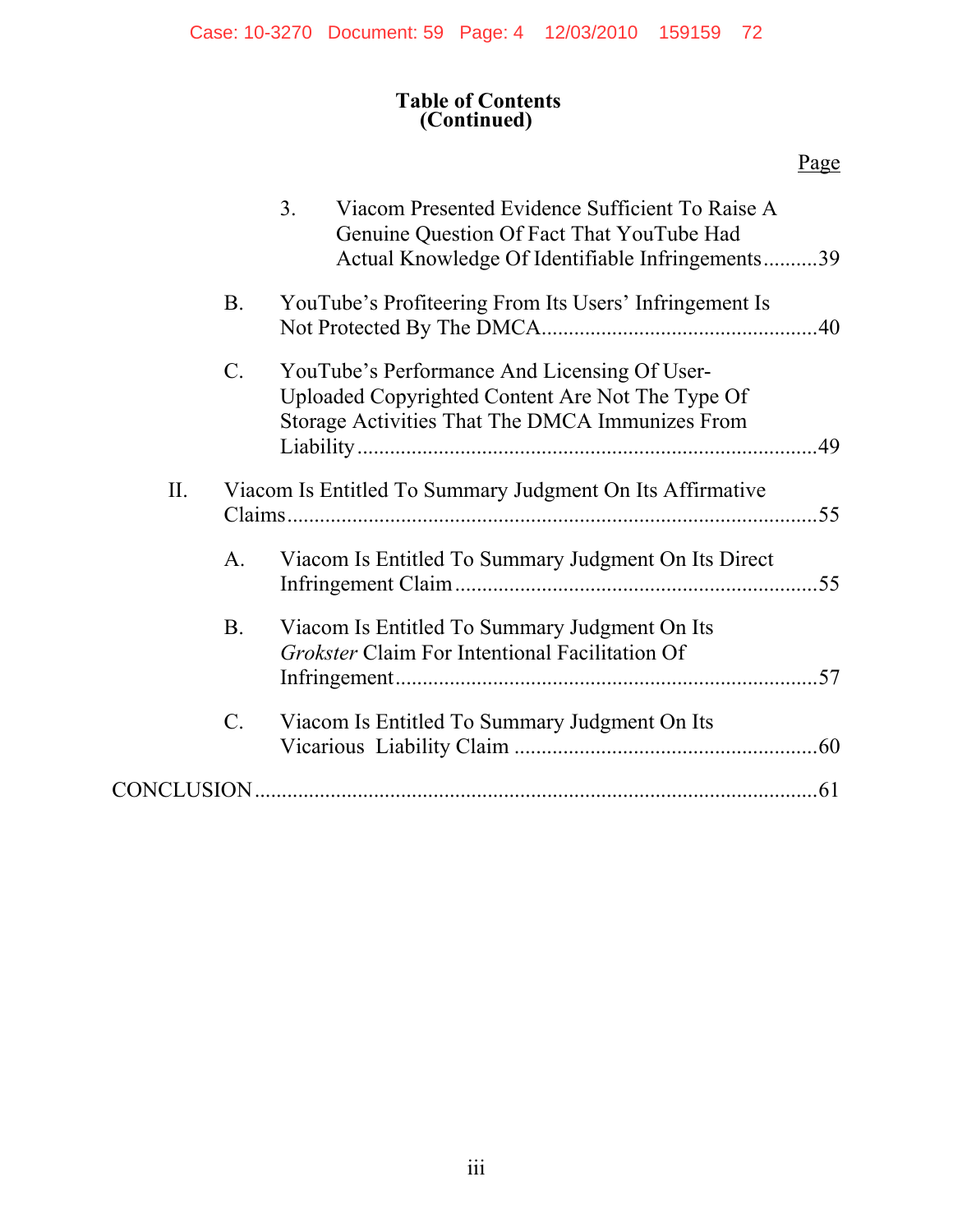### **TABLE OF AUTHORITIES**

| Cases<br>Page(s)                                                                                            |     |
|-------------------------------------------------------------------------------------------------------------|-----|
| A&M Records Inc. v. Napster,                                                                                |     |
| ALS Scan, Inc. v. RemarQ Communities, Inc.,                                                                 |     |
| Arista Records LLC v. Lime Group LLC,                                                                       |     |
| Arista Records LLC v. USENET.com, Inc.,                                                                     |     |
| Arista Records, LLC v. Doe 3,                                                                               |     |
| Associated Gen. Contractors of Cal., Inc. v. Cal. State Council of Carpenters,                              |     |
| Barnhart v. Sigmon Coal Co.,                                                                                |     |
| Cartoon Network LP v. CSC Holdings, Inc.,                                                                   |     |
| Coach Leatherware Co. v. AnnTaylor, Inc.,                                                                   | .22 |
| Columbia Pictures Indus., Inc. v. Fung,<br>No. CV 06-5578, 2009 WL 6355911 (C.D. Cal. Dec. 21, 2009) 29, 58 |     |
| Conn. ex rel. Blumenthal v. U.S. Dep't of the Interior,                                                     |     |
| Conn. Hosp. Ass'n v. Weicker,                                                                               | .22 |
| Conn. Nat'l Bank v. Germain,                                                                                |     |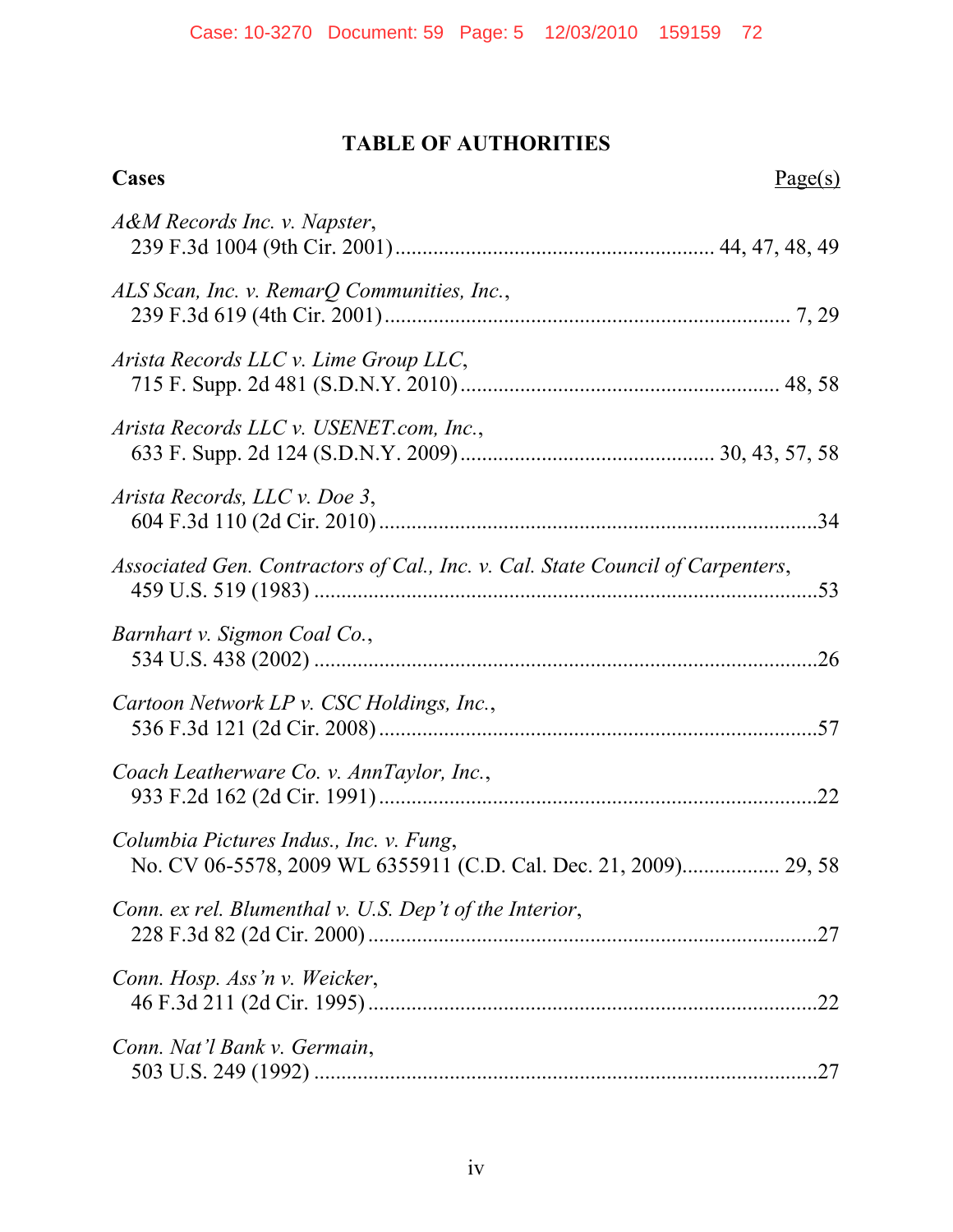#### **Table of Authorities (Continued)**

 $Page(s)$ 

| Costar Group, Inc. v. Loopnet, Inc.,<br>164 F. Supp. 2d 688 (D. Md. 2001), aff'd, 373 F.3d 544 (4th Cir. 2004)  43, 49 |
|------------------------------------------------------------------------------------------------------------------------|
| Ellison v. Robertson,                                                                                                  |
| Fair Hous. Council of San Fernando Valley v. Roommates.com, LLC,                                                       |
| First Nat. Bank of Logan, Utah v. Walker Bank & Trust Co.,<br>.28                                                      |
| Fonovisa, Inc. v. Cherry Auction, Inc.,                                                                                |
| Gershwin Publ'g Corp. v. Columbia Artists Mgmt., Inc.,                                                                 |
| Giordano v. Mkt. Am., Inc.,                                                                                            |
| Green v. Bock Laundry Mach. Co.,                                                                                       |
| Hard Rock Café Licensing Corp. v. Concession Servs., Inc.,<br>.35                                                      |
| Hibbs v. Winn,<br>42                                                                                                   |
| Holmes v. Sec. Investor Prot. Corp.,                                                                                   |
| In re Aimster Copyright Litig.,                                                                                        |
| Kalem Co. v. Harper Bros.,<br>.29                                                                                      |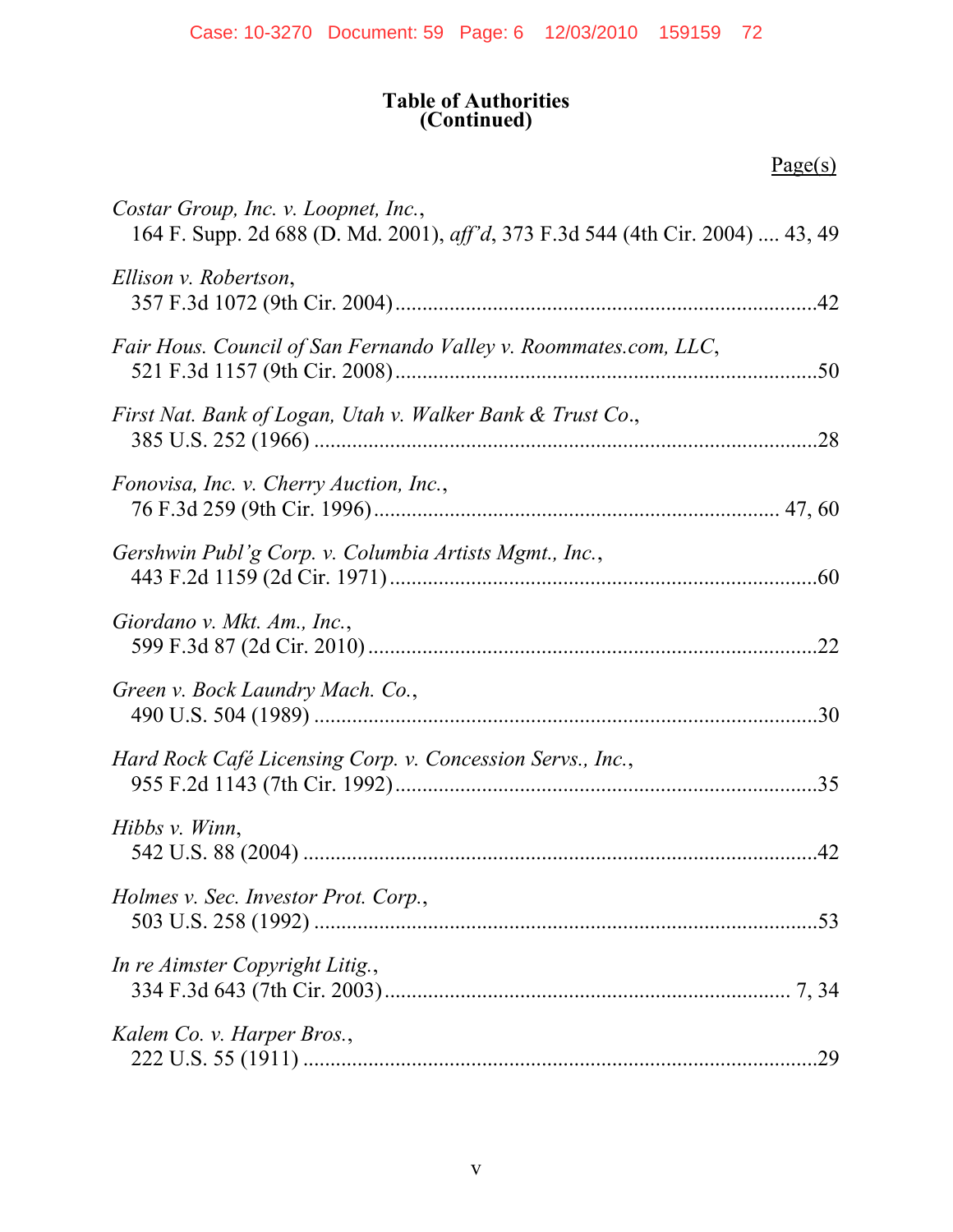#### **Table of Authorities (Continued)**

 $Page(s)$ 

| Matthew Bender & Co. v. W. Publ'g Co.,                                                                             |
|--------------------------------------------------------------------------------------------------------------------|
| Meiri v. Dacon,                                                                                                    |
| Metro-Goldwyn-Mayer Studios Inc. v. Grokster, Ltd.,                                                                |
| Metro-Goldwyn-Mayer Studios, Inc. v. Grokster, Ltd.,                                                               |
| Nat'l Basketball Ass'n v. Motorola, Inc.,                                                                          |
| Neder v. United States,                                                                                            |
| Perfect 10, Inc. v. CCBill LLC,                                                                                    |
| Religious Tech. Ctr. v. Netcom On-Line Commc'n Servs., Inc.,                                                       |
| Shapiro, Bernstein & Co. v. H.L. Green Co.,                                                                        |
| Tasini v. N.Y. Times Co.,                                                                                          |
| Tiffany (NJ) Inc. $\nu$ . eBay Inc.,                                                                               |
| Tiffany (NJ) Inc. v. eBay, Inc.,<br>576 F. Supp. 2d 463 (S.D.N.Y. 2008), aff'd, 600 F.3d 93 (2d Cir. 2010)  35, 36 |
| United States v. Aina-Marshall,                                                                                    |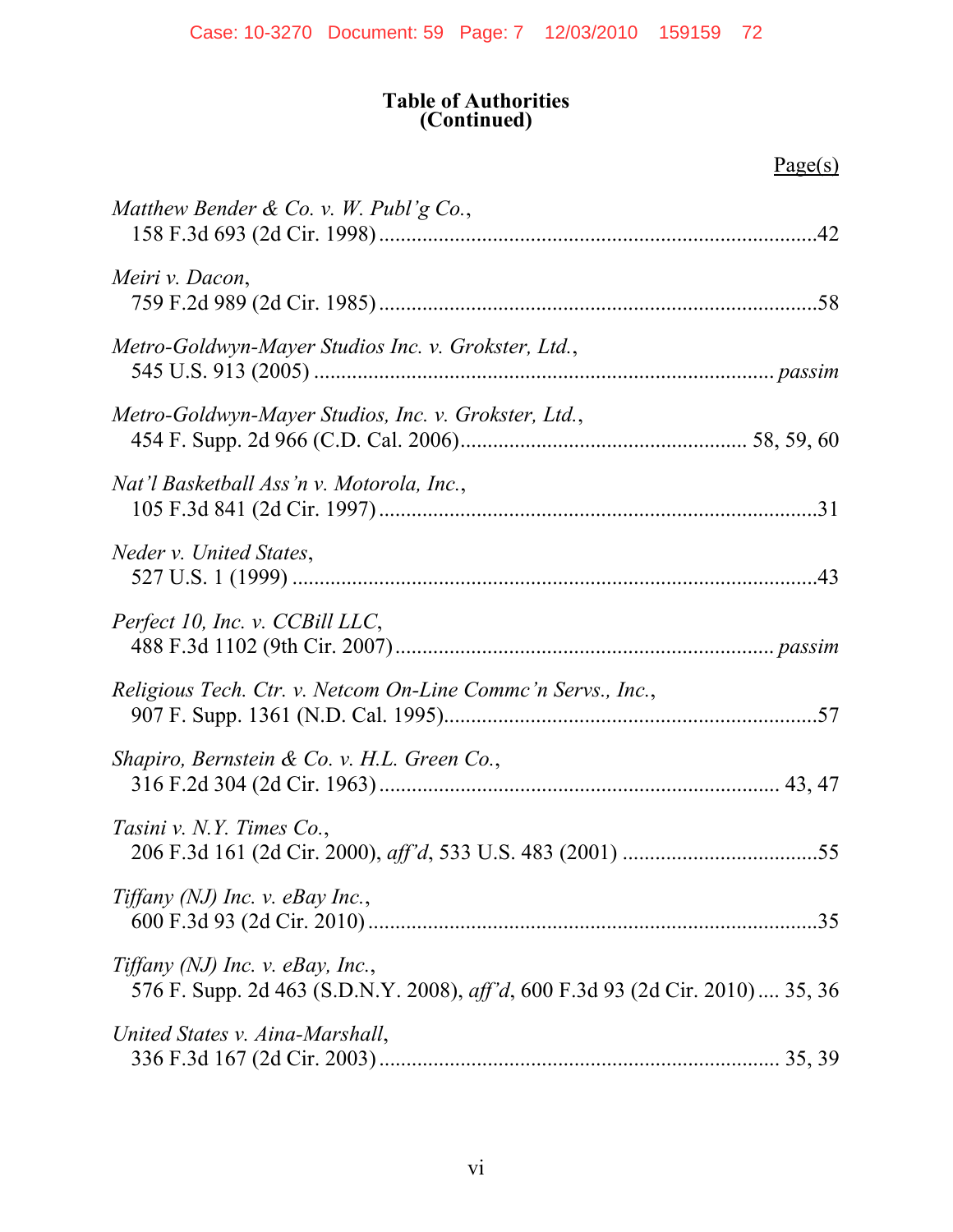# Table of Authorities<br>(Continued)

|                                                  | Page(s) |
|--------------------------------------------------|---------|
| United States v. Cleveland Indians Baseball Co., |         |
| United States v. MacPherson,                     |         |
| <b>Statutes</b>                                  |         |
|                                                  |         |
|                                                  |         |
|                                                  |         |
|                                                  |         |
|                                                  |         |
|                                                  |         |
|                                                  |         |
|                                                  |         |
|                                                  |         |
|                                                  |         |
|                                                  |         |
| <b>Other Authorities</b>                         |         |
| 3 Nimmer on Copyright                            |         |
|                                                  |         |
|                                                  |         |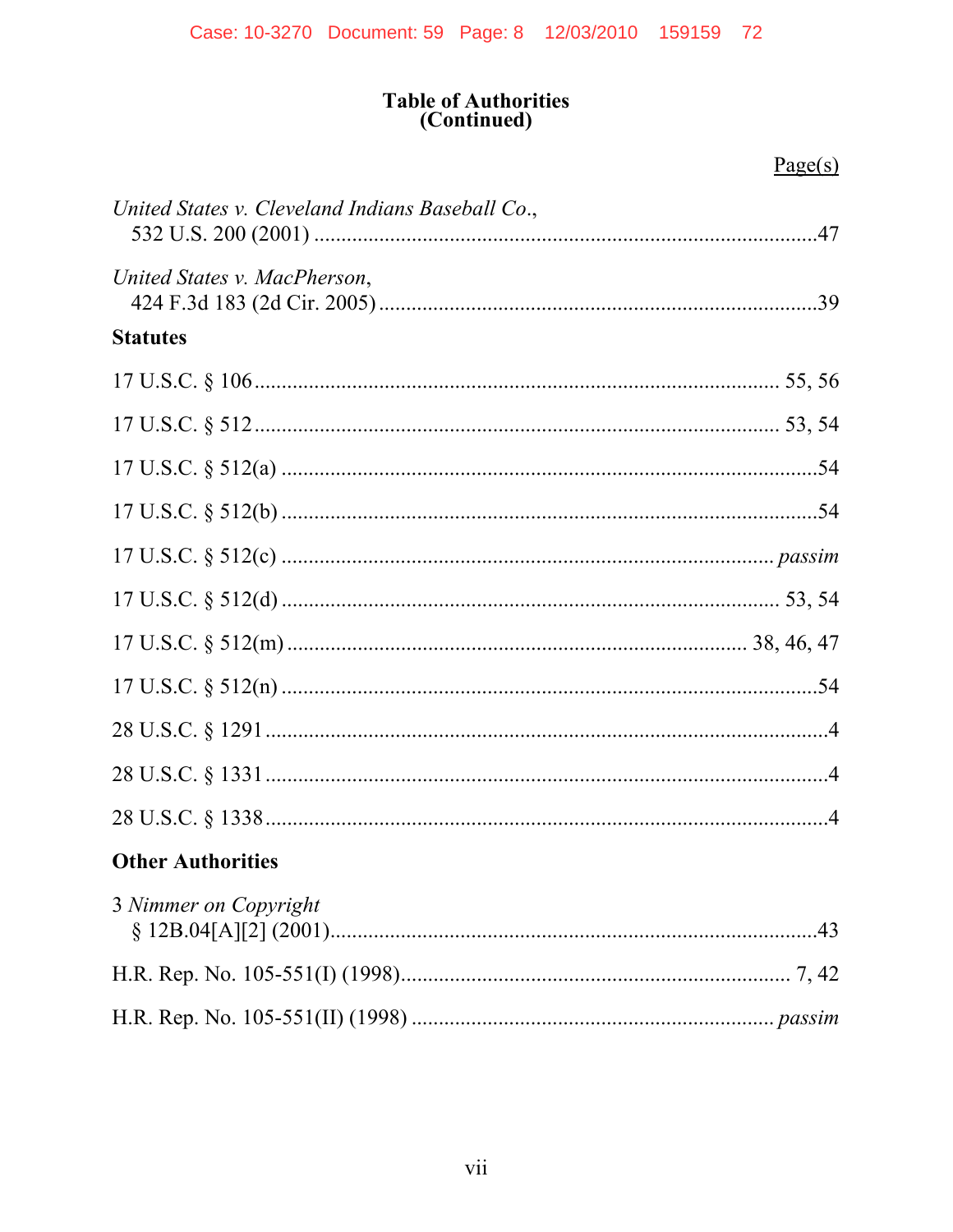#### **Table of Authorities (Continued)**

#### *Page(s)*

| Jane C. Ginsburg, Separating the Sony Sheep from the Grokster Goats:                                                                              |
|---------------------------------------------------------------------------------------------------------------------------------------------------|
| Reckoning the Future Business Plans of Copyright-Dependent Technology                                                                             |
|                                                                                                                                                   |
| Jane C. Ginsburg, User-Generated Content Sites and Section 512 of the U.S.<br>Copyright Act, Copyright Enforcement and the Internet 183 (Irini A. |
|                                                                                                                                                   |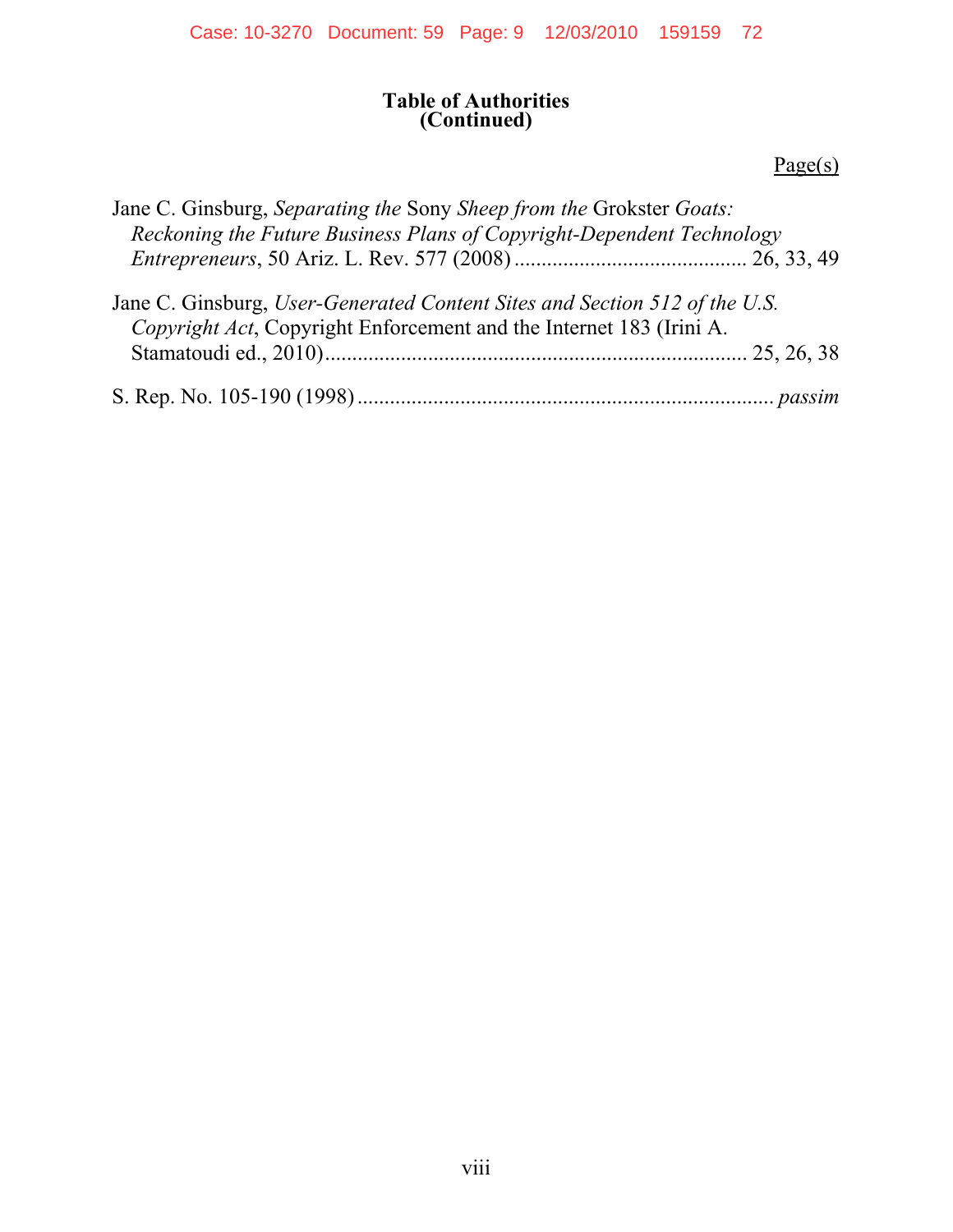#### **INTRODUCTION**

YouTube bills itself as "the world's most popular online video community, allowing millions of people to discover, watch and share originally-created videos." YouTube, About YouTube, http://www.youtube.com/t/about. But from the time that YouTube launched in December 2005 until 2008 (well after this litigation began), many of the videos that users "discover[ed], watch[ed], and share[d]," on YouTube were not their own home movies, but rather were "originally-created" by Viacom—and protected by the U.S. copyright laws.

Almost immediately after YouTube came online, YouTube became aware of widespread infringement on its site. And it was the copyrighted videos—not home movies—that people flocked to YouTube to see. Indeed, in an internal email, YouTube acknowledged that if YouTube "just remove<sup>[d]</sup> the obviously copyright infringing stuff," traffic would "go from 100,000 views a day down to about 20,000 views or maybe even lower." JAII-159-60.1

At this point, YouTube faced a stark choice: Like its competitor Google Video, it could screen uploaded videos for unauthorized copyrighted content and

 $\overline{a}$ 

<sup>1</sup> References herein to the "JA" identify the volume and page numbers where the cited material appears in the six-volume joint appendix filed by the parties; *e.g*., JAI-5 refers to volume I, page 5 of the joint appendix. References to the special appendix are designated as "SPA," followed by the page number on which the cited material appears.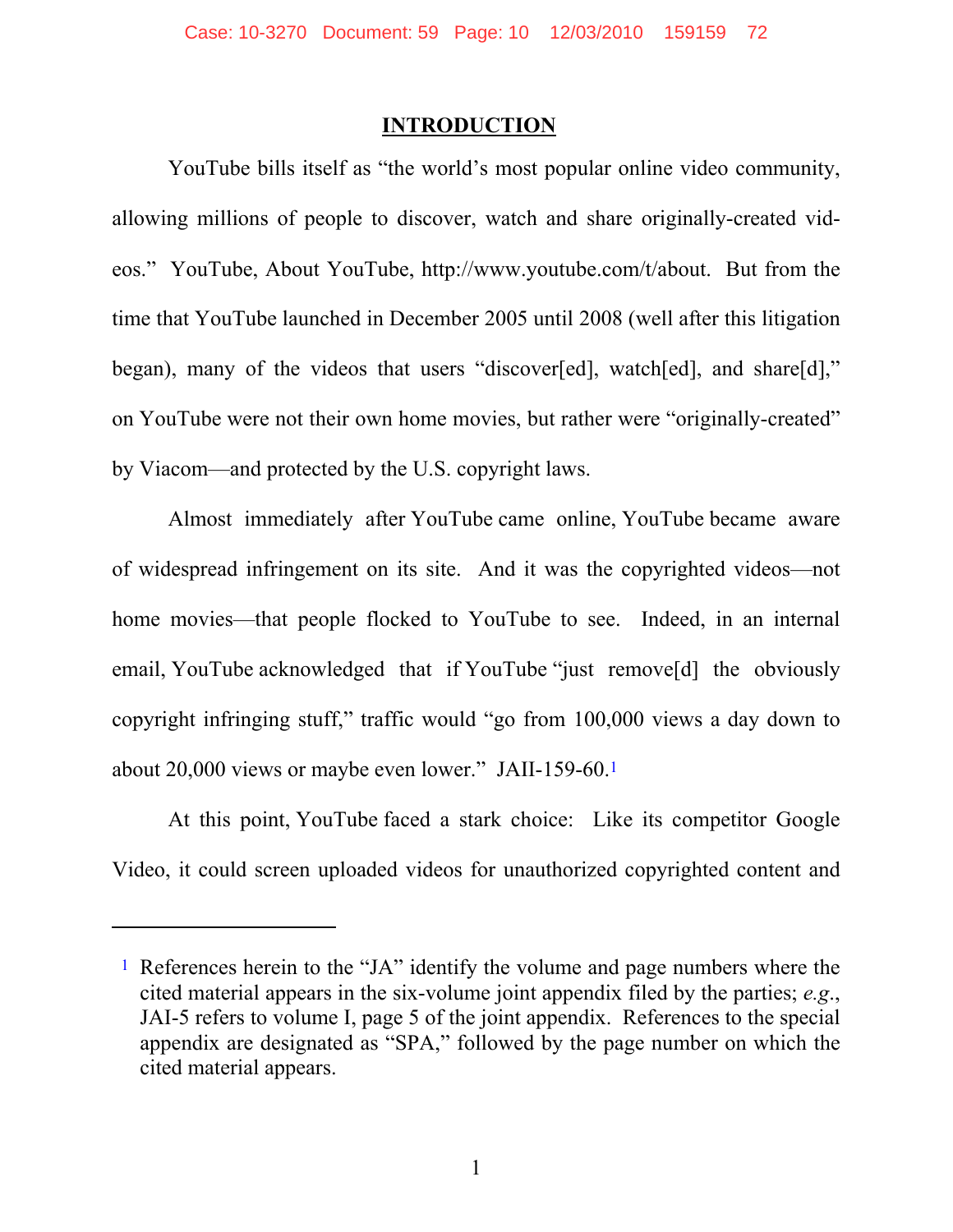#### Case: 10-3270 Document: 59 Page: 11 12/03/2010 159159 72

build its business on content that it had the legal right to reproduce, display, perform, and distribute. Or it could attempt to grow its business more rapidly by displaying and performing the copyrighted creations of others without authorization. It chose the latter course, stating "we need to attract traffic." JAII-171.

On these facts, there is no room to dispute the district court's view that YouTube "not only w[as] generally aware of, but welcomed, copyrightinfringing material being placed on [its] website" because "[s]uch material was attractive to users" and "enhanced [YouTube's] income from advertisements." SPA9. Indeed, before Google bought YouTube for \$1.65 billion, Google's own due diligence team warned that *more than half* of YouTube's views infringed copyrights. And the scope of the ongoing infringement was so broad—and the value to Google of that infringement so great—that at one point, Google offered Viacom a deal to license Viacom's copyrights that Google valued at a minimum of \$590 million. JAI-302.

The district court nevertheless held that YouTube had *no* liability for the rampant infringement of copyrights it "welcomed." To reach that implausible conclusion, the district court held that the narrow safe harbor established by Section 512(c) of the Digital Millennium Copyright Act, 17 U.S.C. § 512(c), shields *any* infringing activity ("however flagrant and blatant") that "flow[s] from" a user's upload of copyrighted material to a website, and is unavailable to a service provider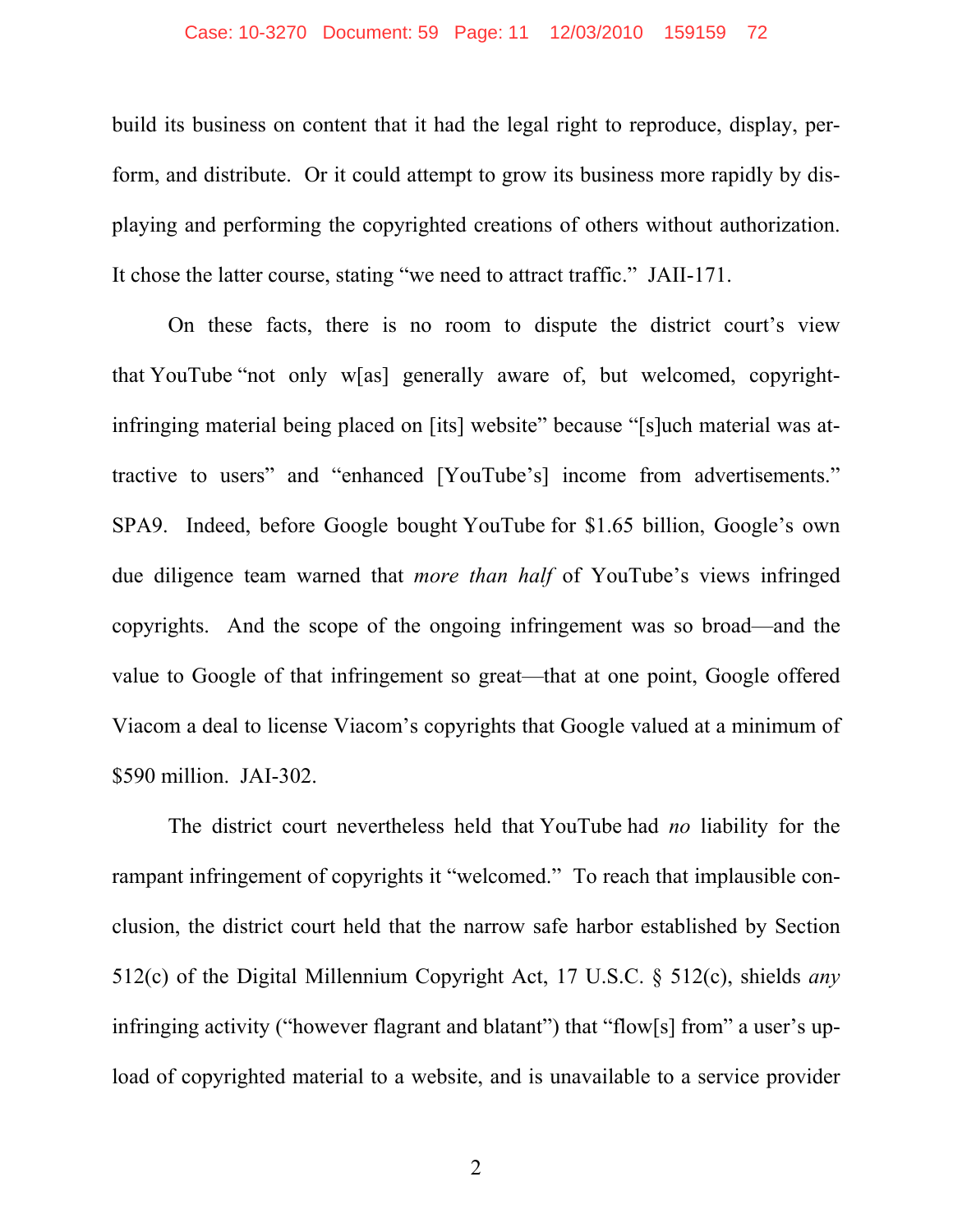#### Case: 10-3270 Document: 59 Page: 12 12/03/2010 159159 72

*only* when a copyright owner can demonstrate that the service provider has actual knowledge of "specific and identifiable infringements of individual items," including the "works' locations at the site," which is to say, actual knowledge that the material appearing at a specific URL (web address) infringes a copyright. SPA10, 20, 27, 32. Absent proof that a service provider possessed this type of URLspecific knowledge, the service provider's responsibility under the copyright laws was limited to timely responding to cease-and-desist demands of copyright owners, *even if* the service provider already was "aware[] of pervasive copyrightinfringing." SPA20.

If affirmed by this Court, that construction of Section 512(c) would radically transform the functioning of the copyright system and severely impair, if not completely destroy, the value of many copyrighted creations. It would immunize from copyright infringement liability even avowedly piratical Internet businesses. Even the very piratical businesses held to account in *Metro-Goldwyn-Mayer Studios Inc. v. Grokster, Ltd.*, 545 U.S. 913 (2005), could be immune with just minor tweaks to their business models.

Nothing in the text or history of the DMCA even remotely suggests that Congress intended such absurd, disquieting, and disruptive results. In fact, the text of the DMCA compels the opposite conclusion: Internet service providers that not only are aware of pervasive copyright infringement, but actively participate in and

3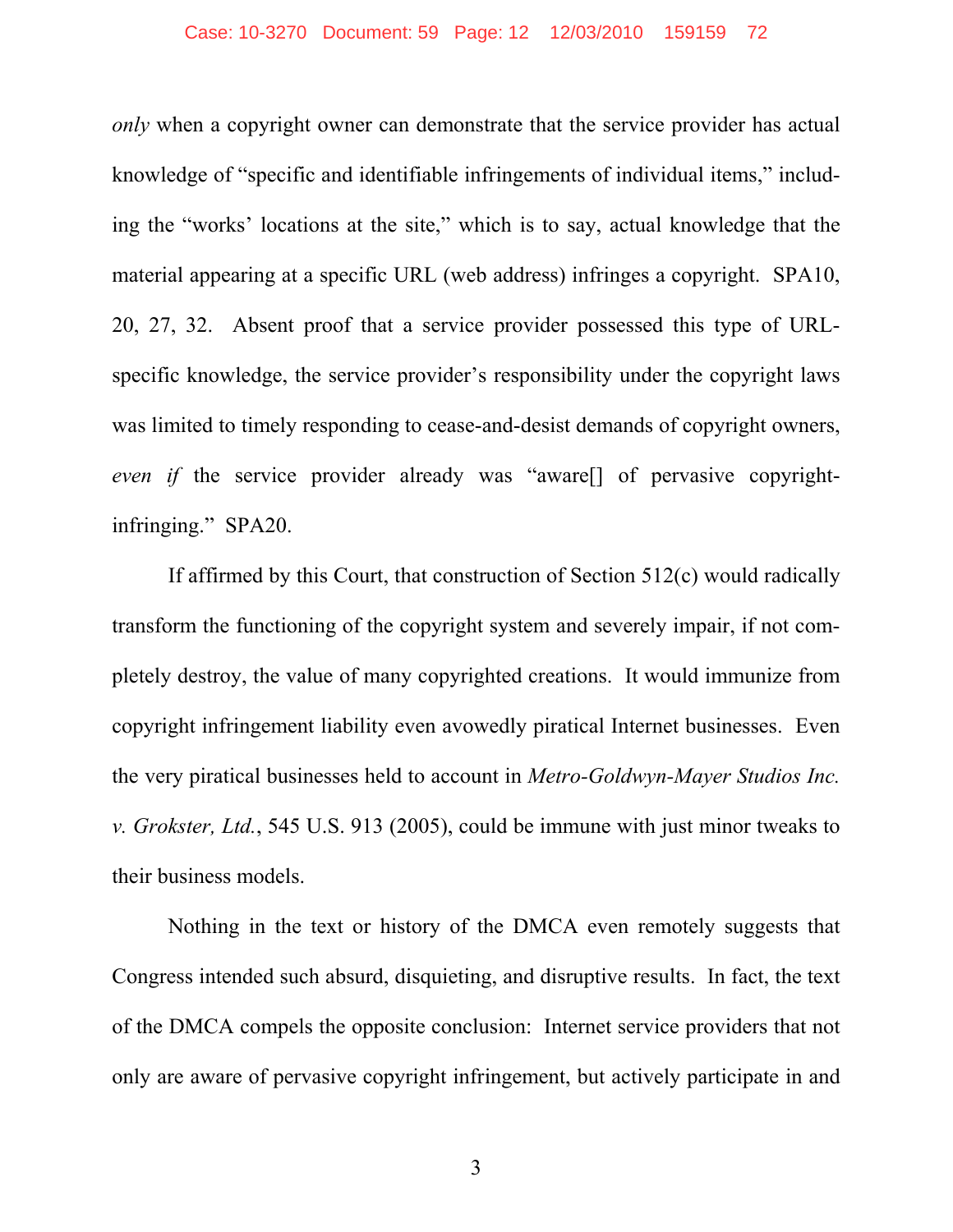profit from it, enjoy no immunity from the copyright laws and may be held to account for their theft of artists' creations. Once YouTube is stripped of Section 512(c) immunity, well-established principles of copyright law and the summary judgment record dictate that YouTube be held liable for the rampant copyright infringement that, even on the district court's telling, YouTube "welcomed."

#### **JURISDICTIONAL STATEMENT**

The district court had jurisdiction over this case under 28 U.S.C. §§ 1331 and 1338. This Court has jurisdiction under 28 U.S.C. § 1291.

#### **ISSUES PRESENTED**

YouTube's founders built an integrated media entertainment business, in the district court's words, by "welcom[ing] copyright-infringing material being placed on their website." That copyrighted material was "attractive to users" and "enhanced defendants' income from advertisements," enabling YouTube's founders to sell the business to Google for \$1.65 billion. The district court nevertheless held, on summary judgment, that Section 512(c) of the DMCA precluded any liability for copyright infringement. The questions presented are:

1. Whether, viewing the evidence in the light most favorable to Viacom, there is at least a genuine dispute of fact that YouTube's practice of welcoming copyright infringement places it outside the safe harbor of 17 U.S.C. § 512(c) because:

4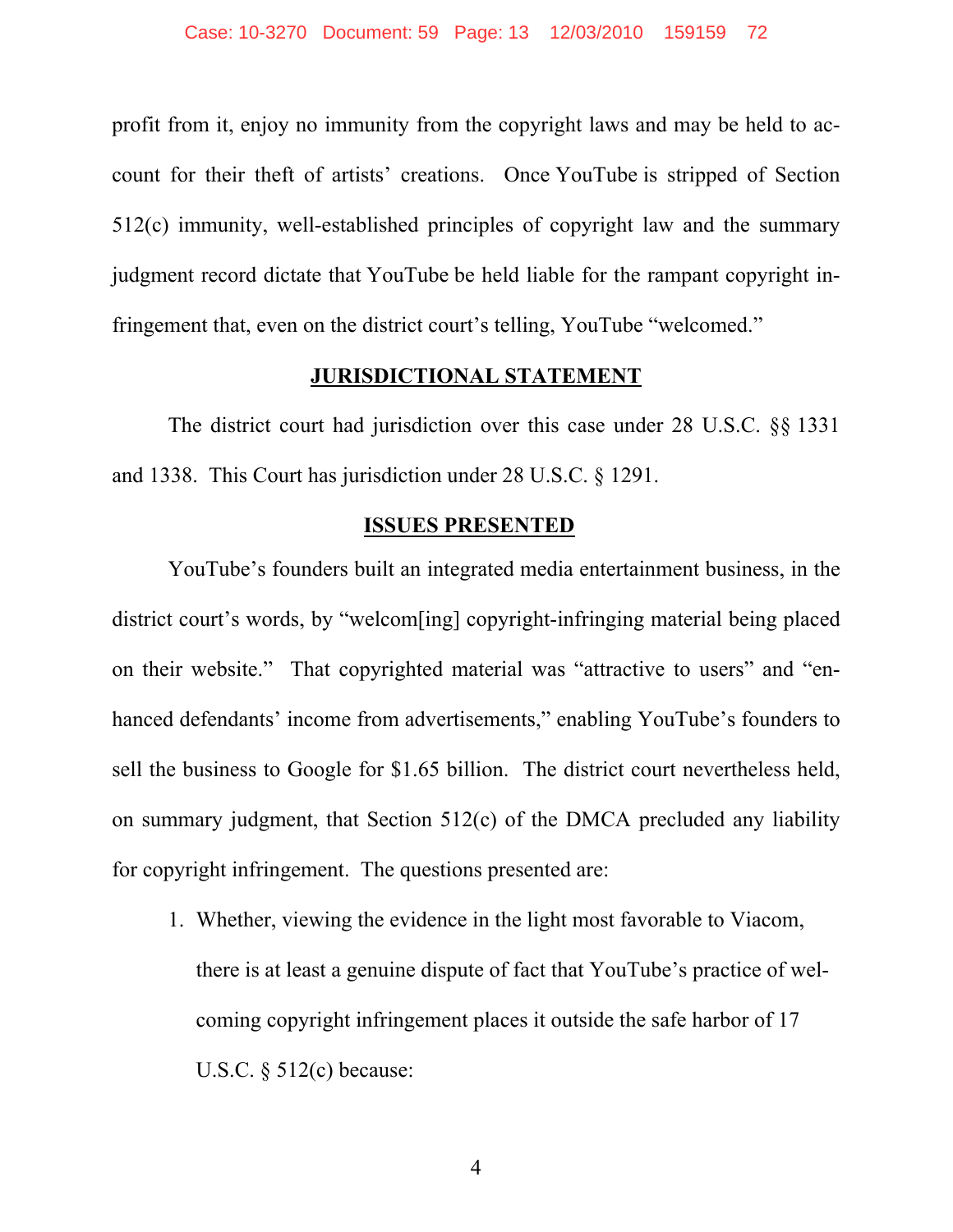- a. YouTube had "actual knowledge" that material on YouTube was infringing, or alternatively, was "aware of facts or circumstances from which infringing activity [wa]s apparent" and took no action to stop it; *or*
- b. it "receive[d] a financial benefit directly attributable to the infringing activity" that it had "the right and ability to control"; *or*
- c. YouTube's acts of infringement encompassed activities beyond mere "storage" of infringing materials.
- 2. Whether the undisputed evidence demonstrating that YouTube had both directly infringed Viacom's copyrights and "welcomed" (and profited greatly from) its users' acts of infringement entitled Viacom to summary judgment on its claims for relief.

#### **STATEMENT OF THE CASE**

Plaintiffs-Appellants (collectively, "Viacom"), own the copyrights in thousands of popular movies and television shows that were uploaded, reproduced, displayed, performed, and distributed without authorization on the YouTube website, which is operated by Defendants-Appellees Google, Inc., YouTube, Inc., and YouTube, LLC (collectively, "YouTube"). Viacom brought this copyright action against YouTube in the United States District Court for the Southern District of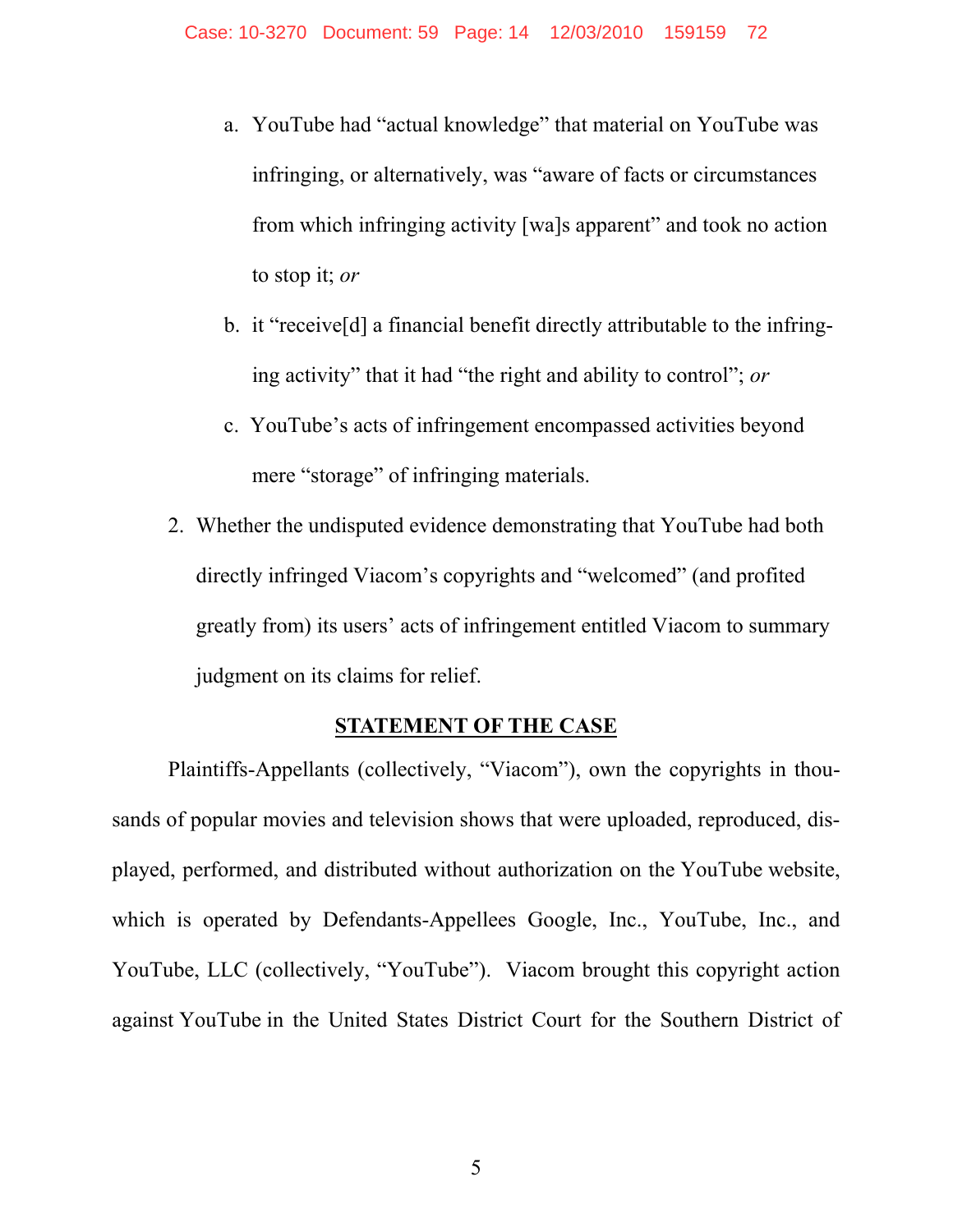#### Case: 10-3270 Document: 59 Page: 15 12/03/2010 159159 72

New York (Stanton, J.) to recover for YouTube's rampant infringement of Viacom's copyrighted works.

YouTube asserted an affirmative defense under Section 512(c) of the DMCA. After fact discovery, YouTube moved for summary judgment on its affirmative defense under the DMCA. Viacom cross-moved for partial summary judgment on YouTube's affirmative defense, and also on liability for direct infringement, induced infringement, and vicarious infringement. The district court granted YouTube's motion, denied Viacom's, and entered final judgment in favor of YouTube. SPA33.

#### **STATEMENT OF FACTS**

#### **A. The Digital Millennium Copyright Act**

In 1998, as the Internet was first coming into widespread use, Congress sought to "keep pace with emerging technology" by addressing the application of certain copyright laws in the digital age. S. Rep. No. 105-190, at 2 (1998). "Due to the ease with which digital works can be copied and distributed worldwide virtually instantaneously," Congress became concerned that "copyright owners will hesitate to make their works readily available on the Internet without reasonable assurance that they will be protected against massive piracy." *Id*. at 8. On the other hand, firms that served as the "backbone" for the Internet were concerned that they could be subjected to unavoidable copyright infringement liability if their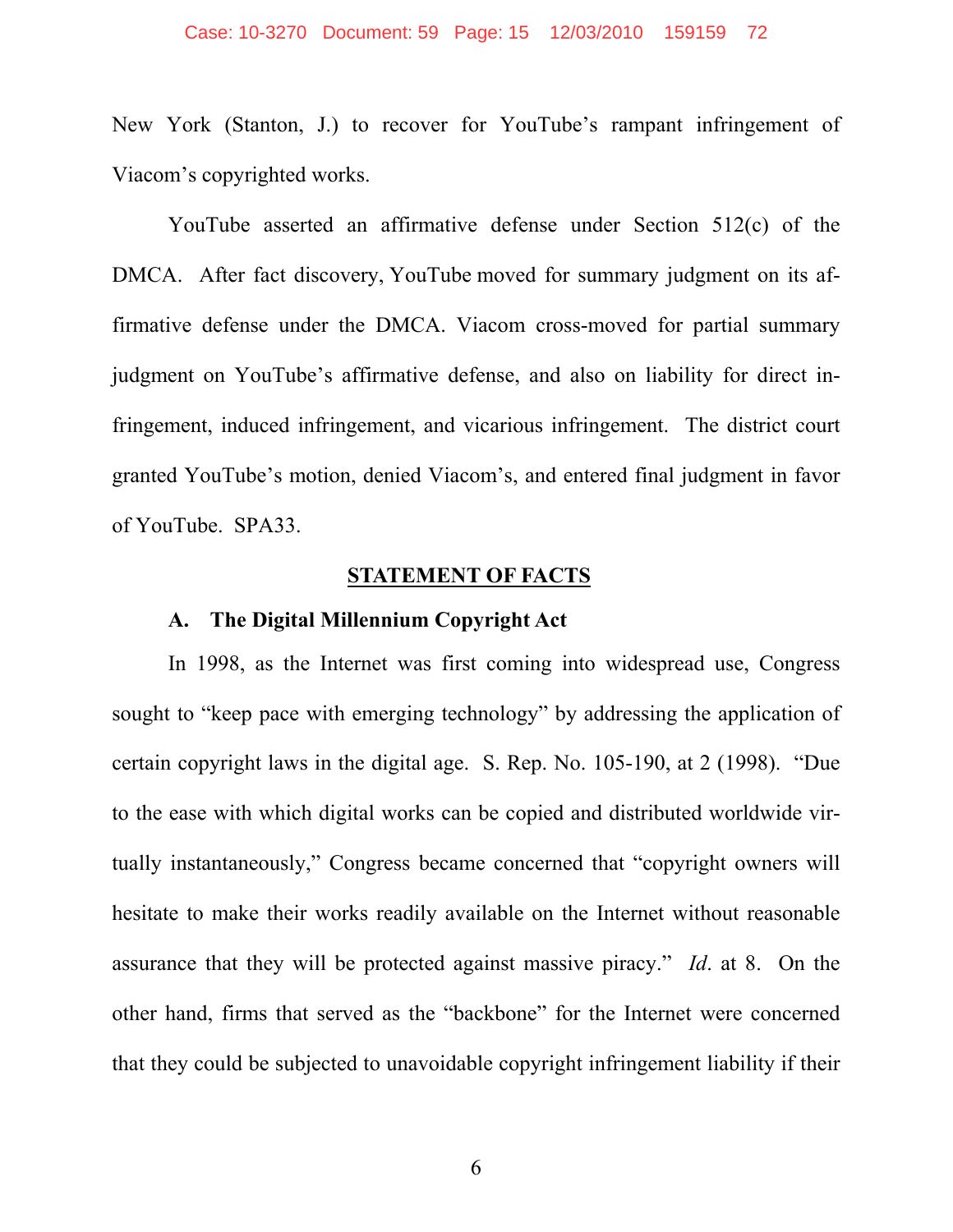customers used Internet facilities to infringe. H.R. Rep. No. 105-551(I), at 11 (1998); *see also In re Aimster Copyright Litig.*, 334 F.3d 643, 655 (7th Cir. 2003) (noting Congress's intent to address "the vulnerability of Internet service providers such as AOL to liability for copyright infringement as a result of file swapping among their subscribers").

Congress sought to strike a balance among these competing concerns in Section 512(c) of the DMCA by providing Internet service providers with "greater certainty . . . concerning their legal exposure for infringements that may occur in the course of their activities" while at the same time preserving "strong incentives for service providers and copyright owners to cooperate to detect and deal with copyright infringements." H.R. Rep. No. 105-551(II), at 49-50 (1998). Congress accomplished this objective by crafting a safe harbor for "'innocent' service providers" that "disappears at the moment the service provider loses its innocence." *ALS Scan, Inc. v. RemarQ Communities, Inc.*, 239 F.3d 619, 625 (4th Cir. 2001).

Section 512(c) excludes a provider of storage services from the safe harbor if it obtains either "actual knowledge that the material or an activity using the material on the system or network is infringing" or "in the absence of such actual knowledge . . . aware[ness] of facts or circumstances from which infringing activity is apparent" and then, in either case, fails to "act[] expeditiously to remove, or disable access to, the material." 17 U.S.C.  $\S$  512(c)(1)(A). Under this provision, a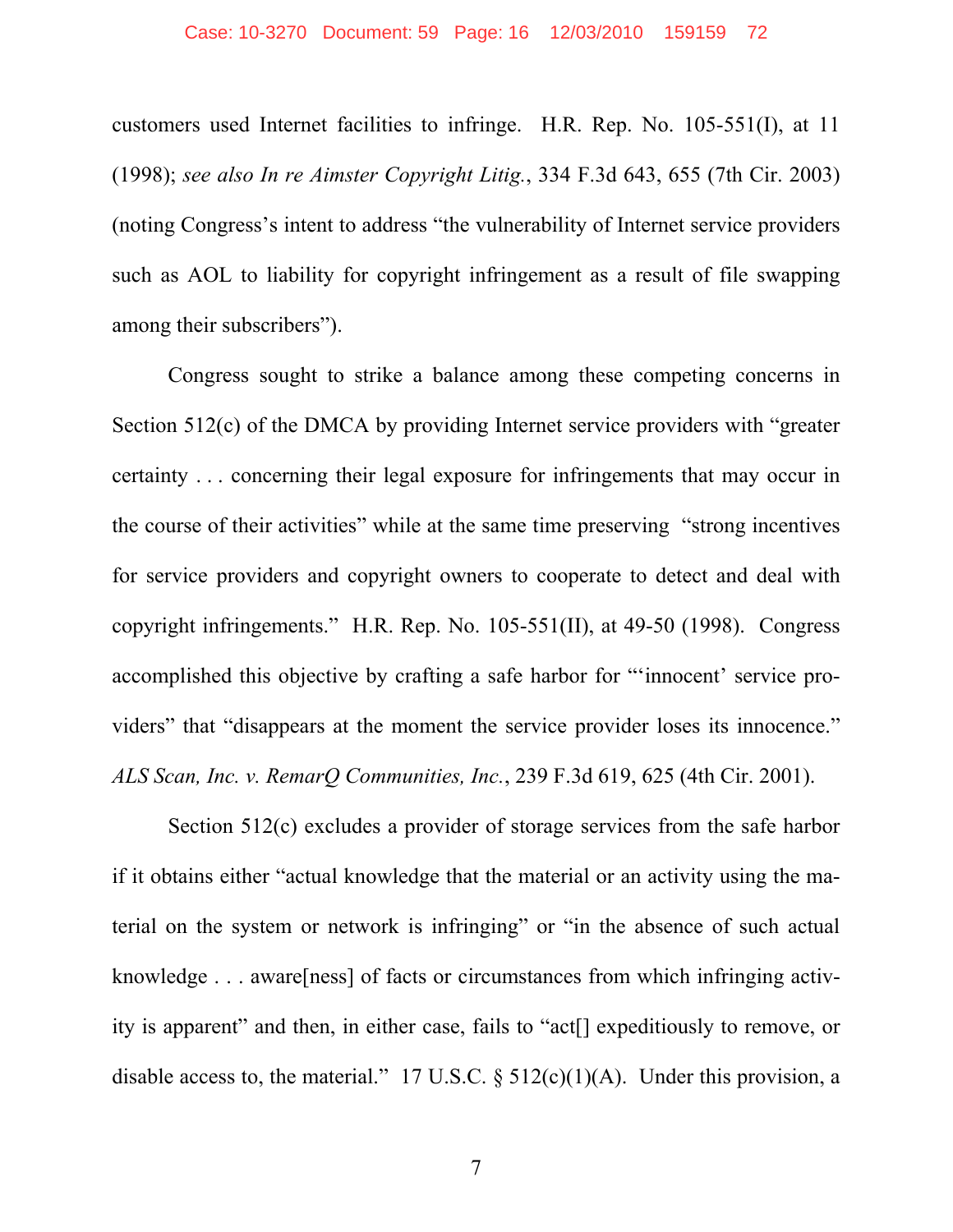#### Case: 10-3270 Document: 59 Page: 17 12/03/2010 159159 72

service provider that has no knowledge of infringing activity is shielded from liability, but "if the service provider becomes aware of a 'red flag' from which infringing activity is apparent, it will lose the limitation of liability if it takes no action.'" H.R. Rep. No. 105-551(II), at 53.

Congress also incorporated established principles of vicarious infringement liability into the safe harbor, excluding from its protection any service provider that "receive[s] a financial benefit directly attributable to the infringing activity" if the provider had "the right and ability to control such activity." 17 U.S.C.  $\S$  512(c)(1)(B). Under this provision, if "the value of the service lies in providing access to infringing material," the DMCA excludes the provider from the safe harbor. H.R. Rep. No. 105-551(II), at 54.

#### **B. YouTube Builds A Business Based On Infringement**

In 2005, three former employees of the Internet payments company PayPal founded YouTube with hopes of replicating the financial success of PayPal, which eBay purchased in 2002 for \$1.3 billion. YouTube was to be a "consumer media company" operating over a website (www.youtube.com). JAI-258. The content for YouTube would be provided primarily by its users, who would be invited to upload videos onto the website so long as they granted YouTube an unrestricted "worldwide . . . license to use, reproduce, distribute, prepare derivative works of, display, and perform the [video] . . . in any media formats and through any media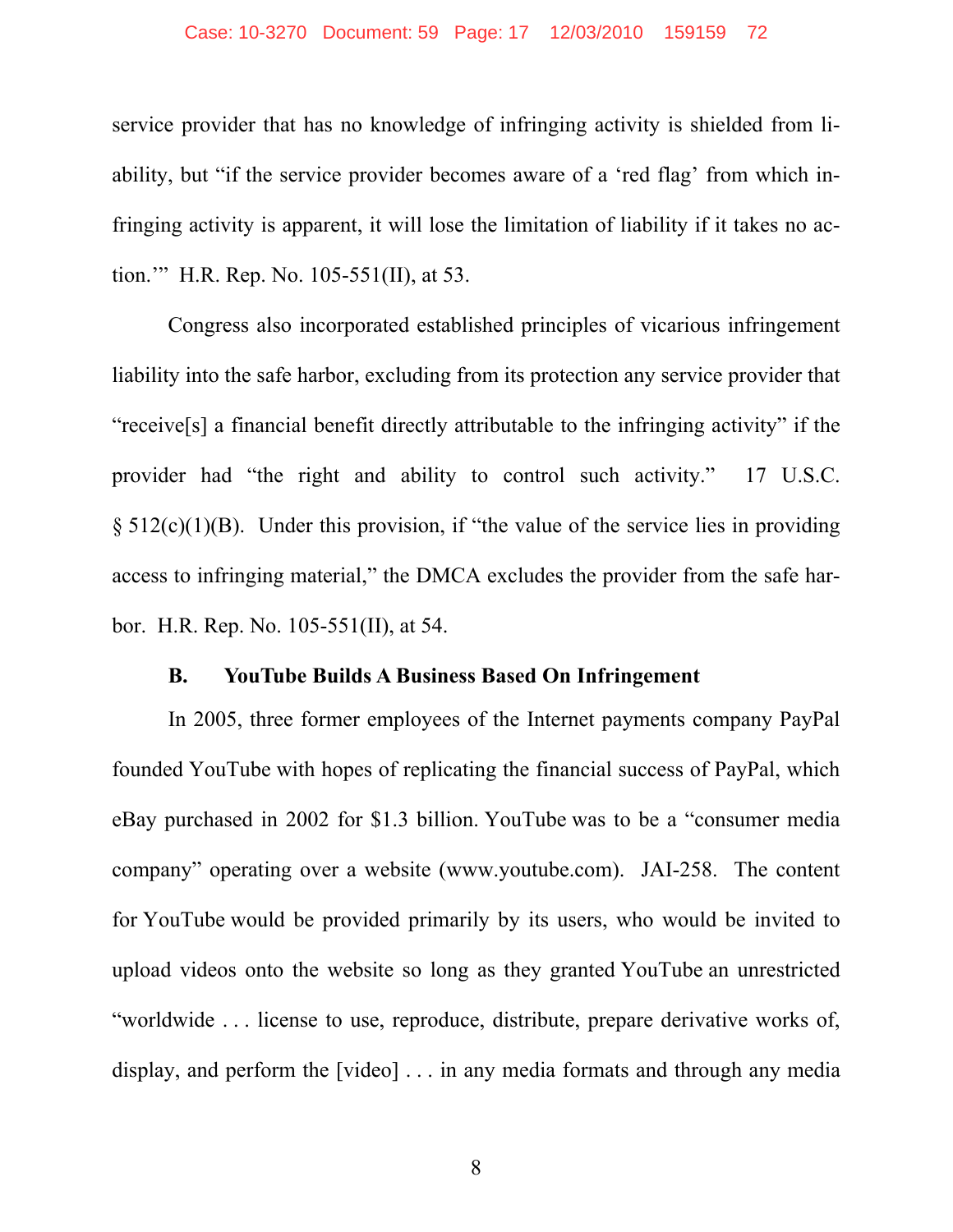channels." JAI-96, 336; *see also Viacom Int'l Inc. et al v. YouTube, Inc. et al*, No. 1:07-cv-02103-LLS, Docket (S.D.N.Y.) (hereinafter ("DCt.R.")), Dkt.No.210, Ex. 118. Once a video was uploaded, YouTube made it available to the entire YouTube audience, which could watch the video on YouTube's website, along with advertisements YouTube ran alongside the video. The goal, as one of the founders observed, was to make YouTube "just like TV," with users "who keep coming back," and advertisers who pay for access to that audience. JAII-156. YouTube accordingly assumed complete editorial control over the site, including by reserving and exercising the right to terminate user accounts or remove "content at [its] sole discretion for any reason whatsoever" and by requiring that uploaders provide a license to YouTube to sublicense uploaded material. JAI-317-18.

YouTube's three founders aimed to quickly establish—and cash in on— YouTube's popularity. JAII-191 ("our dirty little secret . . . is that we actually just want to sell out quickly"). To do that, however, YouTube needed to build its audience faster than its competitors. To this end, YouTube's founders applied a noholds-barred approach, with one exhorting his colleagues to "concentrate all of our efforts in building up our numbers as aggressively as we can through whatever tactics, however evil." JAI-832.

From the outset, YouTube's founders knew that vast quantities of infringing videos were attracting traffic to the site. As early as June of 2005, YouTube's

9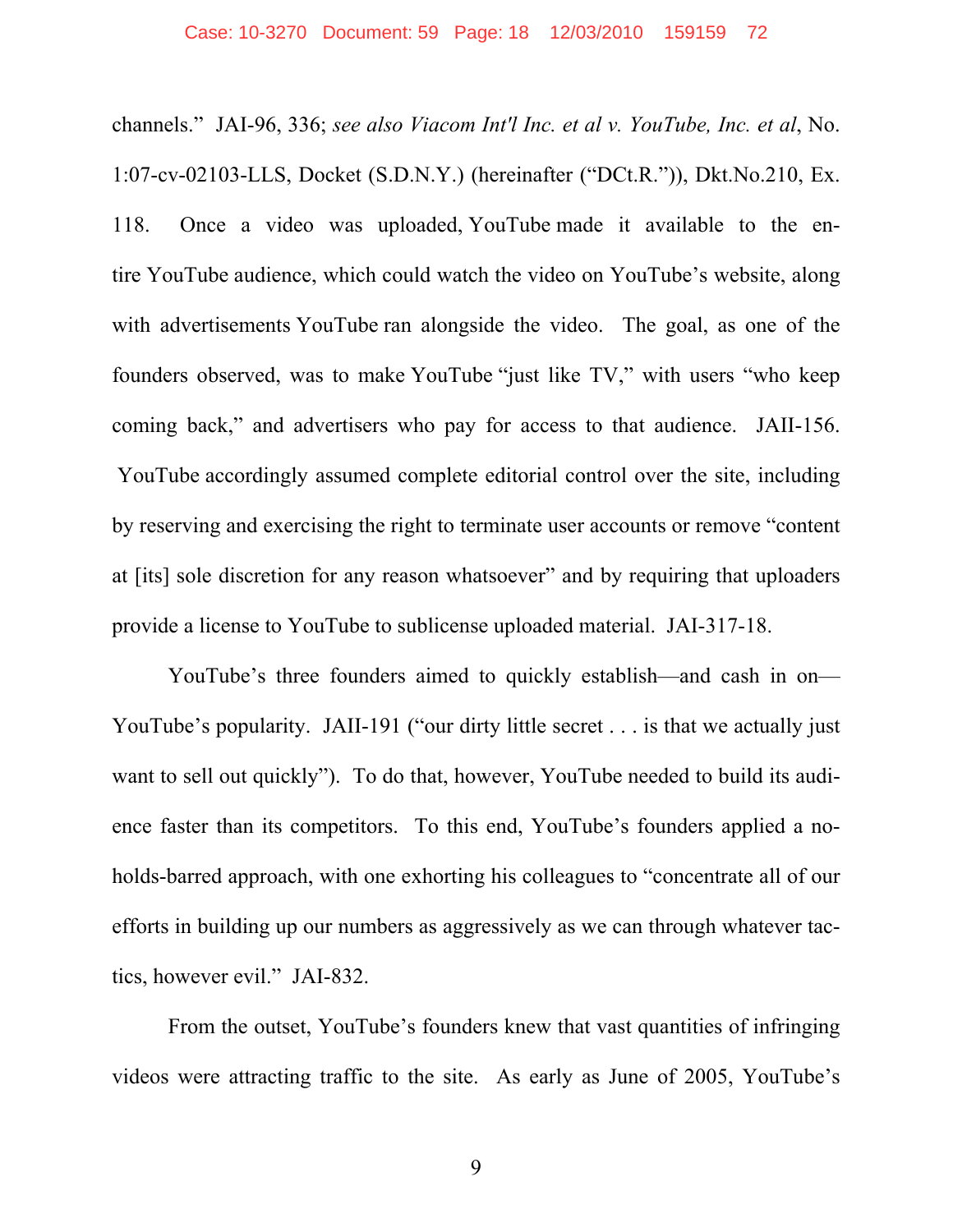Internet service provider complained that YouTube was violating its user agreement by, YouTube founder Steve Chen believed, "hosting copyrighted content." JAII-152. But Chen resolved that YouTube was "not about to take down content because our ISP is giving us shit." *Id*. And, in emails with the other founders, he later remarked "we need to attract traffic.... [T]he only reason why our traffic surged was due to a video of this type"—*i.e.*, copyrighted and unauthorized. JAII-171*.* Maryrose Dunton, YouTube's lead product manager, was even more explicit, acknowledging that "probably 75-80% of our views come from copyrighted material." JAII-47. Chen agreed that even removal of only the "obviously copyright infringing stuff" would reduce views "from 100,000 views a day down to about 20,000 views or maybe even lower." JAII-159-60.

The availability of unauthorized copyrighted material was a significant part of the reason YouTube trounced its competitor Google Video in the race to build an audience. As the Google Video team explained, "[a] large part of [YouTube's] traffic is from pirated content. . . . [W]e are comparing our 'legal traffic' to their mix of traffic from legal and illegal conduct." JAI-540.

In the wake of the Supreme Court's decision in *Metro-Goldwyn-Mayer Studios Inc. v. Grokster, Ltd.*, 545 U.S. 913 (2005), condemning intentional facilitation of infringement over the Internet, YouTube founder Chad Hurley emailed the others: "[W]e need views, [but] I'm a little concerned with the recent [S]upreme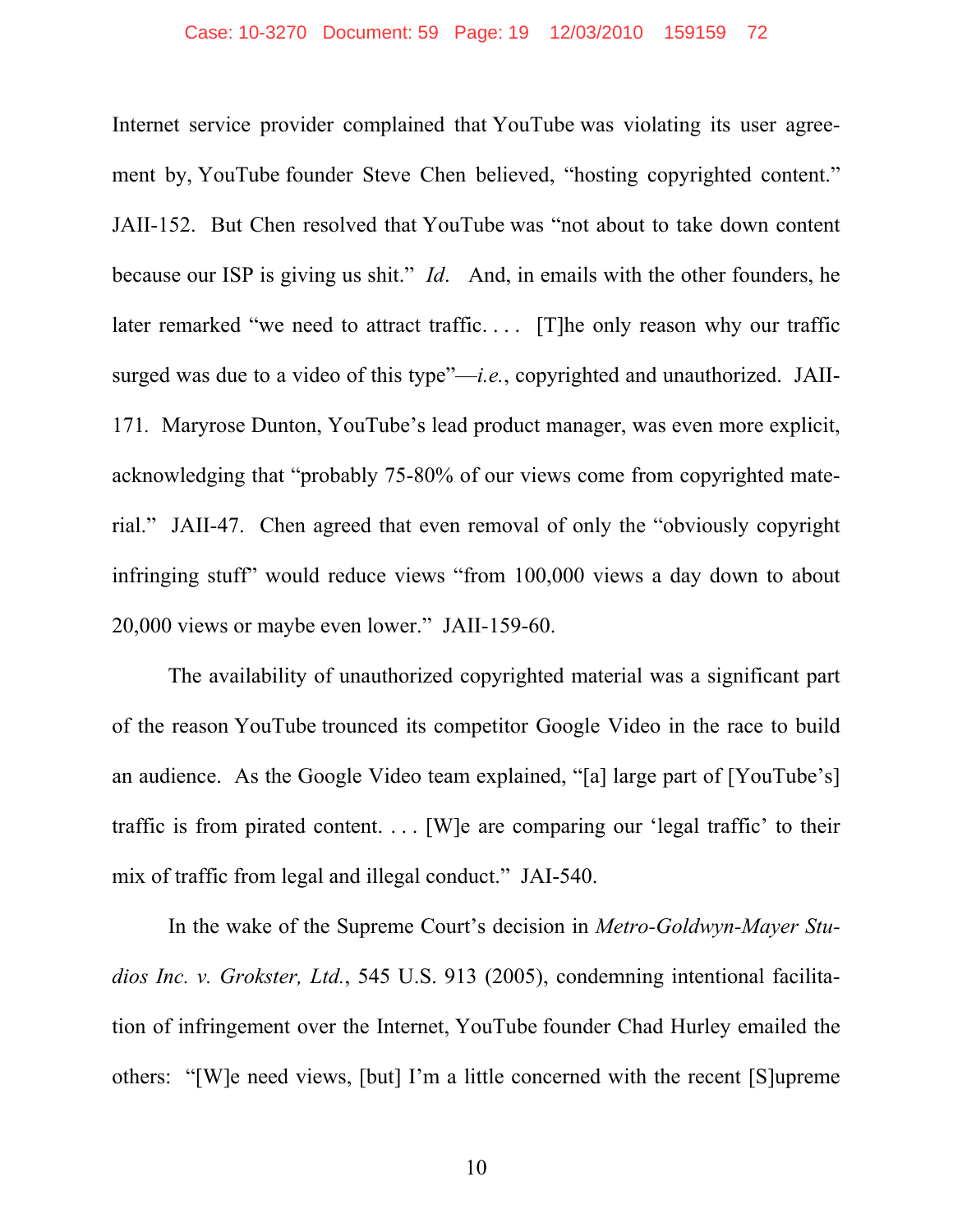[C]ourt ruling on copyrighted material." JAII-162. Chen also recognized that the company would have "a tough time defending the fact that we're not liable for the copyrighted material on the site because we didn't put it up when one of the cofounders is blatantly stealing content from anther site and trying to get everyone to see it." JAII-164. Hurley ultimately advised his colleagues to "save your meal money for some lawsuits!" JAII-157.

Unwilling to risk losing its illicitly acquired audience, YouTube implemented a policy of maintaining access to infringing videos unless and until it received a "cease and desist" demand from the copyright owner. Using the example of a clip pirated from CNN, one of YouTube's founders outlined how this policy would ensure a supply of infringing clips:

i really don't see what will happen. what? someone from cnn sees it? he happens to be someone with power? he happens to want to take it down right away. he gets in touch with cnn legal. 2 weeks later, we get a cease & desist letter. we take the video down.

JAII-173.

Through this strategy, YouTube would get the benefit of the current, newsmaking copyrighted videos that attracted viewers, and would take them down only if they were discovered by the copyright owner and then only after their attractiveness to the audience had long since faded. And if a video's "virality" had not yet ebbed, another user could be counted on to upload yet another infringing copy.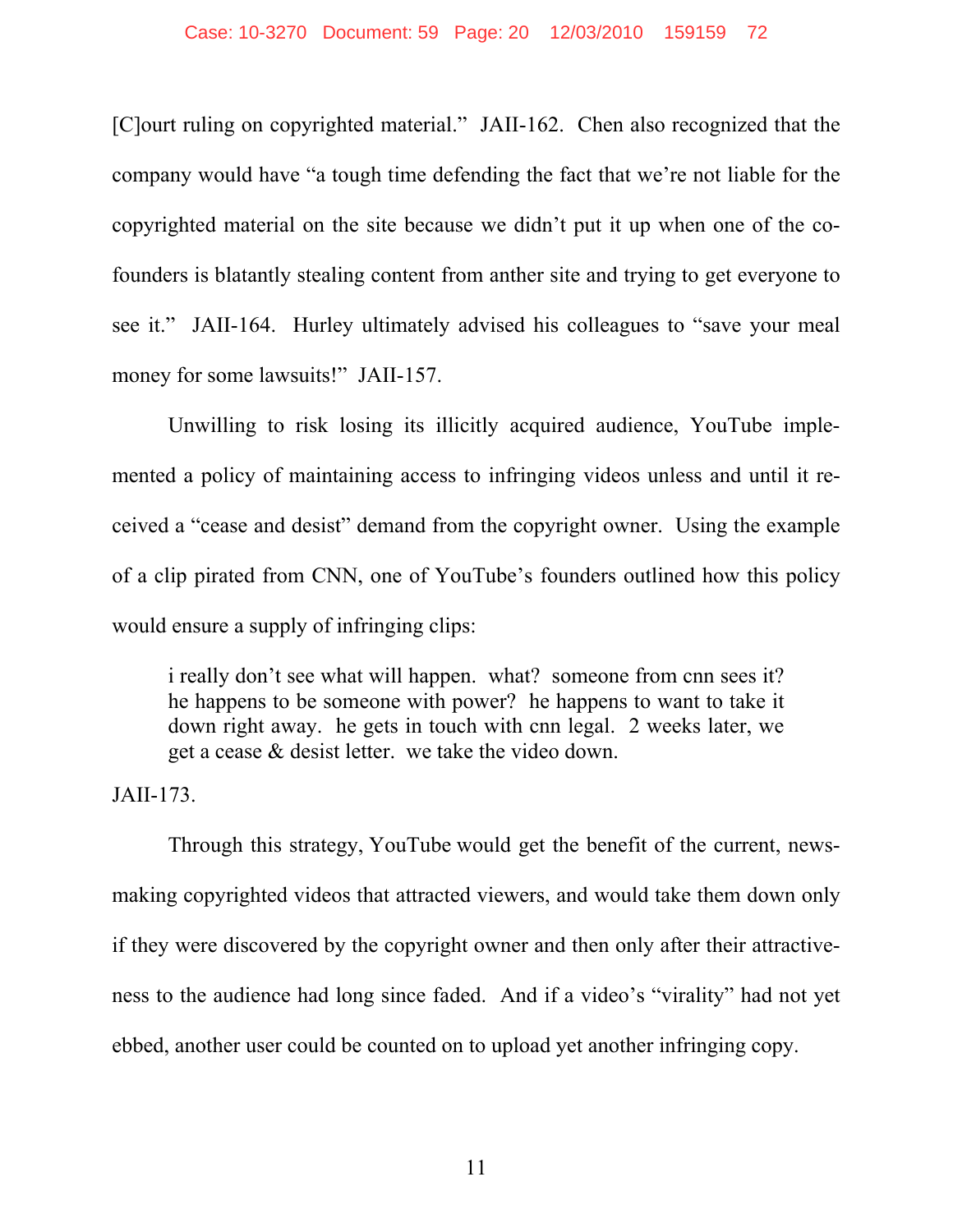To lend credence to its policy of relying exclusively on owner-provided notices of infringement, YouTube sought to cut itself off from information about the rampant infringement on its website. YouTube includes a community flagging feature that plays a critical role in excluding inappropriate videos from the site; YouTube urges users to flag for YouTube's attention videos that violate YouTube's terms of use (e.g. pornography). When it launched this feature in September 2005, YouTube also included the capacity for users to flag a video as "copyrighted." YouTube's founders initially believed that permitting the community to flag copyrighted material created "the perception . . . that we are concerned about this type of material and we're actively monitoring it." JAII-176. But Hurley soon ordered the feature's removal "asap," reasoning, "we are starting to see complain[t]s for this and basically if we don't remove [the feature] we could be held liable for being served a notice." JAII-177.

Dunton similarly put a stop to efforts to implement software that would notify copyright owners when infringing videos were uploaded. Even though a YouTube engineer said that implementing an automated anti-infringement tool to alert copyright owners when suspected infringing content was uploaded "isn't hard" and would "take another day or [weekend]," Dunton ordered the engineer to "forget about the email alerts stuff" because "we're just trying to cover our asses so we don't get sued." JAII-112-13.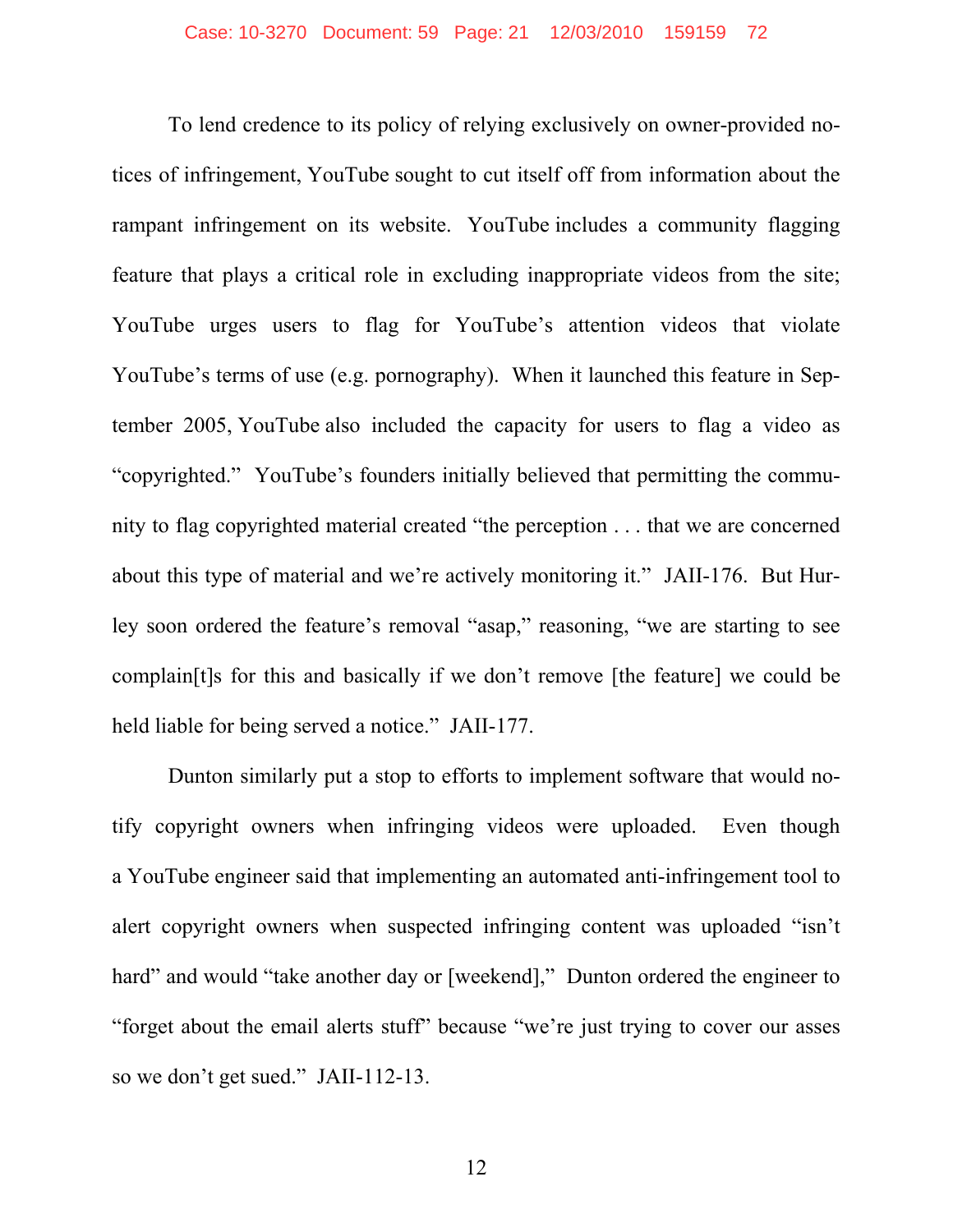YouTube likewise rejected the Motion Picture Association of America's ("MPAA") request to implement digital fingerprint filtering technology to block copyrighted content in the upload process, and offered such technology to Viacom only as part of a licensing deal. JAII-633-35. Fingerprint filtering technology enables a service provider to instantaneously and automatically compare a digital fingerprint, a unique digital identifier of an audio or visual work, to a database of digital fingerprints of copyrighted works provided by copyright holders and, in the event of a match, block the upload or flag it for review. JAI-322-23. In 2006, digital fingerprint filtering technology was commercially available, reliable, and relatively inexpensive; and, in fact, YouTube had a license to use the software of industry leader Audible Magic. After indicating willingness to filter for the MPAA's copyrighted material, YouTube later backtracked, stating in a phone call among co-founder Chen, YouTube's general counsel, and a MPAA representative that "the copyrighted content on YouTube was a major lure for their users." JAII-634.

In the absence of community flagging or fingerprint filtering, YouTube believed the copyright holder would be "responsible for serving us notice of the material" before YouTube could be charged with an obligation to remove it. JAII-177. This policy proved effective in preserving YouTube as a destination for viewing copyrighted videos that were posted without authorization. In February

13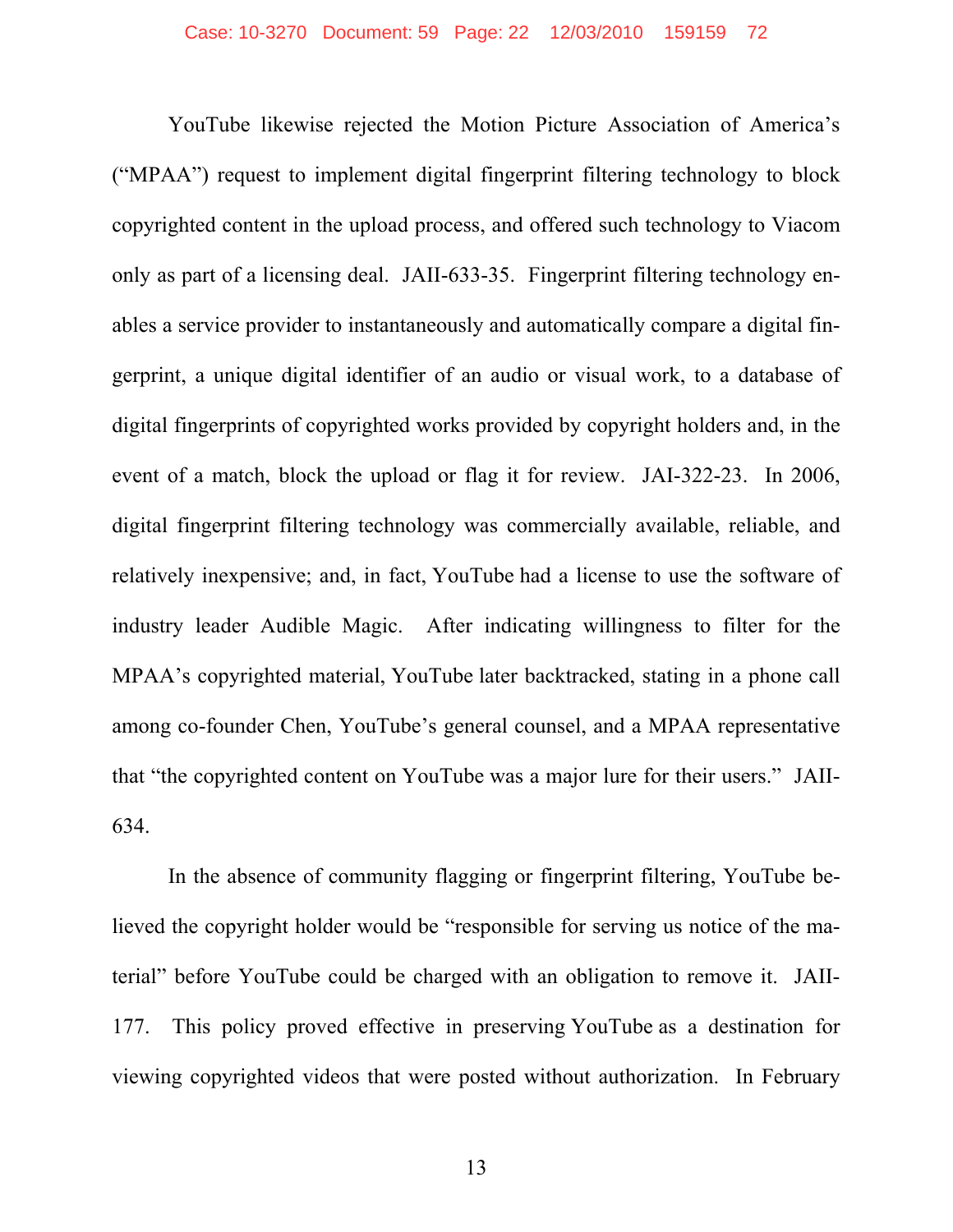2006, Dunton reported to YouTube co-founder Steve Chen that she "did a little exercise on friday and went through all the most viewed/most discussed/top favorites/top rated [videos on YouTube] to try and figure out what percentage is or has copyrighted material. it was over 70%*.*" JAI-857.

And, one month later, another YouTube co-founder, Jawed Karim, informed the Board of Directors that "blatantly illegal" material was present on the site:

As of today episodes and clips of the following well-known shows can still be found: Family Guy, South Park, MTV Cribs, Daily Show, Reno 911, Dave Chapelle. . . . [W]e would benefit from *preemptively* removing content that is blatantly illegal and likely to attract criticism. This will help to dispel YouTube's association with Napster (Newsweek: "Is YouTube the Napster of Video?" . . . ).

JAII-183. The copyrights in all but one of the "well-known shows" identified by Karim are owned by Viacom. In all, the undisputed facts established that over 3,000 Viacom works were reproduced without authorization (in many cases, multiple times) on YouTube's website. JAI-256-57.

The extensive evidence of YouTube's awareness of the extent of infringement on the site is even more remarkable given that almost none of these key internal documents were produced by YouTube, which claimed to retain very few responsive documents. DCt.R., Dkt.No.191 ¶ 263. For example, Hurley testified that he had "lost" all of his YouTube e-mails for the key time period of this case, JAII-294, while Google CEO Eric Schmidt testified that even though he uses and e-mails from "probably 30" different computers, he retains no e-mails and his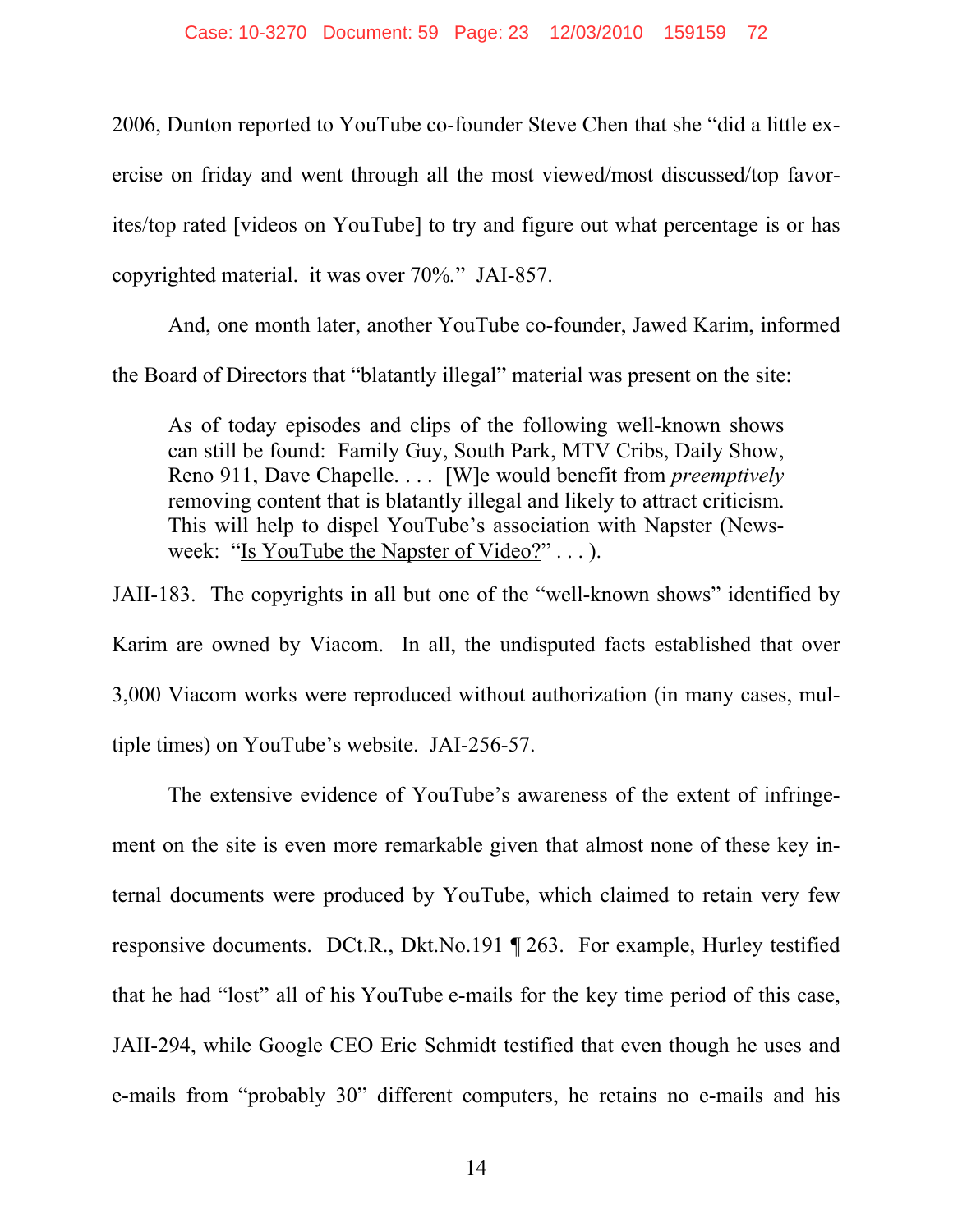search for responsive e-mails yielded 19 documents for the key time period. DCt.R., Dkt.No.191 ¶¶ 348, 266. Only Karim, who left YouTube in 2006, preserved these materials on his own personal computer and produced these critical documents.

#### **C. YouTube's Infringement-Based Business Persists After Google Purchases YouTube**

Unable to compete with YouTube's pirated content, in late 2006, Google bought YouTube for \$1.65 billion. Google's due diligence confirmed that the business it was purchasing was, indeed, built on copyright infringement. In their written presentation to Google's board and senior management, Google's financial advisors stated that 60 percent of YouTube's views were "premium" —*i.e.*, copyrighted—and only 10 percent of the premium videos were licensed. JAII-228. But instead of purging YouTube of infringing content, Google embraced YouTube's policy of retaining infringing videos unless and until the copyright owner detected it and served a cease-and-desist demand. JAI-298. Indeed, a post-acquisition "YouTube Content Policy Training" manual even highlighted Viacom's *Daily Show* as an example of content to "Approve" when reviewing videos for terms-ofuse violations. JAI-271. With YouTube's vast library of copyrighted videos, Google hoped "to grow playbacks to 1B/day." JAI-298.

With infringement of its members' works growing exponentially, the MPAA again pressed YouTube (and its new owners) to implement commercially available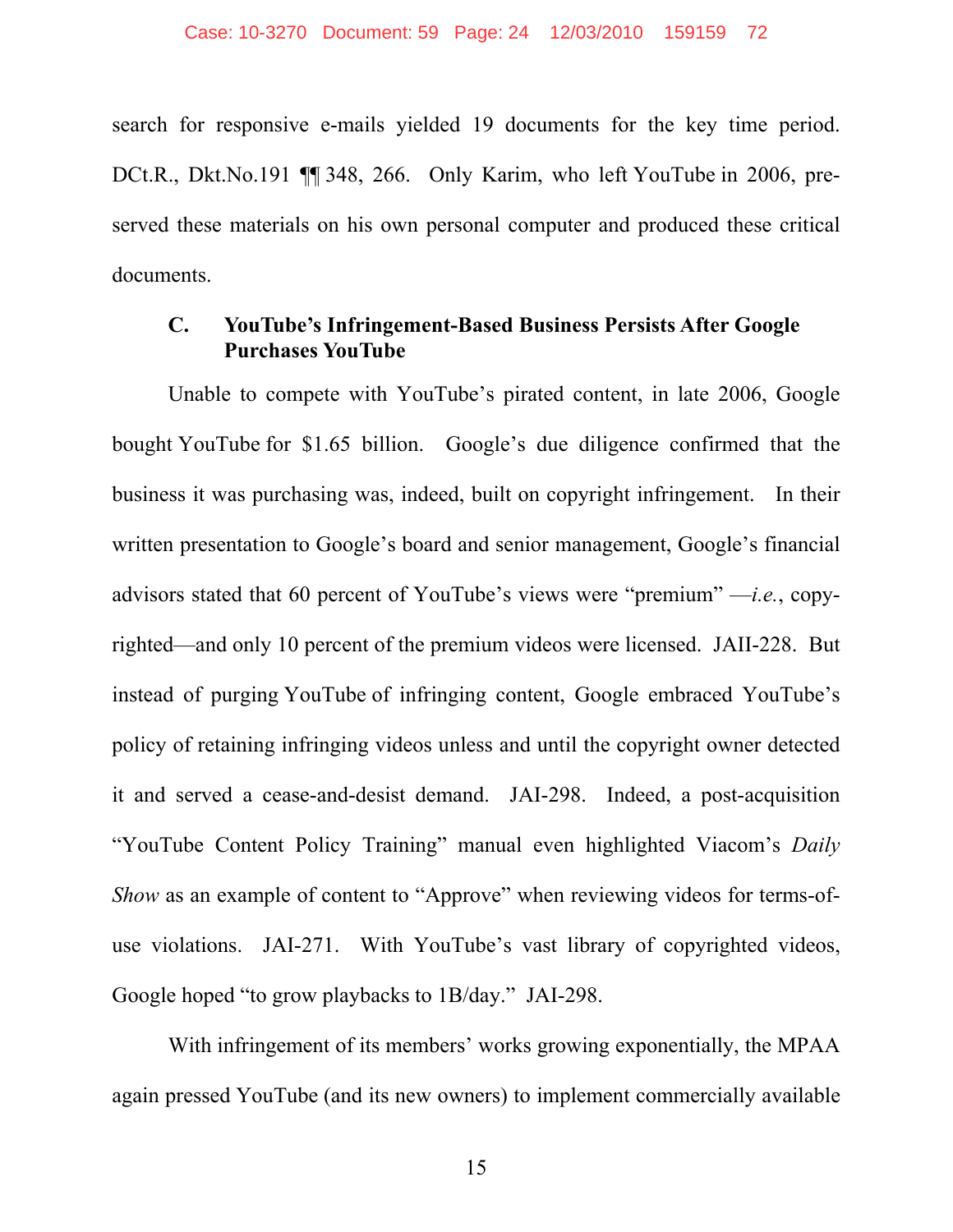#### Case: 10-3270 Document: 59 Page: 25 12/03/2010 159159 72

fingerprint filtering technology to control infringement on the YouTube site. YouTube eventually signaled willingness to implement Audible Magic. But this offer came with a catch: As Google's Vice President of Content Partnerships explained, the "Claim Your Content" tool that included Audible Magic would be offered "only . . . to partners who enter into a revenue deal with us." JAI-817. In February 2007, YouTube told the MPAA and Viacom that it would not use Audible Magic to prevent copyright infringement unless Viacom agreed to a license deal. JAII-673-74. In other words, unless copyright owners agreed to YouTube's terms, YouTube would simply allow controllable infringement to continue.

After months of negotiation, YouTube had offered Viacom a package YouTube valued at a minimum of \$590 million for a license to Viacom's works that included an explicit promise to use fingerprint filtering technology to block Viacom's copyrighted works not subject to the license. JAI-302. Ultimately, those negotiations broke down, leaving Viacom with no alternative but to send YouTube take-down notices for more than 100,000 infringing clips of thousands of distinct programs. Viacom filed the present suit in March 2007, alleging that "tens of thousands of videos on YouTube, resulting in hundreds of millions of views, were taken unlawfully from Viacom's copyrighted works without authorization," SPA9-10, and that YouTube "failed to employ reasonable measures that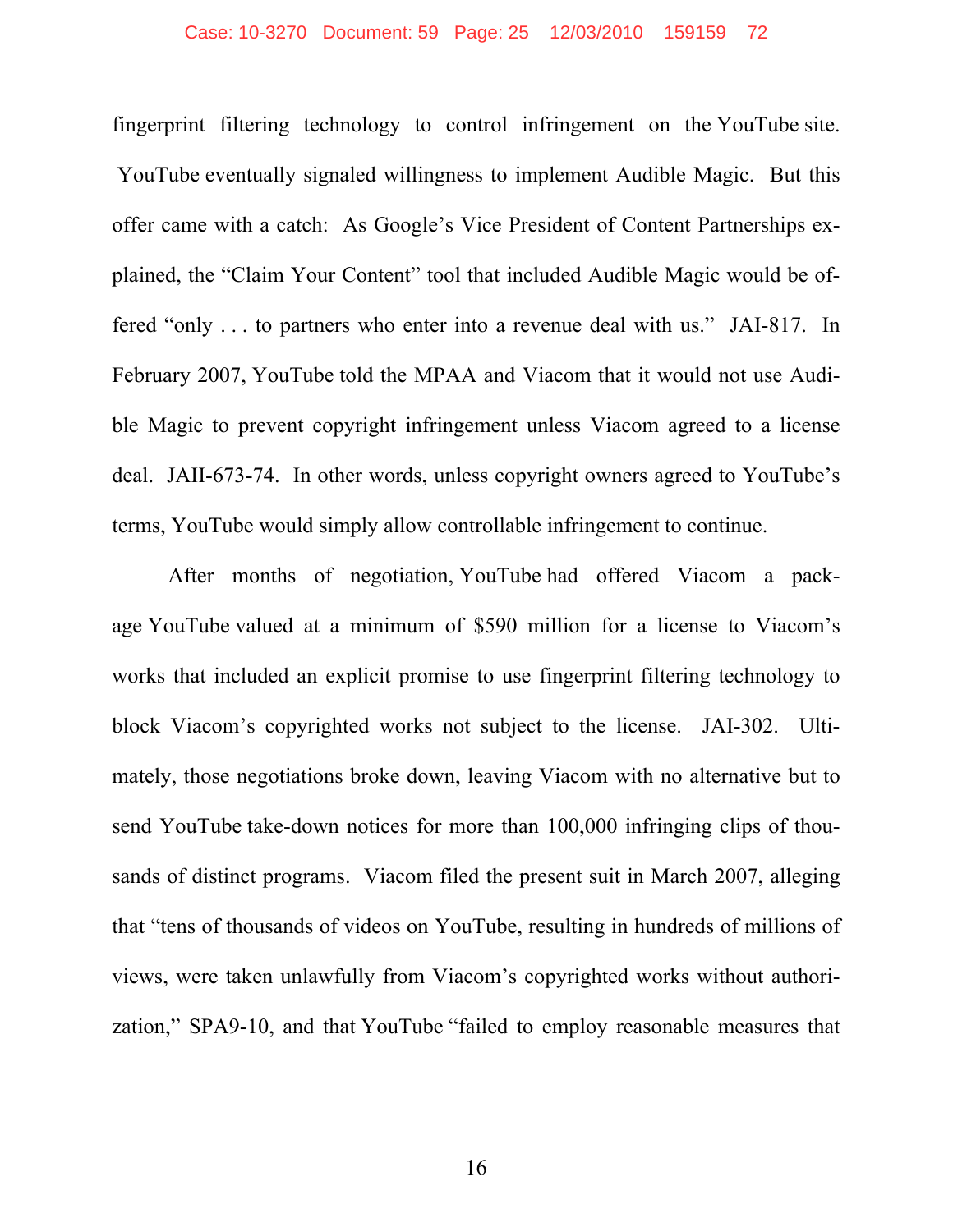could substantially reduce, or eliminate, the massive amount of copyright infringement on the YouTube site from which YouTube directly profits," JAI-223.

#### **D. The District Court Proceedings**

In ruling on the parties' cross motions for summary judgment, the district court acknowledged that "a jury could find that the defendants not only were generally aware of, but welcomed, copyright-infringing material," and that the infringing material "was attractive to users," and "enhanced defendants' income from advertisements." SPA9. It nevertheless granted YouTube's motion, concluding that the safe harbor entitled YouTube to protection "against all of plaintiffs' claims for direct and secondary copyright infringement." SPA33.

Reasoning from the "tenor" of the legislative history, the district court concluded that the alternative safe harbor exclusions for "actual knowledge that the material . . . is infringing" (17 U.S.C.  $\S$  512(c)(1)(A)(i)) or "aware[ness] of facts or circumstances from which infringing activity is apparent" (*id.*  $\S$  512(c)(1)(A)(ii)) *both* require "knowledge of specific and identifiable infringements of particular individual items," including "the works' locations at the site." SPA18, 32. "[A]wareness of pervasive copyright infringing, however flagrant and blatant," the district court ruled, "is not enough" to exclude a service provider from the statutory safe harbor. SPA18, 20. The district court concluded on summary judgment that YouTube had never obtained actual knowledge of "specific instances of in-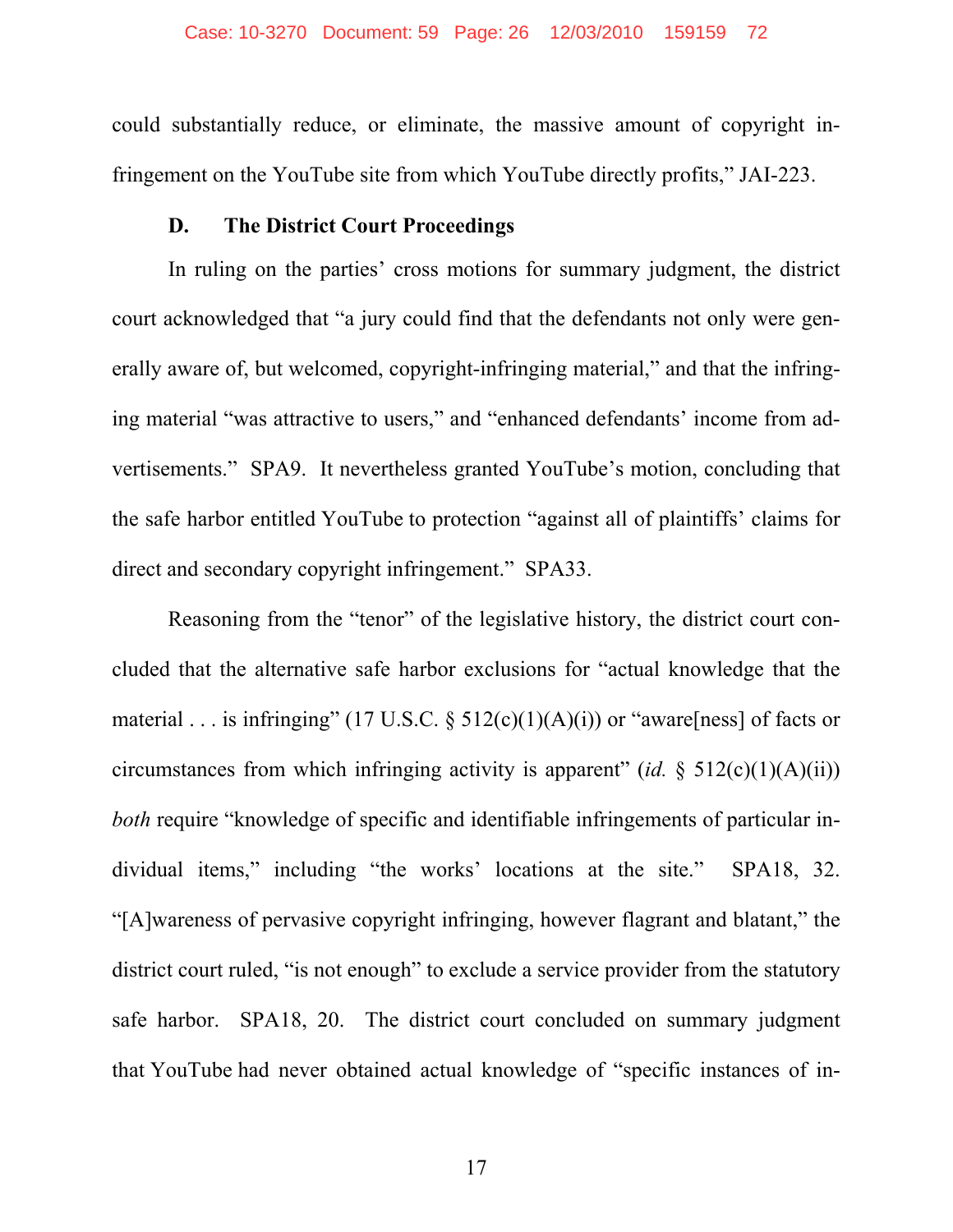#### Case: 10-3270 Document: 59 Page: 27 12/03/2010 159159 72

fringement" other than through Viacom's take-down notices and that YouTube responded adequately once it received those notices.

The district court likewise rejected Viacom's alternative arguments for excluding YouTube from the Section 512(c) safe harbor. Addressing Section  $512(c)(1)(B)$ 's requirement that the service provider "not receive a financial benefit directly attributable to the infringing activity, in a case in which the service provider has the right and ability to control such activity," the district court held that, as a matter of law, YouTube could not have the "right and ability to control" its users' infringing activities unless it had "item-specific" knowledge of the users' acts of infringement. SPA28.

Finally, it concluded that YouTube's self-described acts of "broadcasting" including numerous undisputed acts of display, performance, and distribution of Viacom's copyrighted works—all were "by reason of the storage at the direction of a user" within the meaning of Section  $512(c)(1)$ . "[T]o meet the statute's purpose," the district court construed this phrase to include all acts of infringement that "flow from the material's placement on the provider's system." SPA26-27. Thus, the district court included within the statutory safe harbor activities it deemed to be within the "collateral scope of 'storage'" and "allied functions," including, for example, YouTube's downstream licensing of copyrighted content to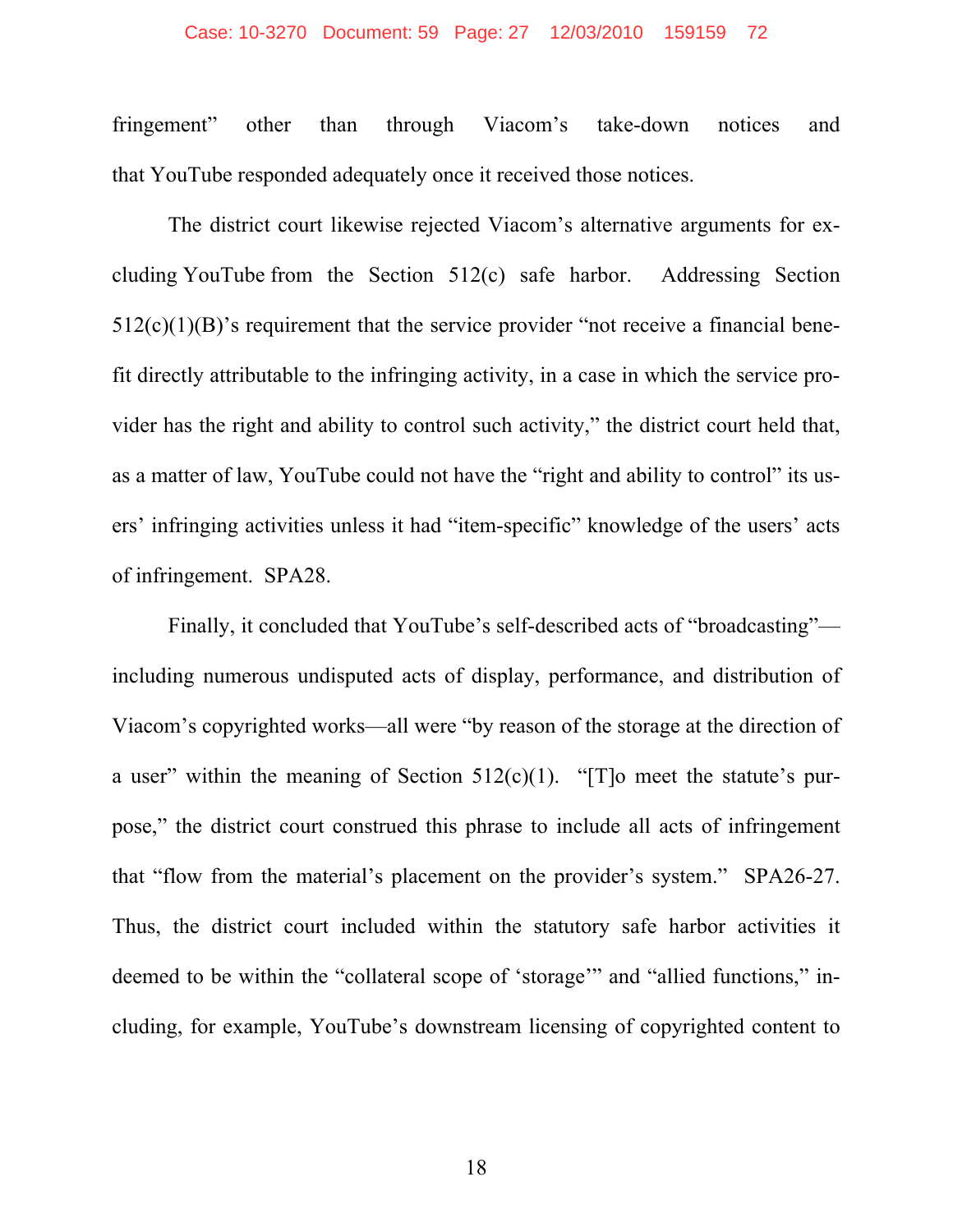third parties such as Verizon for subdistribution to its mobile telephone subscribers. SPA28.

#### **SUMMARY OF ARGUMENT**

I. In order to claim the protection of the safe harbor of Section 512(c) of the DMCA, a service provider must meet, as relevant here, each of three requirements: (1) the service provider must promptly remove or disable access to infringing material upon obtaining actual knowledge of infringement or awareness of facts or circumstances making such infringement apparent; (2) the service provider must not receive a financial benefit directly attributable to the infringing activity, if the service provider has the right and ability to control such activity; and (3) the service provider's involvement in the infringement must be limited to "storage at the direction of a user of material that resides on a system or network controlled or operated by or for the service provider." YouTube fails to satisfy *any* of these requirements, much less all of them.

A. As the district court recognized, a jury could find not only that YouTube was "generally aware of . . . copyright-infringing material" on its website, but indeed that it "welcomed" such material. SPA9. The plain language of the statute and its accompanying legislative history demonstrate that the district court erred in holding that YouTube nonetheless could claim entitlement to the safe harbor simply because it purportedly lacked knowledge of the specific URL of

19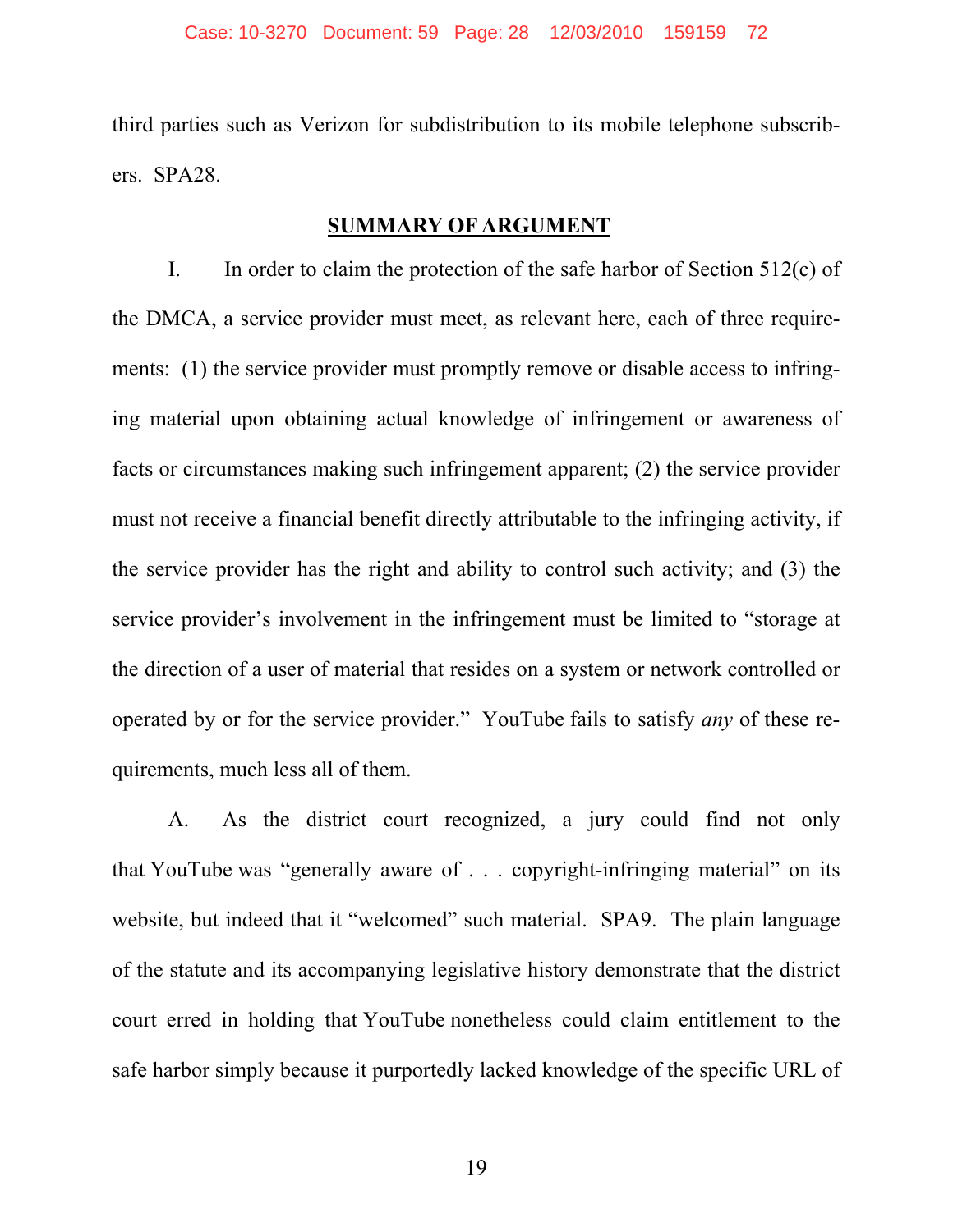#### Case: 10-3270 Document: 59 Page: 29 12/03/2010 159159 72

each individual infringing video. The district court's error is all the more clear given that there is ample evidence to suggest that YouTube did, indeed, have such item- and location-specific information with respect to at least some works. And it is only because it intentionally blinded itself to that information by disabling its own community flagging feature and by selectively implementing commerciallyavailable fingerprint filtering solutions that it might not have had such specific information with respect to *all* of Viacom's works. In any event, the record evidence that YouTube "welcomed" "blatant" infringement, that well more than half of its "views" were of infringing material, and that YouTube intentionally facilitated its users' rampant infringement collectively demonstrates *at least* that YouTube was "aware of facts or circumstances from which infringing activity is apparent." 17 U.S.C.  $\S$  512(c)(1)(A)(ii).

B. YouTube also may not claim an entitlement to the safe harbor because it "receive[d] a financial benefit directly attributable to the infringing activity, in a case in which the service provider has the right and ability to control such activity." 17 U.S.C.  $\S 512(c)(1)(B)$ . YouTube purposefully (and successfully) sought advertising revenue by facilitating performances of popular copyright-infringing material. YouTube's own general counsel even acknowledged that such material was a "major lure" for their users. Moreover, YouTube explicitly retained the right to remove uploaded videos, and available technology would have en-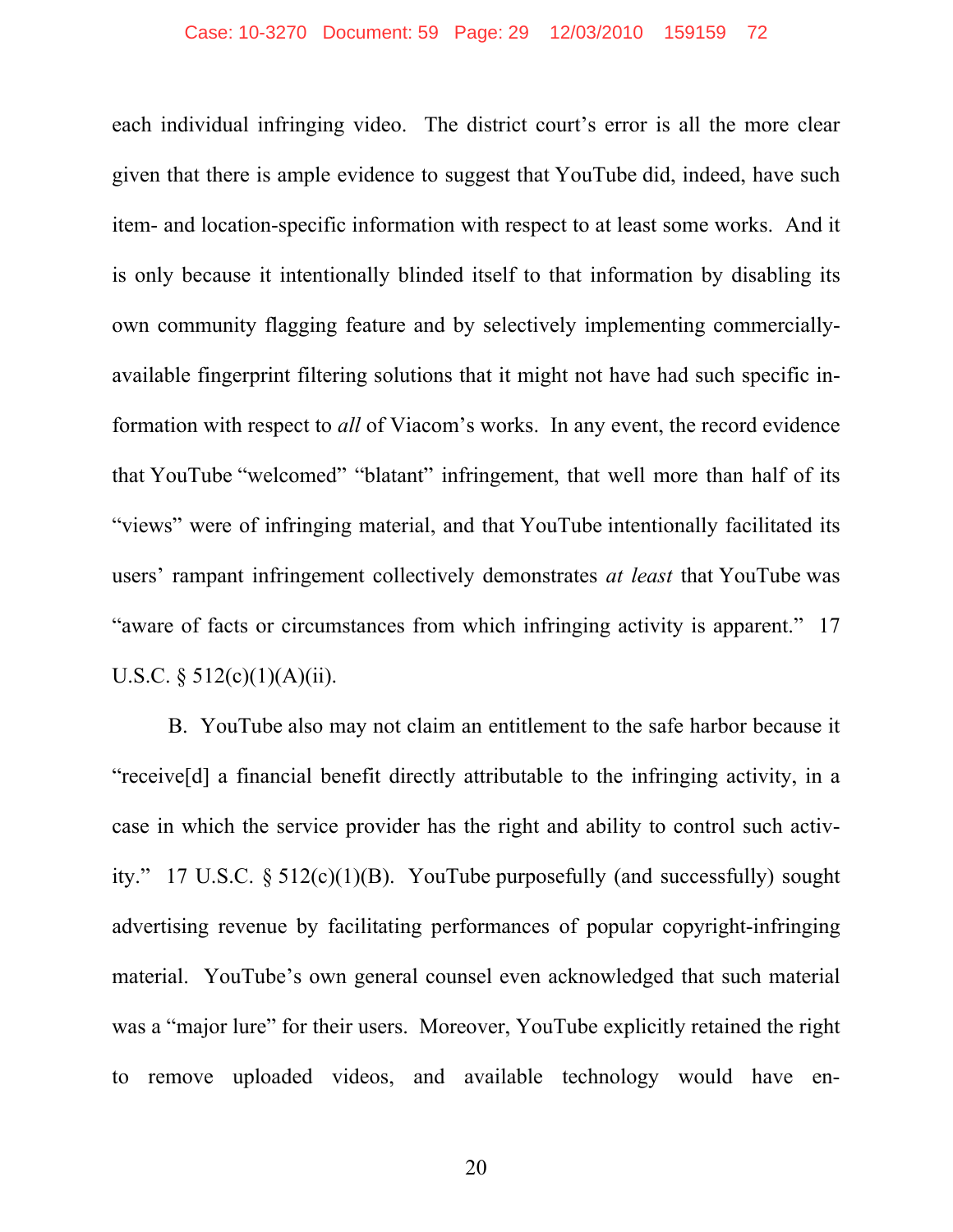#### Case: 10-3270 Document: 59 Page: 30 12/03/2010 159159 72

abled YouTube to easily find and remove the infringing material. Section 512(c)(1)(B) accordingly excludes YouTube from the safe harbor.

C. The safe harbor applies only to infringement that occurs "by reason of the storage at the direction of a user" of infringing material. YouTube provides far more than user-directed "storage"; YouTube displays, reproduces, performs, and licenses the infringing material as part of its self-described "broadcast" business. It also actively seeks to guide viewers to videos, including infringing videos, that may interest them. This active involvement in infringement distinguishes YouTube from the passive provider of storage that the safe harbor is intended to protect, and disqualifies it from the safe harbor's protection.

II. For the same reasons YouTube is excluded from the safe harbor, Viacom is entitled to summary judgment on its affirmative claims. YouTube's display, reproduction, performance, and distribution of copyrighted material constitute direct infringement. Moreover, by intentionally inducing infringement, YouTube incurs secondary liability regardless of whether it has item-specific knowledge. *See Grokster*, 545 U.S. 913. Finally, just as YouTube's receipt of a "financial benefit" from activity it had the "right and ability to control" defeats application of the safe harbor, it also subjects YouTube to vicarious liability.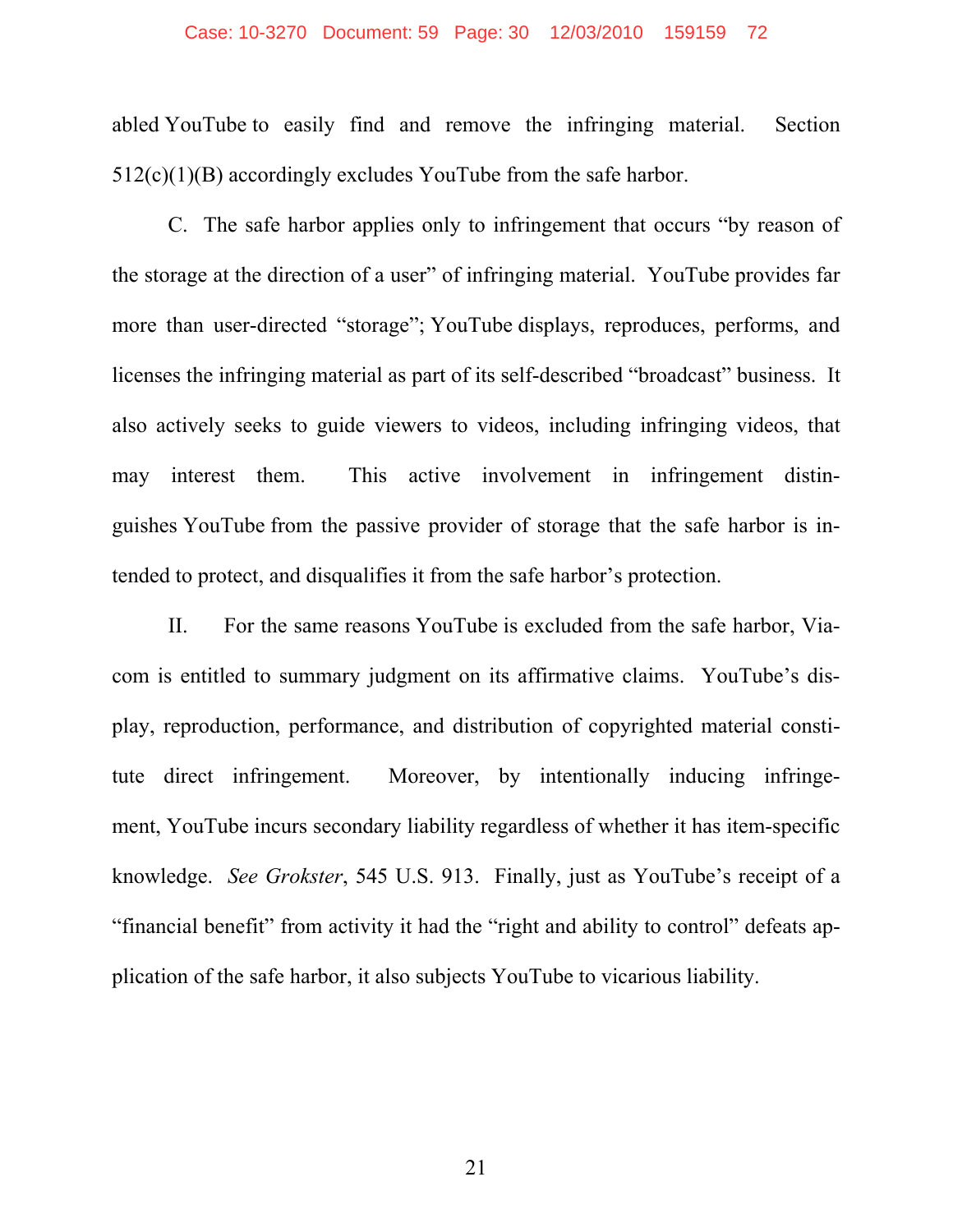#### **ARGUMENT**

#### **I. The DMCA's Safe Harbor Does Not Protect YouTube's Intentional Facilitation Of Copyright Infringement**

This Court reviews the district court's grant of summary judgment *de novo*. *Conn. Hosp. Ass'n v. Weicker*, 46 F.3d 211, 216 (2d Cir. 1995). Summary judgment is proper only where no reasonable jury, "while resolving ambiguities and drawing reasonable inferences against the moving party . . . could return a verdict for the losing party." *Coach Leatherware Co. v. AnnTaylor, Inc.*, 933 F.2d 162, 167 (2d Cir. 1991). This standard applies "whether summary judgment is granted on the merits or on an affirmative defense." *Giordano v. Mkt. Am., Inc.*, 599 F.3d 87, 93 (2d Cir. 2010). Because YouTube failed to establish beyond genuine dispute *all* the required elements of its affirmative defense, YouTube's motion for summary judgment should have been denied.

Indeed, undisputed facts here demonstrate that YouTube cannot satisfy any of the elements of its affirmative defense, and thus summary judgment should be awarded to *Viacom* on YouTube's DMCA defense.

#### **A. YouTube's Failure To Take Action To Stop Infringing Activity Known To It Excludes YouTube From The DMCA Safe Harbor**

YouTube must be excluded from the DMCA's safe harbor if it obtained either "actual knowledge" of infringing material or "aware[ness] of facts or circumstances from which infringing activity is apparent," yet failed to take action "expeditiously to remove, or disable access to, the [infringing] material." 17 U.S.C.

22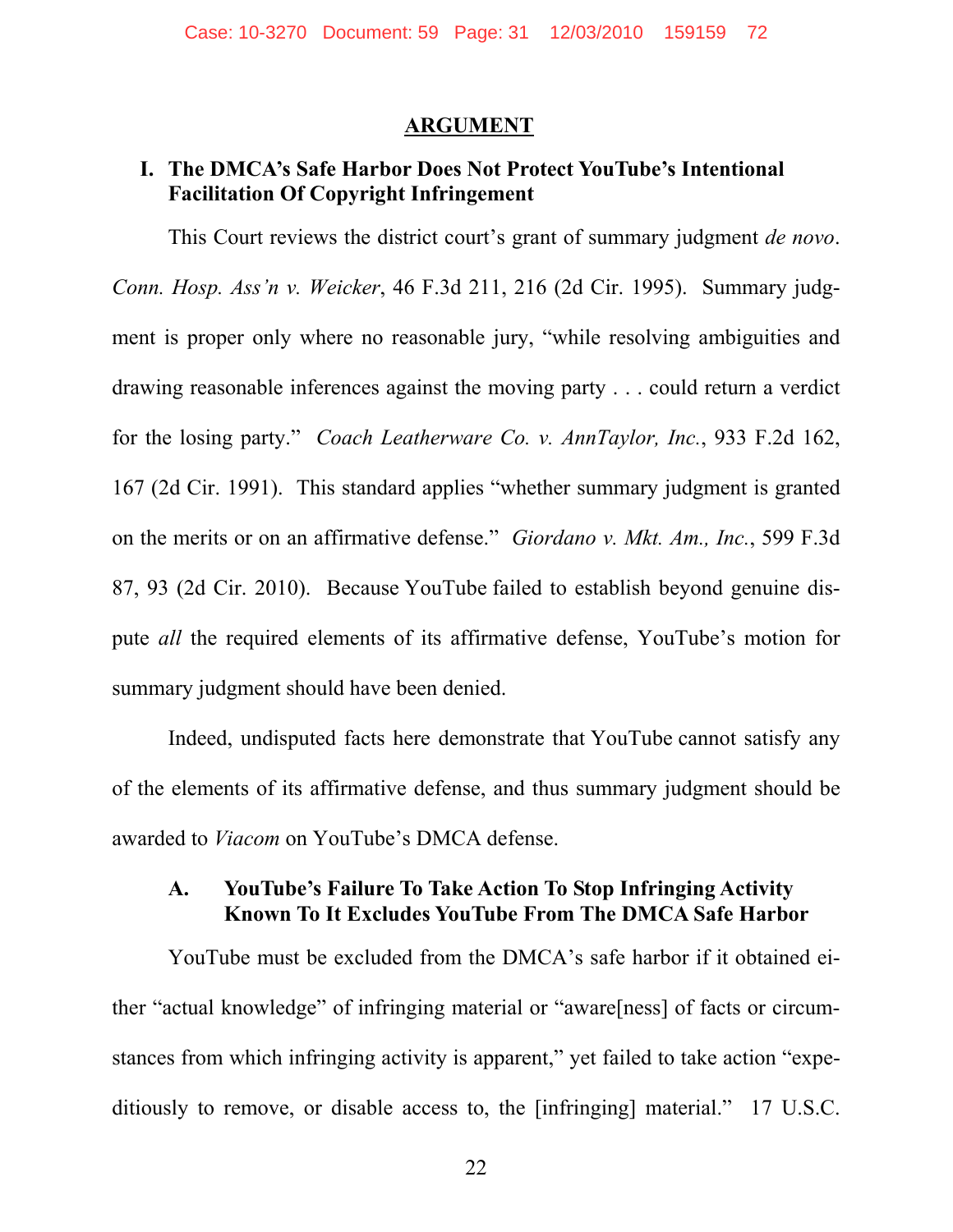$\S$  512(c)(1)(A). There is no dispute that, for years, YouTube's policy and practice was to take *no action* to remove infringing material unless and until the copyright owner provided YouTube with a DMCA-compliant take-down notice and then to construe such a notice narrowly to retain infringing clips not specifically identified. The primary issue before the district court—and now this Court—is whether, in light of YouTube's undisputed knowledge or awareness of ongoing infringement, this no-action policy properly excludes it from the safe harbor. The district court erred in holding that Viacom had failed to raise a genuine question of fact on that issue. Quite to the contrary, the undisputed evidence—and even the district court's opinion—compels the conclusion that YouTube had, *at least*, disqualifying awareness of facts evidencing massive, blatant, and rampant infringement.

#### **1. The Record Conclusively Demonstrates That YouTube Was**  *At Least* **"Aware Of Facts Or Circumstances From Which Infringing Activity Is Apparent"**

After reviewing the parties' voluminous summary judgment submissions, the district court concluded that "a jury could find that the defendants not only were generally aware of, but welcomed, copyright-infringing material being placed on their website." SPA9. That conclusion is amply supported by the record. Viacom presented voluminous evidence, from the mouths of YouTube's own founders and managers, that YouTube's management and even its Board of Directors were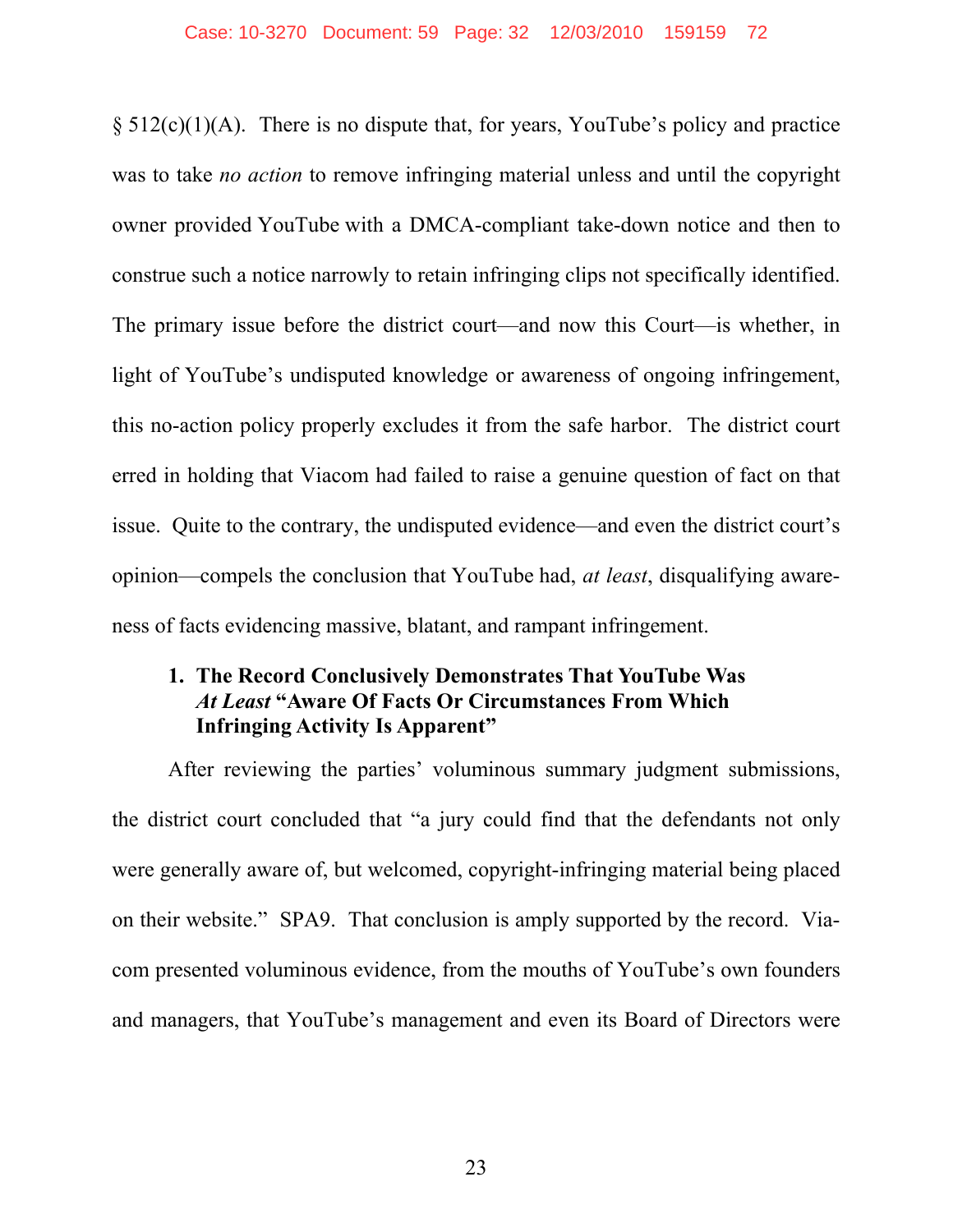#### Case: 10-3270 Document: 59 Page: 33 12/03/2010 159159 72

told that most of YouTube's "views" were acts of infringement and that YouTube was continuously infringing several specific Viacom-owned works.

YouTube's founders nonetheless justified keeping the "obviously copyright infringing stuff" by noting that "we can presumably claim that we don't know who owns the rights to that video and by uploading, the user is claiming they own that video." JAII-159-60. Shortly thereafter, YouTube's founders and other high-level executives stated that 70-80 percent of YouTube's viewership was based on infringing material. JAII-47; *see also* JAII-159-60. For example, Lead Product Manager Maryrose Dunton commented that 70 percent of the "most viewed/most discussed/top favorites/top rated" list consisted of copyrighted materials. JAI-857. Google reached a similar conclusion during its pre-acquisition due diligence of YouTube, with its financial advisor Credit Suisse reporting that 60 percent of the video views on YouTube were protected by copyright and only 10 percent of the video views of copyrighted materials were licensed. JAII-228. Even one of You-Tube's founders was uploading copyrighted material to YouTube's site, and later was able to point the Board of Directors to numerous specific examples of infringing material, including "South Park, MTV Cribs, Daily Show, Reno 911, Dave Chapelle"—all owned by Viacom. JAII-164; JAII-183.

The *only* inference that can be drawn from the evidence in this case is that YouTube *knew* of the infringing activity on its site and therefore had at least

24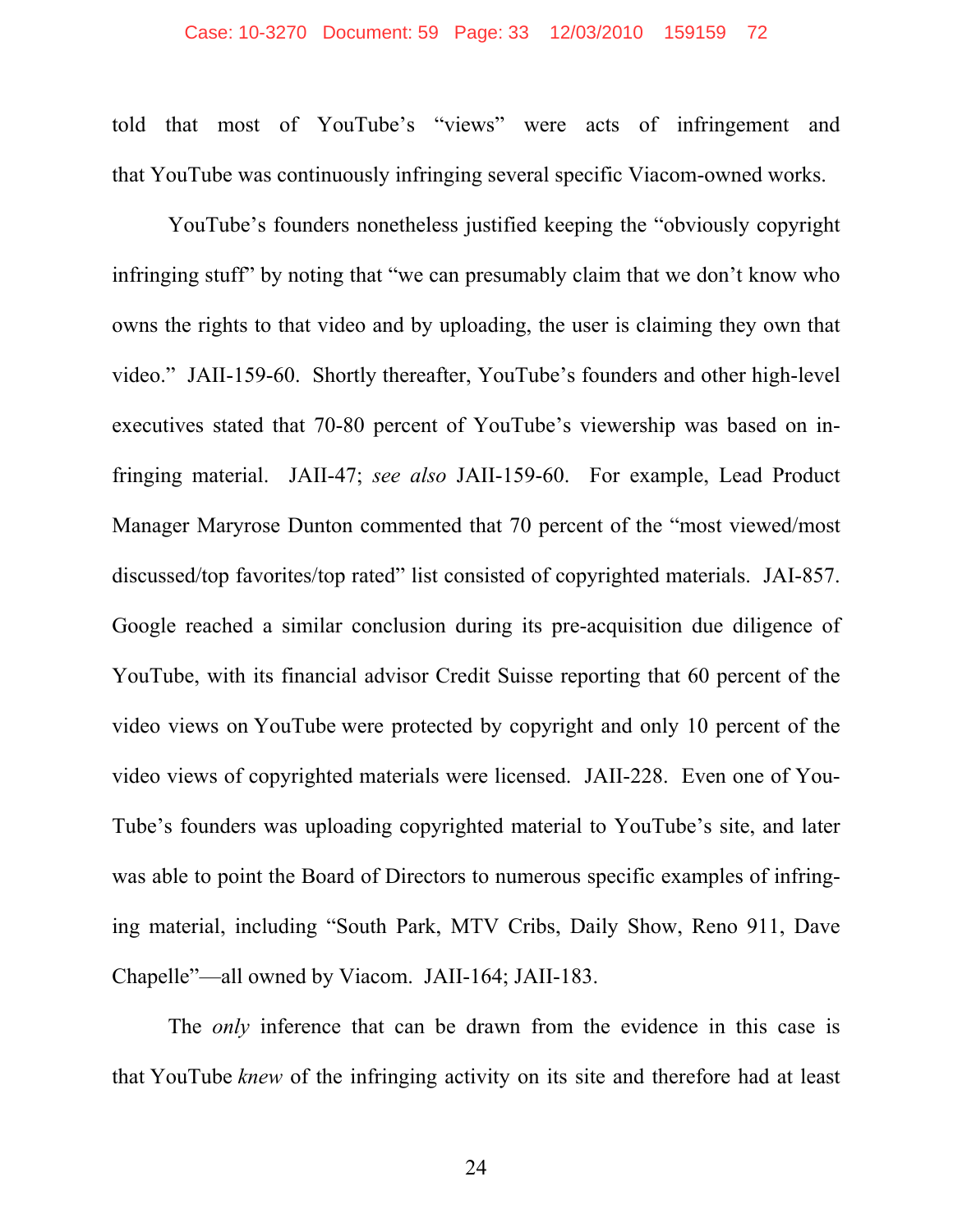"aware[ness] of facts or circumstances from which infringing activity is apparent." 17 U.S.C. § 512(c)(1)(A).2

Yet, the district court concluded that, as a matter of law, YouTube lacked statutory "aware[ness] of facts or circumstances from which infringing activity [was] apparent," even if it indisputably was aware that more than half of its views were infringing. Disqualifying awareness, the district court held, required "knowledge of specific and identifiable infringements of particular individual items," including "the works' locations at the site"—knowledge that the district court ruled YouTube did not obtain except through Viacom's take-down notices. SPA18, 32. This construction is manifestly contrary to the text, structure, and history of the statute.

 $\overline{a}$ 

<sup>2</sup> That a relatively small number of Viacom's works on YouTube were authorized by Viacom for promotional purposes is of no moment. YouTube indisputably was aware that most of Viacom's works on YouTube were infringing. *See* JAII-183 (alerting the board of directors to "blatantly illegal" infringement, including episodes of "Family Guy, South Park, MTV Cribs, Daily Show, Reno 911, Dave Chapelle . . ."). At most, Viacom's promotional use of YouTube would create an issue for trial whether YouTube, in the face of its awareness of the rampant infringement of Viacom's works, "act[ed] expeditiously to remove, or disable access to, the material." 17 U.S.C. § 512(c)(1)(A)(iii); *see also* Jane C. Ginsburg, *User-Generated Content Sites and Section 512 of the U.S. Copyright Act*, *in* Copyright Enforcement and the Internet 183, 193 (Irini A. Stamatoudi ed., 2010) ("Infringement may be 'apparent' yet subject to verification (or contradiction)."). But, in this case, even that argument would be makeweight. Viacom offered to identify any authorized clips, but YouTube refused all assistance in this respect. JAII-192-94, JAII-634.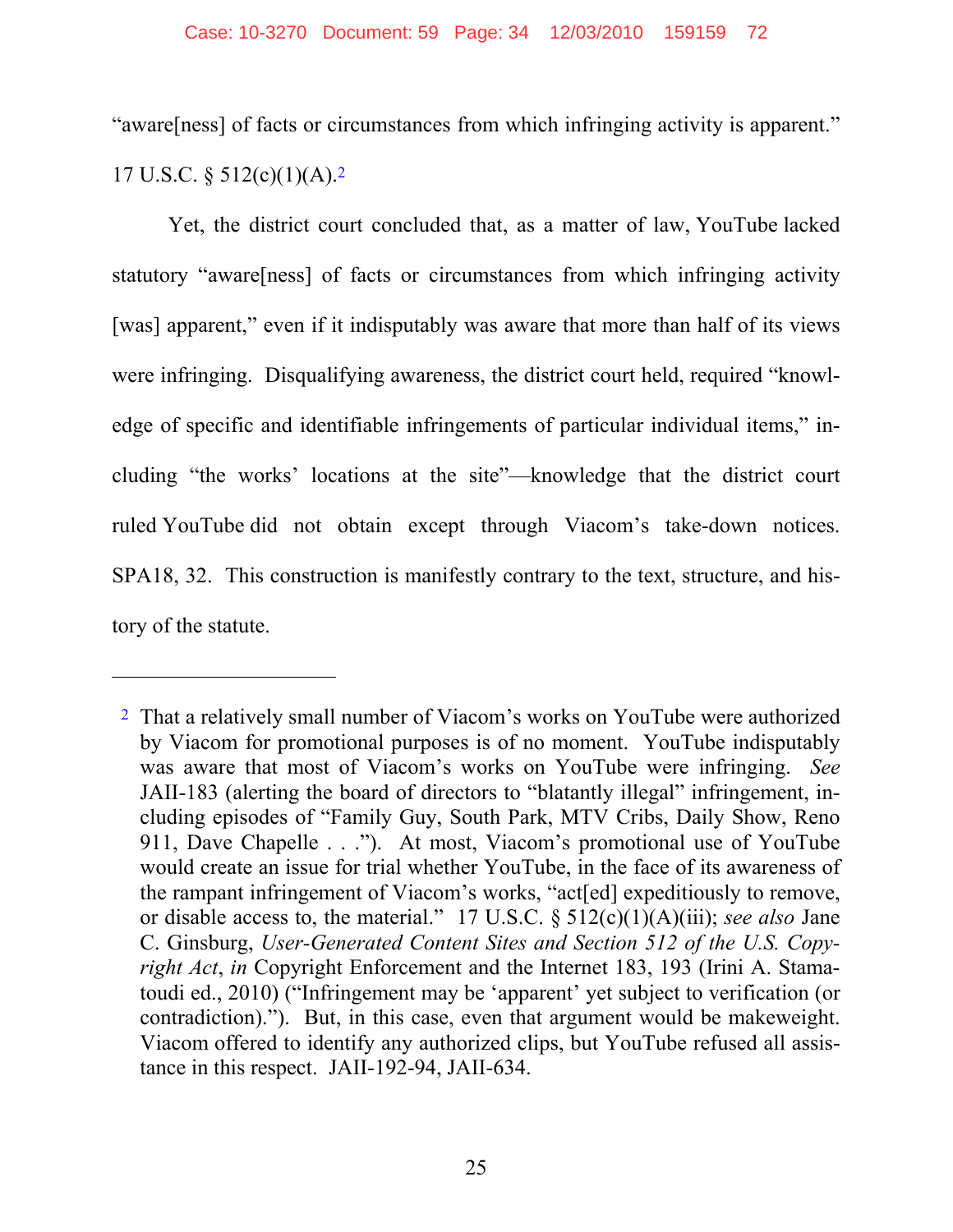The district court emphasized legislative history in construing the safe harbor, but it is well-settled that statutory construction must begin with the statutory language. *Barnhart v. Sigmon Coal Co.*, 534 U.S. 438, 450 (2002). And the statutory language here provides no support whatsoever for the district court's requirement of item- and location-specific knowledge. To the contrary, the "aware[ness]" exclusion denies the safe harbor upon awareness of "facts or circumstances" that make "infringing activity" "apparent." 17 U.S.C. § 512(c); *see also* Jane C. Ginsburg, *Separating the* Sony *Sheep from the* Grokster *Goats: Reckoning the Future Business Plans of Copyright-Dependent Technology Entrepreneurs*, 50 Ariz. L. Rev. 577, 598 (2008) (("'[A]pparent' does not mean 'in fact illegal,' nor does it mean 'conclusively exists.'").

 Congress's use of the encompassing term "facts or circumstances" demonstrates its intention that the "aware[ness]" exclusion not be limited to those holding one particular type of knowledge. Rather, Congress clearly signaled its intention to trigger this exclusion whenever one encounters *any* combination of "facts or circumstances" sufficient to raise a "red flag" warning the service provider that it is likely hosting acts of infringement. S. Rep. No. 105-190, at 44. And the flexible character of this exclusion is further confirmed by Congress's choice to trigger the exclusion once "infringing *activity*"—not particular and identifiable acts of infringement—becomes apparent. *See* Ginsburg, *User-Generated Content Sites*, *su-*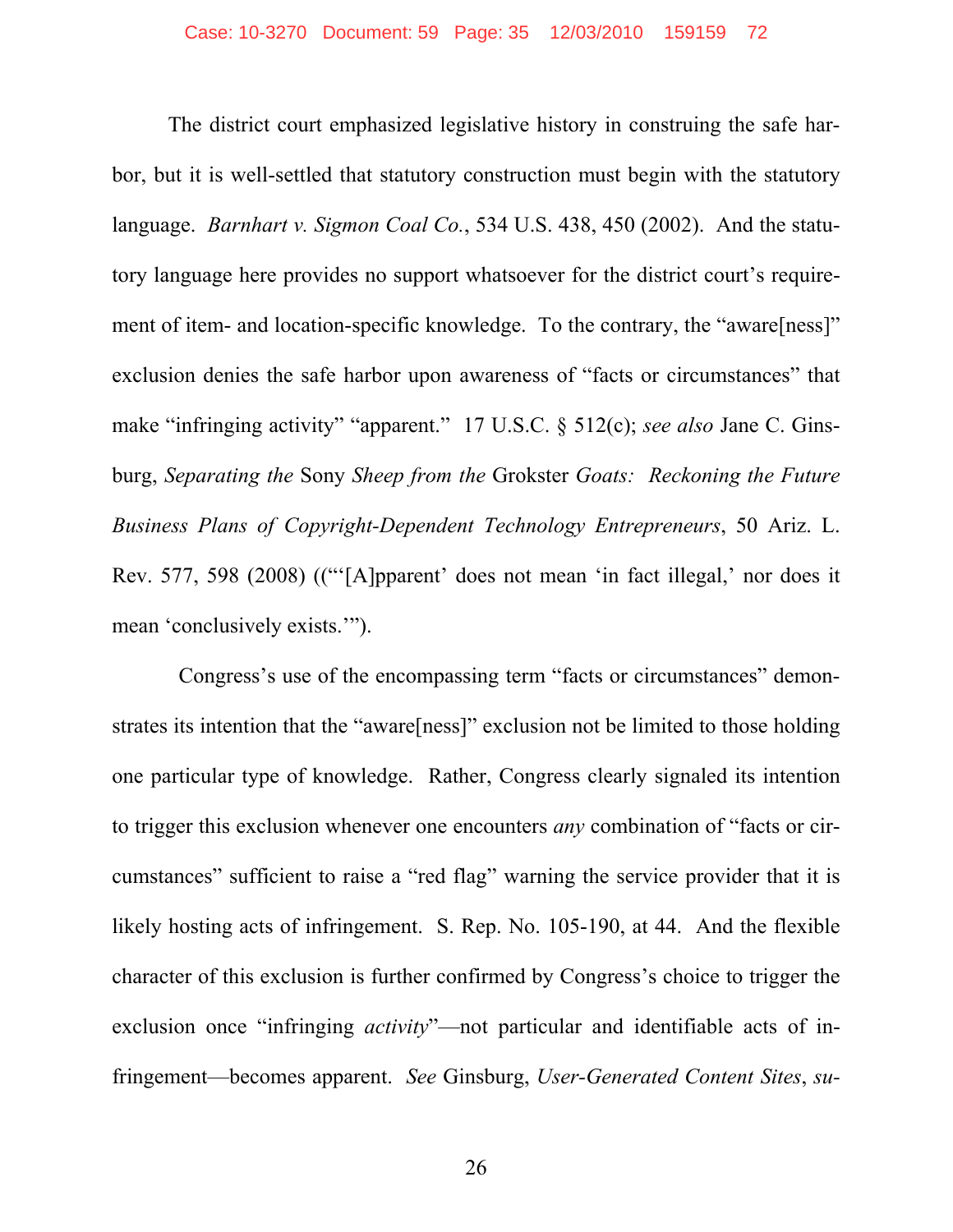*pra* n.2, at 190-93. Indeed, requiring item-specific, location-specific knowledge to establish "aware[ness] of facts or circumstances from which infringing activity is apparent," converts the awareness exclusion into a superfluity, because it would be satisfied only when the "knowledge" exclusion also is satisfied. And it strips the statutory phrase "in the absence of such actual knowledge" of any meaning at all. The superfluity can be avoided and each statutory phrase can be given independent meaning by interpreting "awareness" as a lesser-included alternative to "actual knowledge." And it is "well established" that where a statute can be interpreted to avoid superfluity and abnegation of statutory text it must be so interpreted. *Conn. ex rel. Blumenthal v. U.S. Dep't of the Interior*, 228 F.3d 82, 88 (2d Cir. 2000) ("[W]e are required to 'disfavor interpretations of statutes that render language superfluous.'" (quoting *Conn. Nat'l Bank v. Germain*, 503 U.S. 249, 253 (1992))).

By requiring item-specific knowledge to establish *either* knowledge *or* awareness, the district court also contravened the structure of the statute. The district court's construction of the safe harbor essentially requires copyright owners to send formal take-down notices to trigger a service provider's obligation to expeditiously remove infringing material. This, clearly, was how the district court viewed the safe harbor. *See* SPA26 ("[W]hen YouTube was given the notices, it removed the material. It is thus protected . . . ."). Yet, the safe harbor requires that a service provider promptly remove infringing material after obtaining knowledge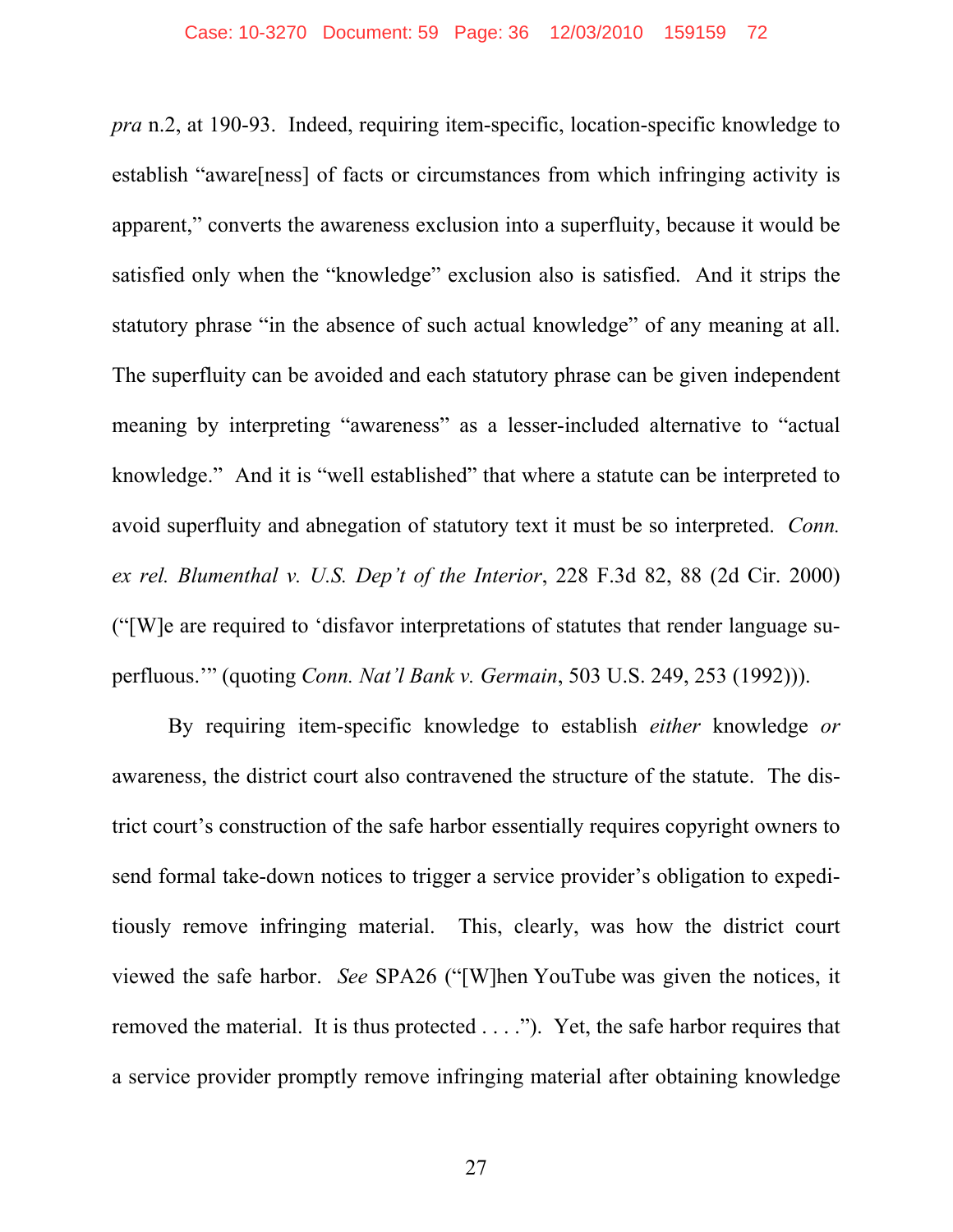## Case: 10-3270 Document: 59 Page: 37 12/03/2010 159159 72

or awareness of facts or circumstances from which *infringement is apparent*, not just after receipt of a formal take-down notice. *See* 17 U.S.C. § 512(c)(1)(A)(iii), (c)(1)(C); *see also* H.R. Rep. No. 105-551(II), at 54 ("Section 512 does not specifically mandate use of a notice and take-down procedure."). Knowledge or awareness of infringing activity triggers the service provider's obligation to remove the materials, "*even if the copyright owner or its agent does not notify it of a claimed infringement*." *Id.* (emphasis added). The district court's view that a takedown notice is required to trigger removal obligations thus cannot be reconciled with the statutory scheme Congress enacted.

Nor can it be reconciled with one of the central purposes of the DMCA. Congress enacted the DMCA precisely to account for the risk that, "[d]ue to the ease with which digital works can be copied and distributed worldwide virtually instantaneously, copyright owners will hesitate to make their works readily available on the Internet without reasonable assurance that they will be protected against massive privacy." S. Rep. No. 105-190, at 8. On the district court's view, the DMCA would provide no protection at all against the "massive piracy" that was its main target. *But see First Nat'l Bank of Logan v. Walker Bank & Trust Co*., 385 U.S. 252, 261 (1966) ("It is not for us to so construe the Acts as to frustrate this clear-cut purpose so forcefully expressed . . . .").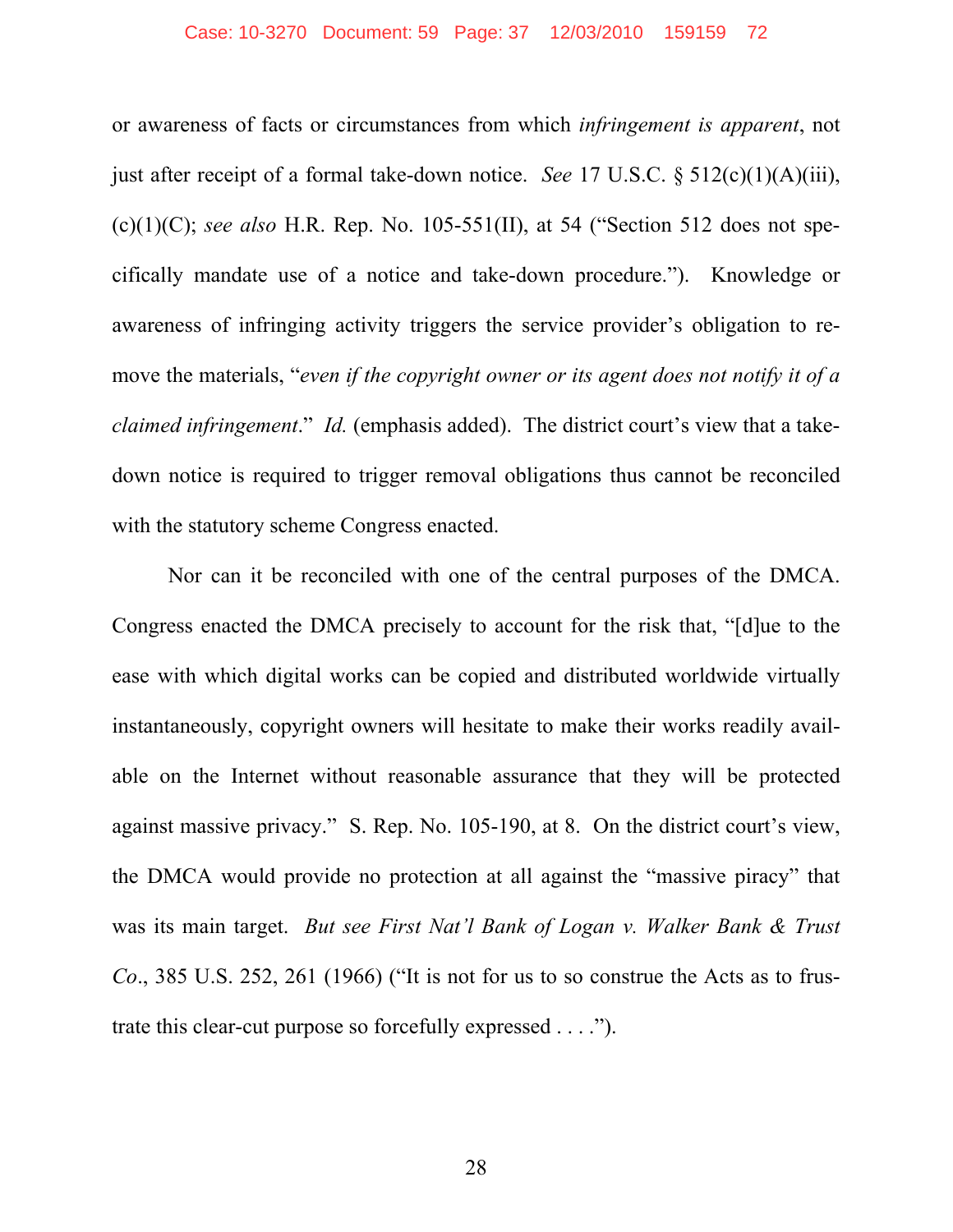Whatever its outer limits, the DMCA's safe harbor intended for "innocent service provider[s]" must, if it is to conform to the central purposes of the statute, exclude at least those that "welcome," and even intend, their users' infringement. *ALS Scan, Inc. v. RemarQ Communities, Inc*., 239 F.3d 619, 625 (4th Cir. 2001); *Columbia Pictures Indus., Inc. v. Fung*, No. CV 06-5578, 2009 WL 6355911, at \*18 (C.D. Cal. Dec. 21, 2009) (DMCA safe harbors "are based on passive good faith conduct aimed at operating a legitimate internet business"). To conclude otherwise would fatally undermine Congress's intent to address "massive piracy." It would immunize even entities such as Grokster itself, which "distribute[d] a device with the object of promoting its use to infringe copyright," yet designed its system to avoid item- or location-specific knowledge of those infringements. *Metro-Goldwyn-Mayer Studios Inc. v. Grokster, Ltd*., 545 U.S. 913, 936 (2005).

The Supreme Court's decision in *Grokster* addresses the importance of intent in imposing contributory and inducement liability, concluding that a defendant that acts with unlawful *intent* may not escape liability merely because it does not or even could not—know of each specific act of infringement fostered by its actions. *See* 545 U.S*.* at 922-23. The Court relied on settled common law to reach this conclusion, holding that culpable intent incurs liability "'on principles recognized in every part of the law.'" *Id.* at 935 (quoting *Kalem Co. v. Harper Bros.*, 222 U.S. 55, 62-63 (1911)).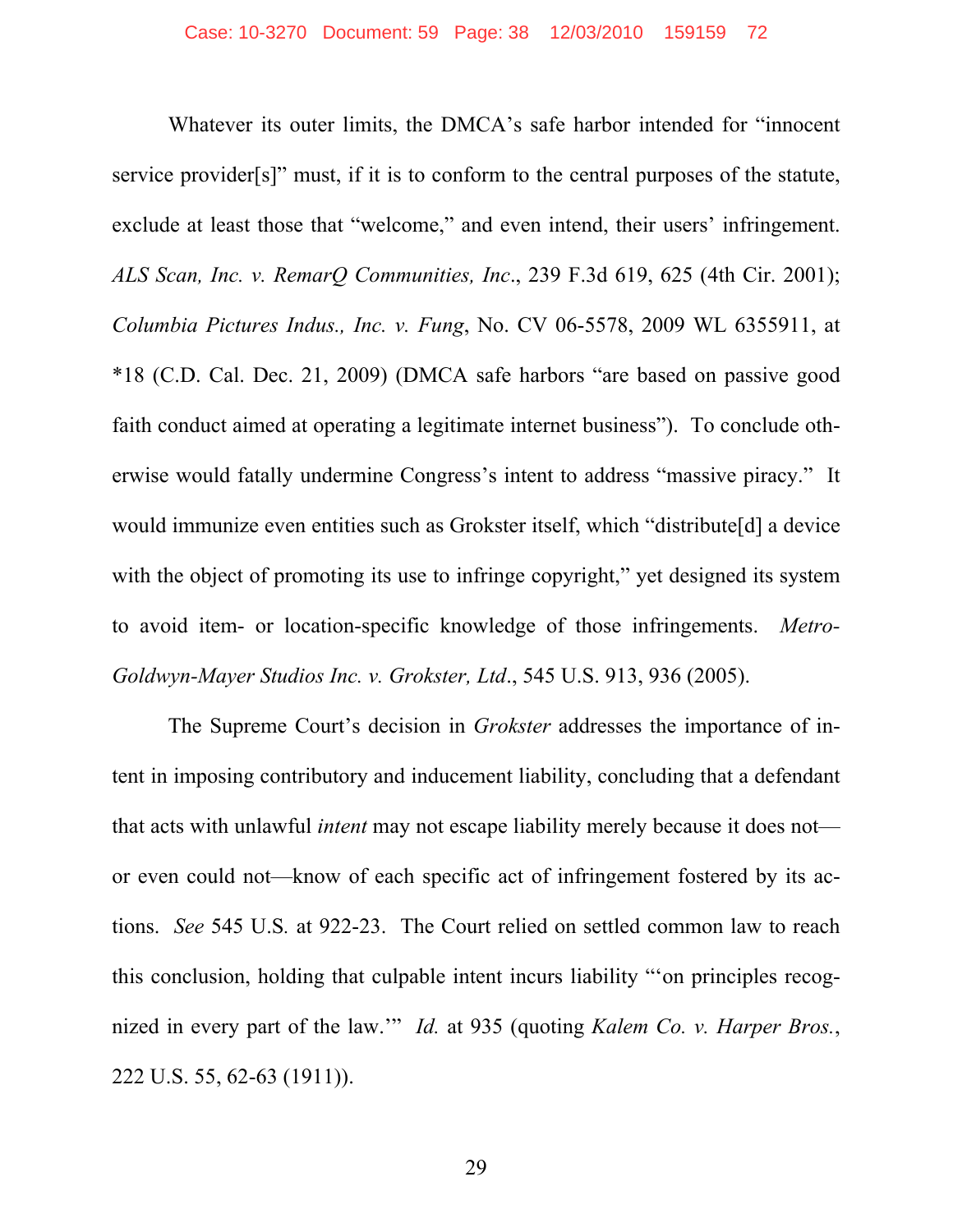"A party contending that legislative action changed settled law has the burden of showing that the legislature intended such a change." *Green v. Bock Laundry Mach. Co.*, 490 U.S. 504, 521 (1989). YouTube cannot make the requisite showing: Nothing in the DMCA safe harbor suggests that Congress intended to alter this well-established principle of liability in order to immunize service providers whose liability would not result from infringement necessarily occurring "[i]n the ordinary course of their operations," S. Rep. No. 105-190 at 8, but instead from infringement intentionally fostered. To the contrary, other district courts to have addressed the question have recognized that "if Defendants . . . encouraged or fostered . . . infringement, they would be ineligible for the DMCA's safe harbor provisions." *Arista Records LLC v. USENET.com, Inc.*, 633 F. Supp. 2d 124, 142 (S.D.N.Y. 2009). Indeed, service providers that induce infringement *a fortiori* have at the very least "[a]wareness of facts or circumstances from which infringement is apparent." Otherwise, Congress's narrow safe harbor would be converted into a haven for intentional piracy.

And that is a world in which copyright owners cannot long survive. The district court's interpretation effectively requires copyright holders to find and monitor the websites of intentional infringers constantly to identify infringing materials and send serial take-down notices as new instances of infringement are discovered. Such a rule encourages websites to place obstacles in copyright owners' way, as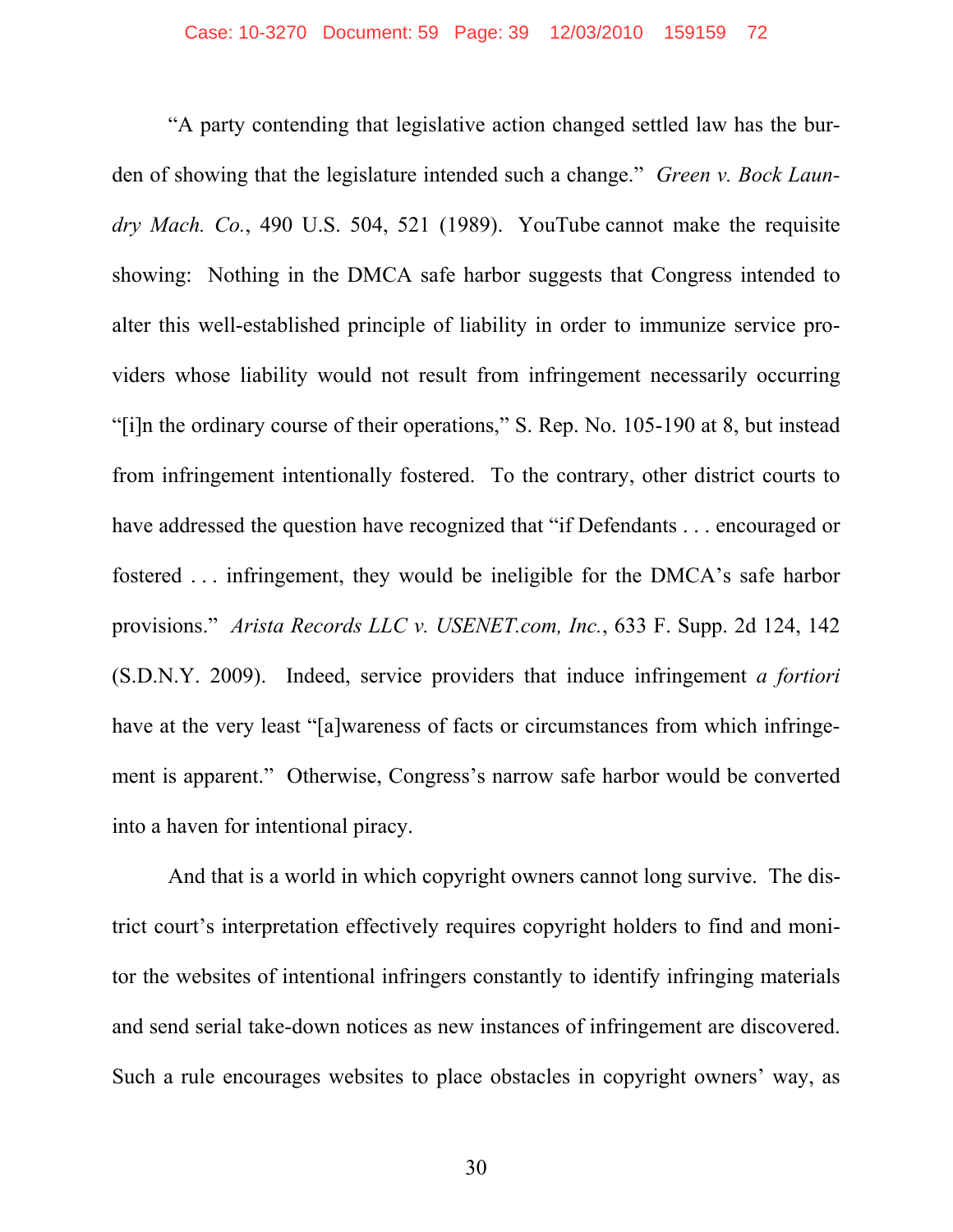## Case: 10-3270 Document: 59 Page: 40 12/03/2010 159159 72

the court suggests no obligation to make such searches and takedowns feasible. Only website owners have the ability to deploy automatic filters and to identify and block clips as they are loaded. If, as the court concluded, it is difficult for YouTube to monitor content as it is being uploaded to the YouTube website, it is orders of magnitude more difficult for copyright owners to monitor YouTube, because they cannot search or apply automatic filters to newly uploaded clips and thus have to constantly monitor the entire site. The consequences of the lower court's view would be to have every copyright owner search every site on the Internet, in every file format, regardless of impediments placed by website operators and to do so constantly regardless of any limitations that may be imposed by the site operator.

And because only the site operator can block material prior to posting or in a timely manner thereafter, the district court's approach, in essence, offers a license to infringers of the copyrights of popular culture at the moment in time when the intellectual property has its greatest value—when it is "hot*.*" JAII-173; *cf. Nat'l Basketball Ass'n v. Motorola, Inc.*, 105 F.3d 841, 853 (2d Cir. 1997) (recognizing that courts protect "property rights in time-sensitive information" because otherwise "no one would have an incentive to collect 'hot news'"). If those that intentionally facilitate infringement can retain the safe harbor simply by responding to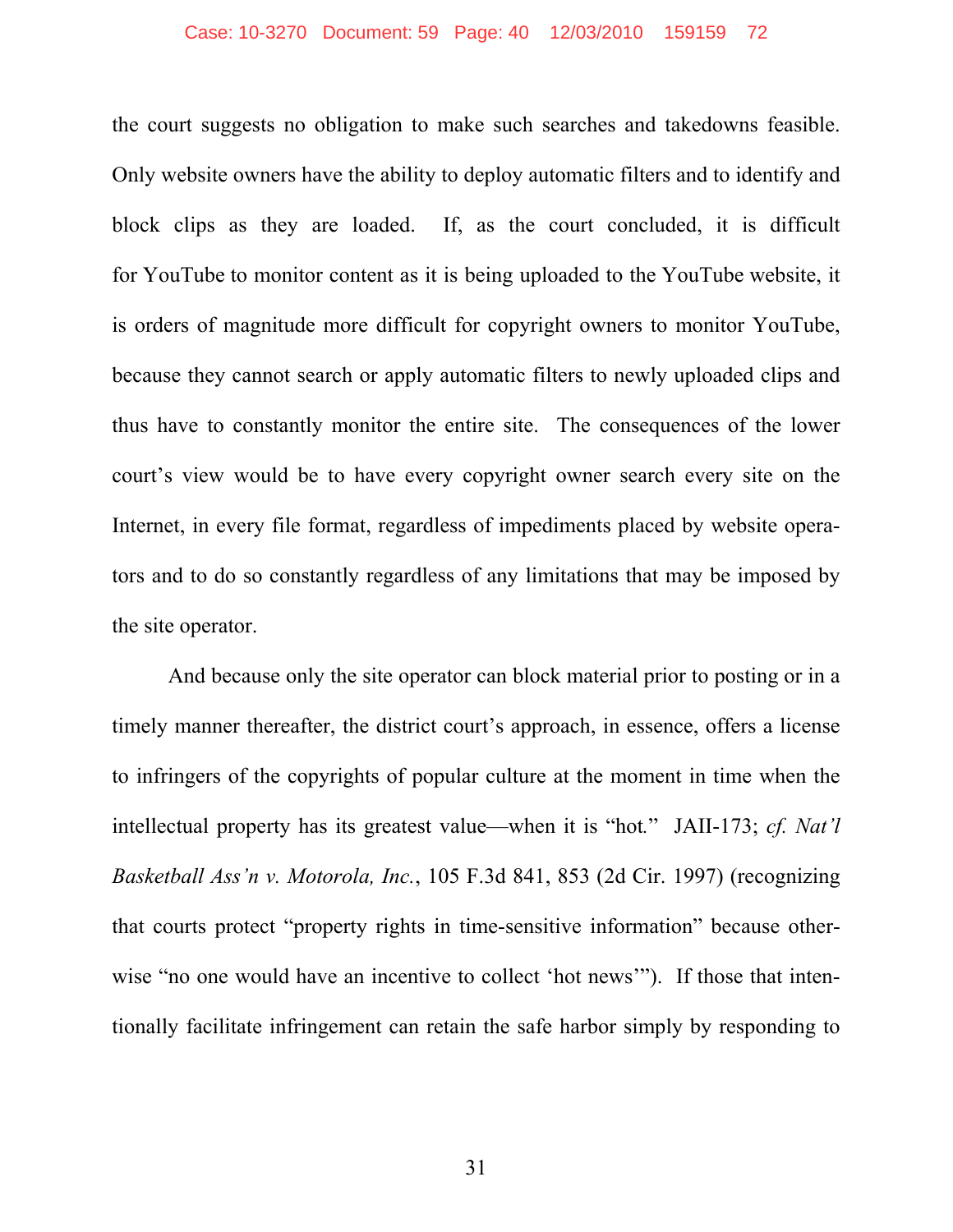DMCA take-down notices, the value of copyrights—especially those in works of popular culture—will be substantially diminished.

The cases on which the district court relied do not command, or even suggest, this untoward result. In *Perfect 10, Inc. v. CCBill LLC*, 488 F.3d 1102, 1114 (9th Cir. 2007), for example, the defendants provided services to websites with addresses—such as "illegal.net" and "stolencelebritypics.com"—that the plaintiff argued gave notice to defendants of ongoing infringement. The Ninth Circuit concluded that the website names alone were insufficient to create awareness of infringement because "[w]hen a website traffics in pictures that are titillating by nature, describing photographs as 'illegal' or 'stolen' may be an attempt to increase their salacious appeal, rather than an admission that the photographs are actually illegal or stolen." *Id.* Even the crabbed construction of red flag awareness in the Ninth Circuit's analysis would not save YouTube, however, for, the service provider in *CCBill* was found to have no awareness that infringement was ongoing *at all*. *Id*. Here, in contrast, YouTube was well aware that massive infringement was occurring, *intended* it to occur, and made no attempt to remedy it.3

 $\overline{a}$ 

<sup>3</sup> The district court seems to suggest that the Ninth Circuit's decision in *CCBill* requires a DMCA-compliant take-down notice to impart awareness of infringing activity in a service provider. That misreads *CCBill*, which held only that a copyright holder's communications to a service provider must comply with the statutory requirements for take-down notices before those notices will be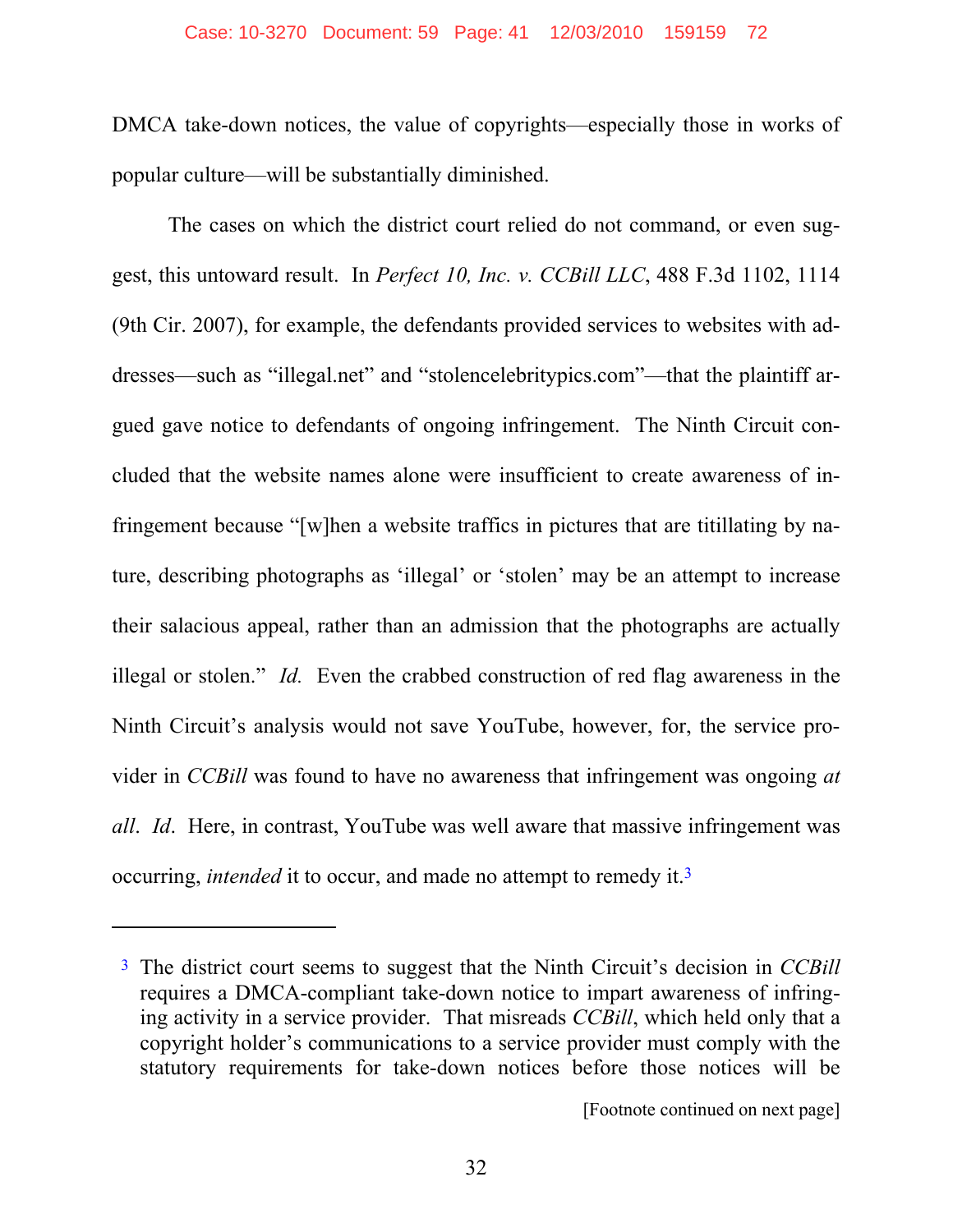To secure the protection of the safe harbor, the DMCA requires service providers aware of infringement to take commercially reasonable steps to "[a]ct expeditiously to remove, or disable access to, the [infringing] material." 17 U.S.C.  $\S 512(c)(1)(A)(iii)$ . Here, YouTube easily could have taken steps to end infringement during the upload process. Viacom was unable to review YouTube's videos until *after* they appeared online, and unable to require YouTube to remove them completely even after sending a formal take-down notice. YouTube had fingerprint filtering technology and even its own community flagging feature available to it. Its refusals to use those technologies—indeed, to disable or selectively deploy them—could not possibly be construed as actions consistent with an obligation of "expeditious[] . . . remov[al]." *Id*. § 512(c)(1)(A)(iii).

Under the correct interpretation of the awareness exclusion, Viacom—not YouTube—is entitled to summary judgment. Although the safe harbor does not require a service provider to "monitor its service or affirmatively seek facts indicating infringing activity," S. Rep. No. 105-190, at 44, it will lose immunity "if it fails to take action with regard to infringing material when it is 'aware of facts or

 $\overline{a}$ 

<sup>[</sup>Footnote continued from previous page]

<sup>&</sup>quot;deemed to impart such awareness." *CCBill* did not hold—or even suggest that a service provider could not develop such awareness on its own, as You-Tube unmistakably did here. The view suggested by the district court would "allo[w] the service provider to 'turn a blind eye' to infringements  $\ldots$ " *Ginsburg*, Sony *Sheep*, 50 Ariz. L. Rev. at 598.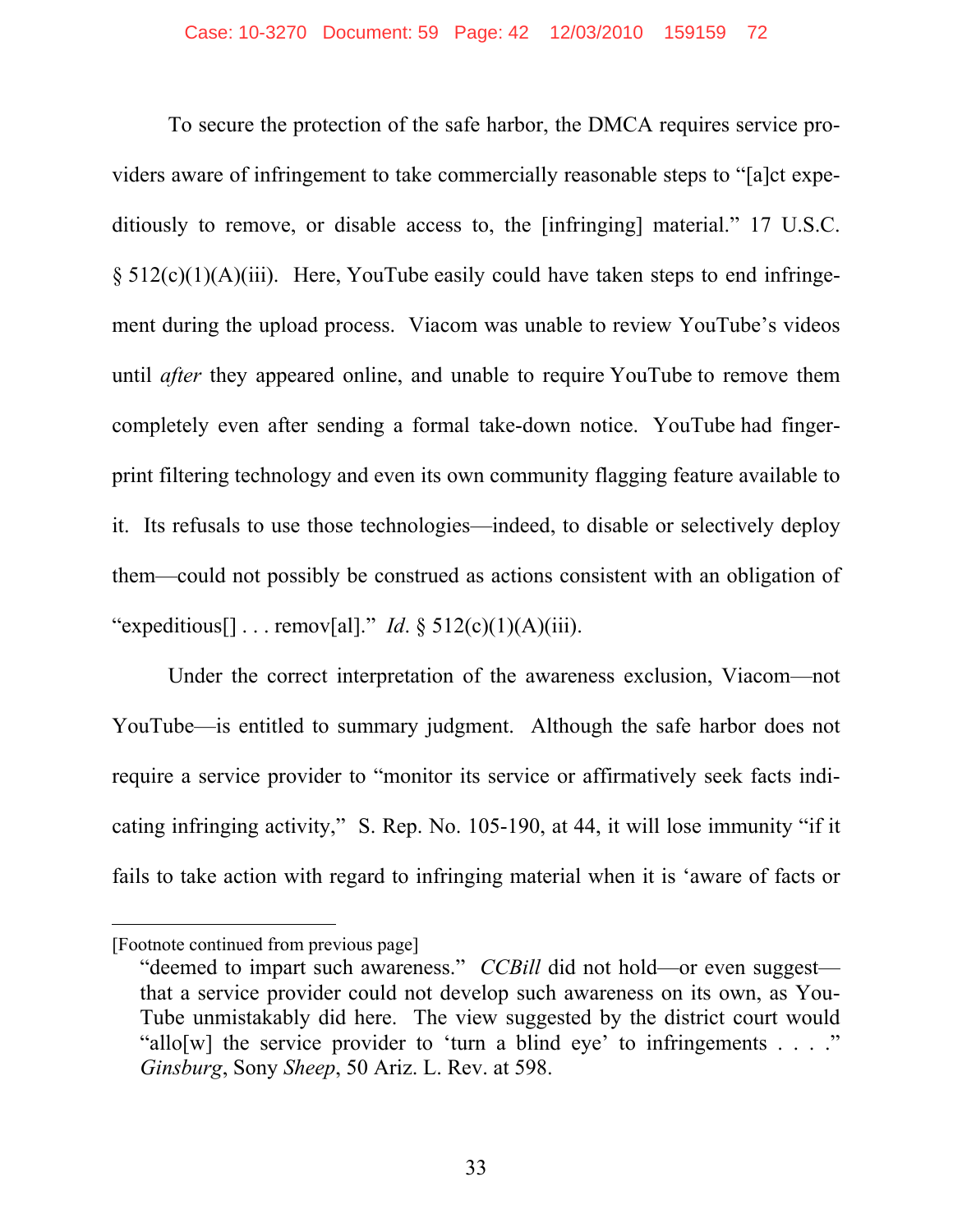circumstances from which infringing activity is apparent.'" *CCBill*, 488 F.3d at 1114 (quoting 17 U.S.C. § 512(c)(1)(A)(ii)).

Given the undisputed evidence—the words of YouTube's own founder that "blatantly illegal" infringement was rampant on YouTube's site, as well as the evidence that YouTube surveyed many specific infringements and that one of its founders even *posted* infringing material, there can be no genuine dispute of fact that YouTube knew—as any reasonable entity in its position would have—that infringement was ongoing. JAII-183; *see also supra* pp. 8-17. Accordingly, Viacom is entitled to summary judgment that the DMCA safe harbor is inapplicable.

# **2. YouTube's Willful Blindness To Its Users' Acts of Infringement Satisfies Even The District Court's Erroneous Requirement Of URL-Specific Knowledge**

Even if, as the district court held, Section 512(c) excluded from the statutory safe harbor only those service providers who have URL-specific knowledge of infringement, the district court erred by awarding summary judgment to YouTube despite Viacom's evidence that YouTube was willfully blind to that knowledge. It is well-settled that "[w]illful blindness is knowledge in copyright law . . . as it is in the law generally." *In re Aimster Copyright Litig.*, 334 F.3d 643, 650 (7th Cir. 2003), *cited with approval in Arista Records, LLC v. Doe 3*, 604 F.3d 110, 118 (2d Cir. 2010). Indeed, this Court confirmed just this year that "[a] service provider is not . . . permitted willful blindness," and that "[w]hen it has reason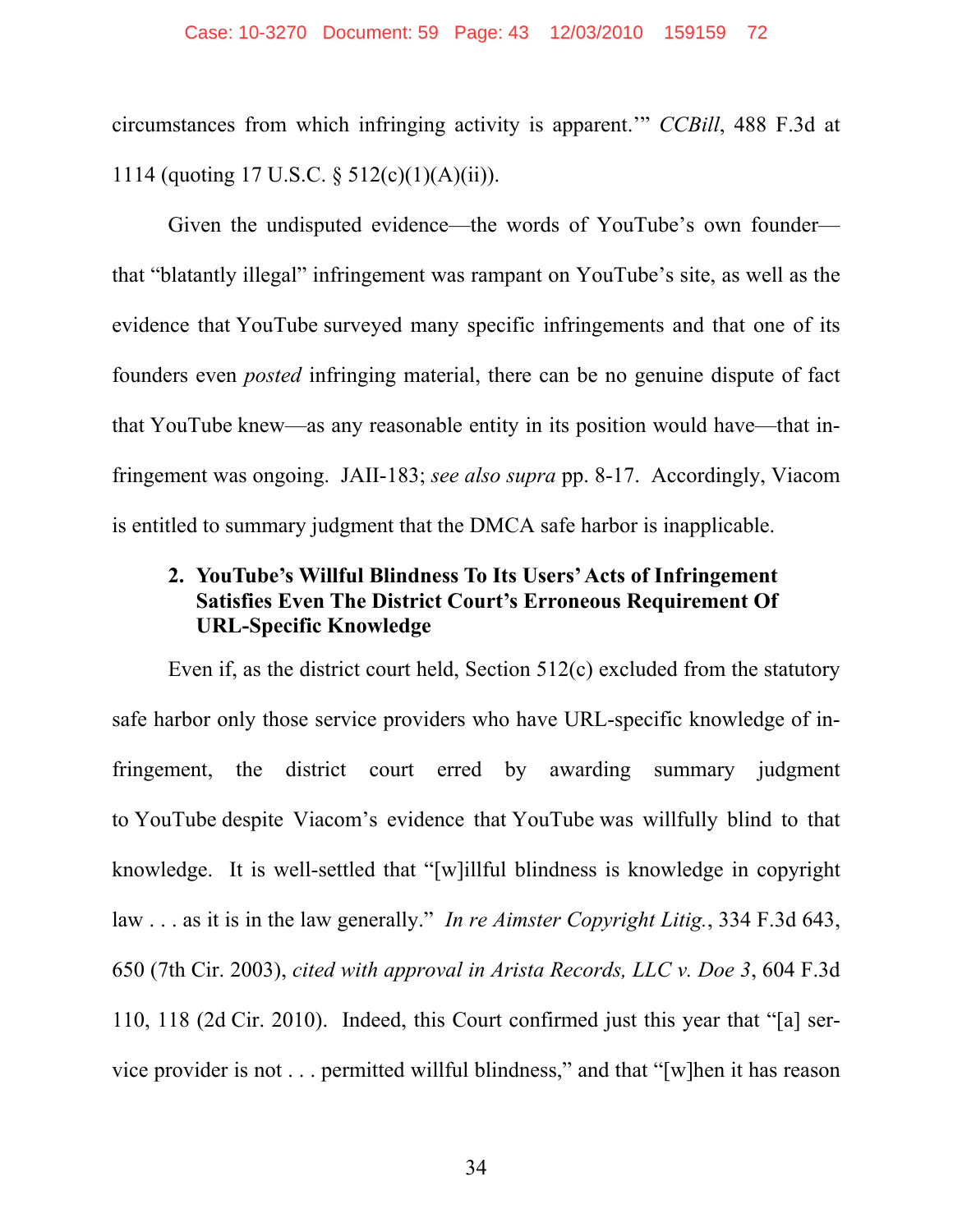#### Case: 10-3270 Document: 59 Page: 44 12/03/2010 159159 72

to suspect that users of its service are infringing . . . it may not shield itself from learning of the particular infringing transactions by looking the other way." *Tiffany (NJ) Inc. v. eBay Inc.*, 600 F.3d 93, 109 (2d Cir. 2010).

"The principle that willful blindness is tantamount to knowledge is hardly novel." *Tiffany*, 600 F.3d at 110 n.16 (citing cases). A person is "willfully blind" or engages in "deliberate avoidance" amounting to knowledge where "the circumstances were such as to alert [the person] to a high probability" of the relevant fact, but the defendant "consciously avoided learning" that fact. *United States v. Aina-Marshall*, 336 F.3d 167, 170, 171 (2d Cir. 2003) (internal quotation marks omitted); *see also Hard Rock Café Licensing Corp. v. Concession Servs., Inc.*, 955 F.2d 1143, 1149 (7th Cir. 1992) ("To be willfully blind, a person must suspect wrongdoing and deliberately fail to investigate."). This Court does not permit a service provider to escape liability simply by closing its eyes to the knowledge that would make it culpable, but will decline to find willful blindness when the defendant "was continually taking steps to further refine its anti-fraud measures" and "implemented the additional anti-fraud measures that [plaintiff] sought as soon as it was reasonably and technologically capable of doing so." *Tiffany (NJ) Inc. v. eBay, Inc.*, 576 F. Supp. 2d 463, 514 (S.D.N.Y. 2008), *aff'd*, 600 F.3d 93 (2d Cir. 2010). But where "the defendant knew of a high probability of illegal conduct and purposefully contrived to avoid learning of it, for example, by failing to inquire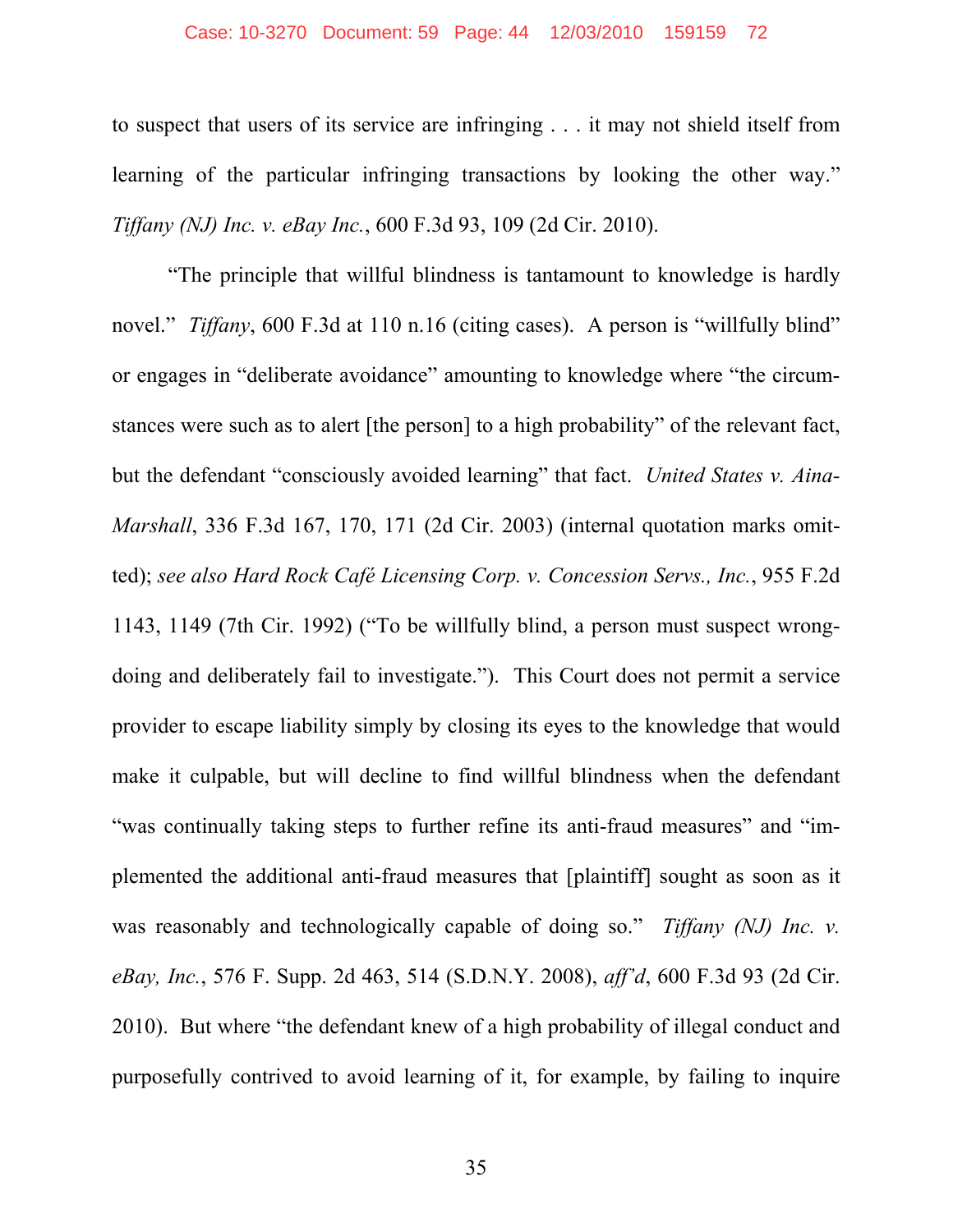## Case: 10-3270 Document: 59 Page: 45 12/03/2010 159159 72

further out of fear of the result of the inquiry," willful blindness—and thus knowledge—has been established. *Id.* at 515.

As the district court recognized, a jury easily could find that defendants "were generally aware of . . . copyright-infringing material being placed on their website." SPA9. But YouTube did not simply fail to investigate that obvious infringing activity. Even more culpably, YouTube took affirmative steps to shut down any mechanism that might have provided the URL-specific knowledge YouTube claims is indispensable.

For example, in September 2005, YouTube instituted "community flagging," which permitted any user to flag a video as copyrighted or otherwise inappropriate, such as for sexual content or violence, with the click of a button. As YouTube later described community flagging, its "army of content reviewers" would "aggressively monitor these submissions and respond as quickly as we can," including by removing flagged videos found to violate YouTube's policies. JAI-271; JAII-208. But less than two weeks after trumpeting the arrival of video flagging, one of YouTube's founders emailed his colleagues and asked, "can we remove the flagging link for 'copyrighted' today?" JAII-177. His reasoning was that "it's actually better if we don't have the link there at all because then the copyright holder is responsible for serving us notice of the material and not the users." *Id*.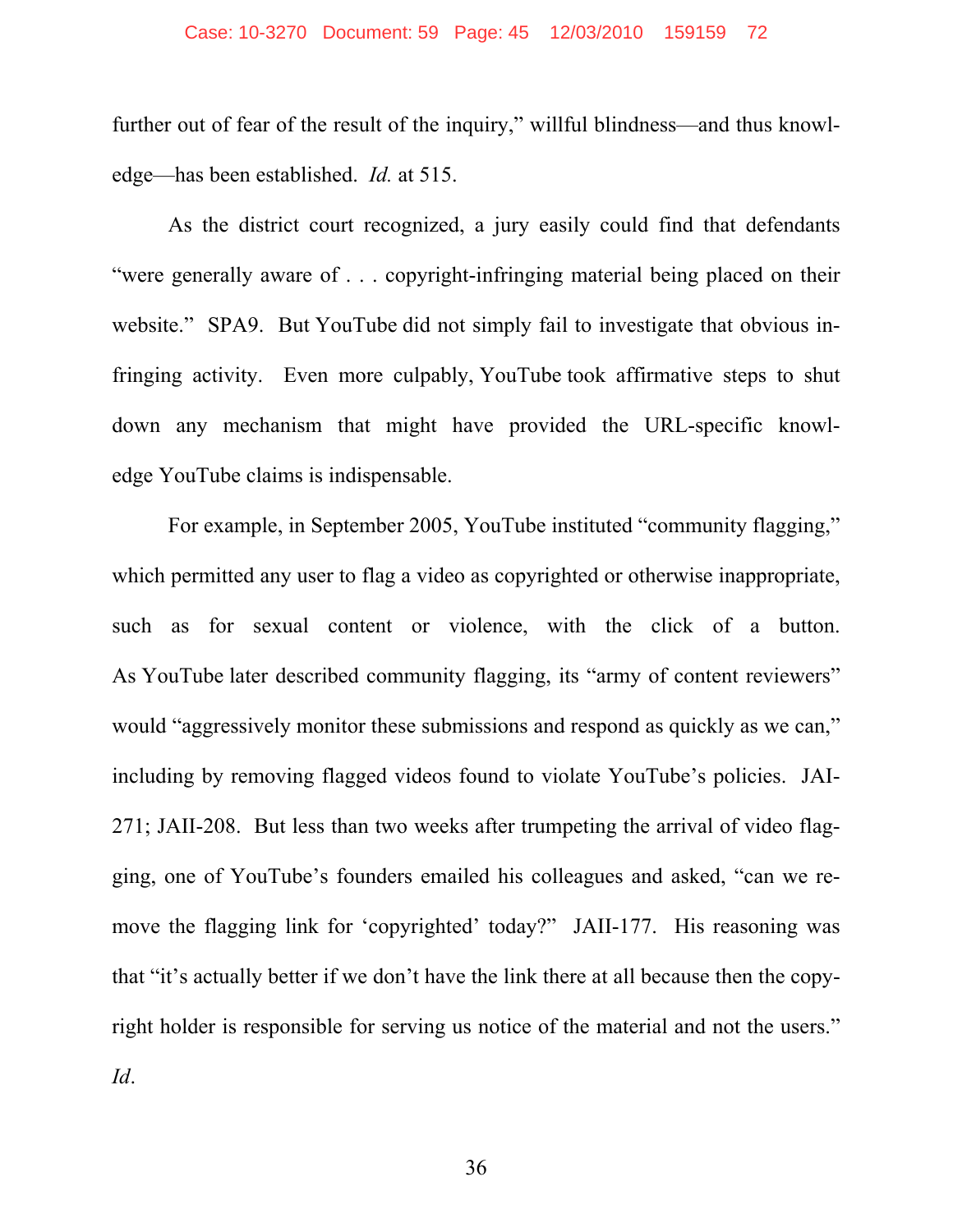#### Case: 10-3270 Document: 59 Page: 46 12/03/2010 159159 72

YouTube immediately discontinued flagging for copyrighted material, while retaining it for other inappropriate content, which community flagging continues to remove with great efficiency. JAI-270-71

YouTube likewise consciously blinded itself to URL-specific knowledge of infringement by choosing to implement—but only selectively—commercially available digital fingerprint filtering technology. Had YouTube used Audible Magic in a nondiscriminatory fashion, it would have scanned videos as they were uploaded to YouTube, instantaneously compared the unique digital identifier of the uploaded file to a database of copyrighted works, and in the event of a match, either automatically blocked the upload or flagged the video for further investigation. But even though the MPAA had offered to reimburse YouTube for the cost of testing this technology, JAII-270-73; JAII-640-41, YouTube deployed Audible Magic only for those copyright owners that agreed to give YouTube a license. YouTube finally admitted that it otherwise had no interest in utilizing or testing digital fingerprint filtering technologies because "the copyrighted content on YouTube [is] a major lure for [YouTube's] users." JAII-634. Thus, even when a Google executive indicated that the system was "live," he specified that it would "only [be] offered to partners who enter into a revenue deal with us." JAI-817.

Although the district court cited this Court's decision in *Tiffany*, in which eBay's absence of willful blindness was outcome-determinative, it did not address

37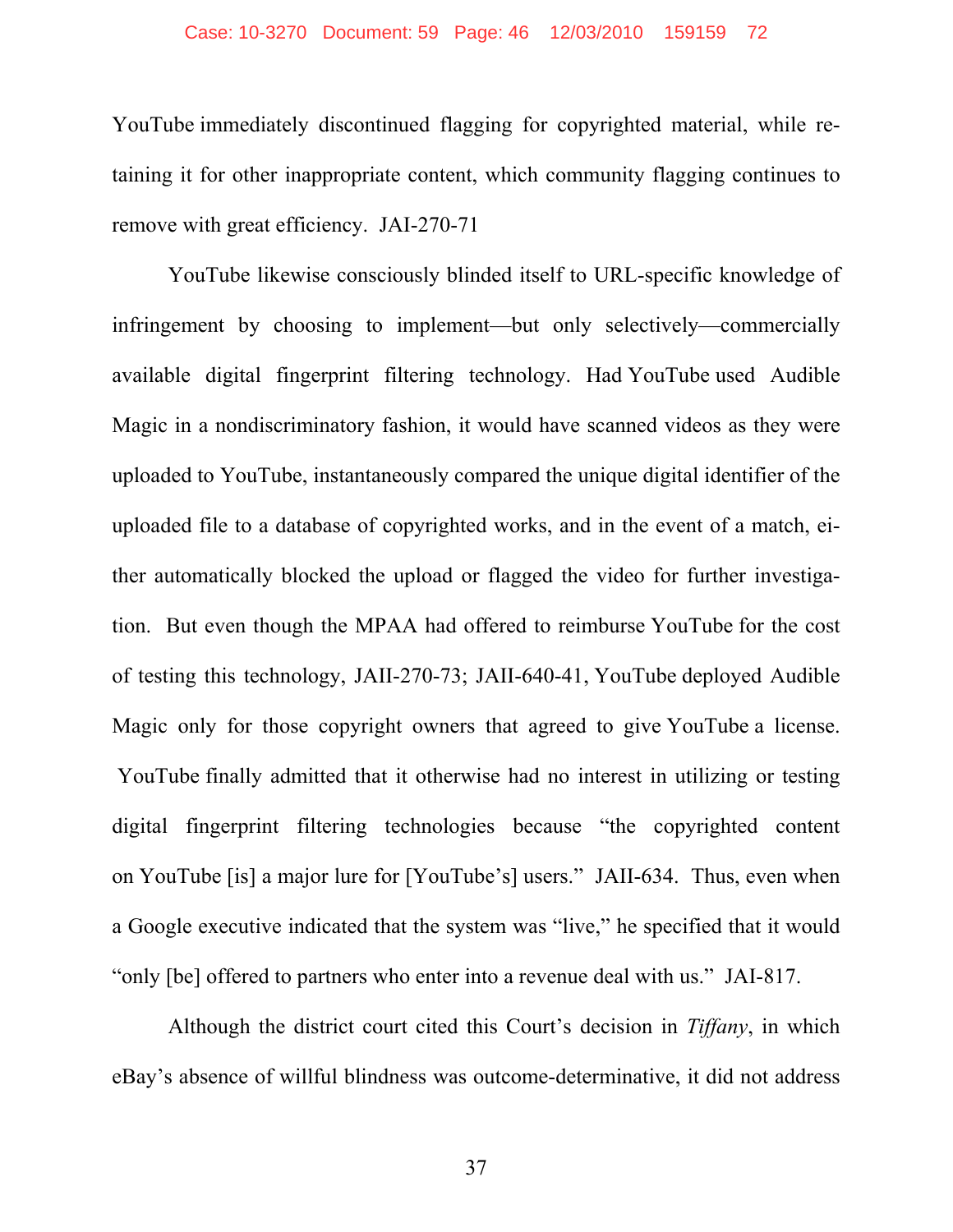Viacom's argument that YouTube's willful blindness establishes its knowledge of infringement. The district court did briefly cite Section 512(m) for the proposition that the safe harbor does not require a service provider to "affirmatively seek[] facts indicating infringing activity." SPA19. But nothing in the text or history of the DMCA suggests that Section 512(m) was intended to repeal the common law of willful blindness and immunize those that fail to investigate even when confronted with facts suggesting a very high probability of unlawful activity. To the contrary, "section 512(m)'s dispensation of service providers from 'affirmatively seeking facts indicating infringing activity', should not entitle the service provider to passive-aggressive ignorance." Ginsburg, *User-Generated Content Sites*, *supra* n.2, at 193.

In fact, the very legislative history on which the district court relied states that, although "a service provider need not monitor its service or affirmatively seek facts indicating infringing activity . . . if the service provider becomes aware of a 'red flag' from which infringing activity is apparent, it will lose the limitation of liability if it takes no action." H.R. Rep. No. 105-551(II), at 53 (cited at SPA19). Thus, YouTube cannot take affirmative steps to deprive itself of item-specific knowledge, and then claim that its lack of such knowledge entitles it to the protection of the DMCA safe harbor. That is precisely the type of "deliberate avoidance"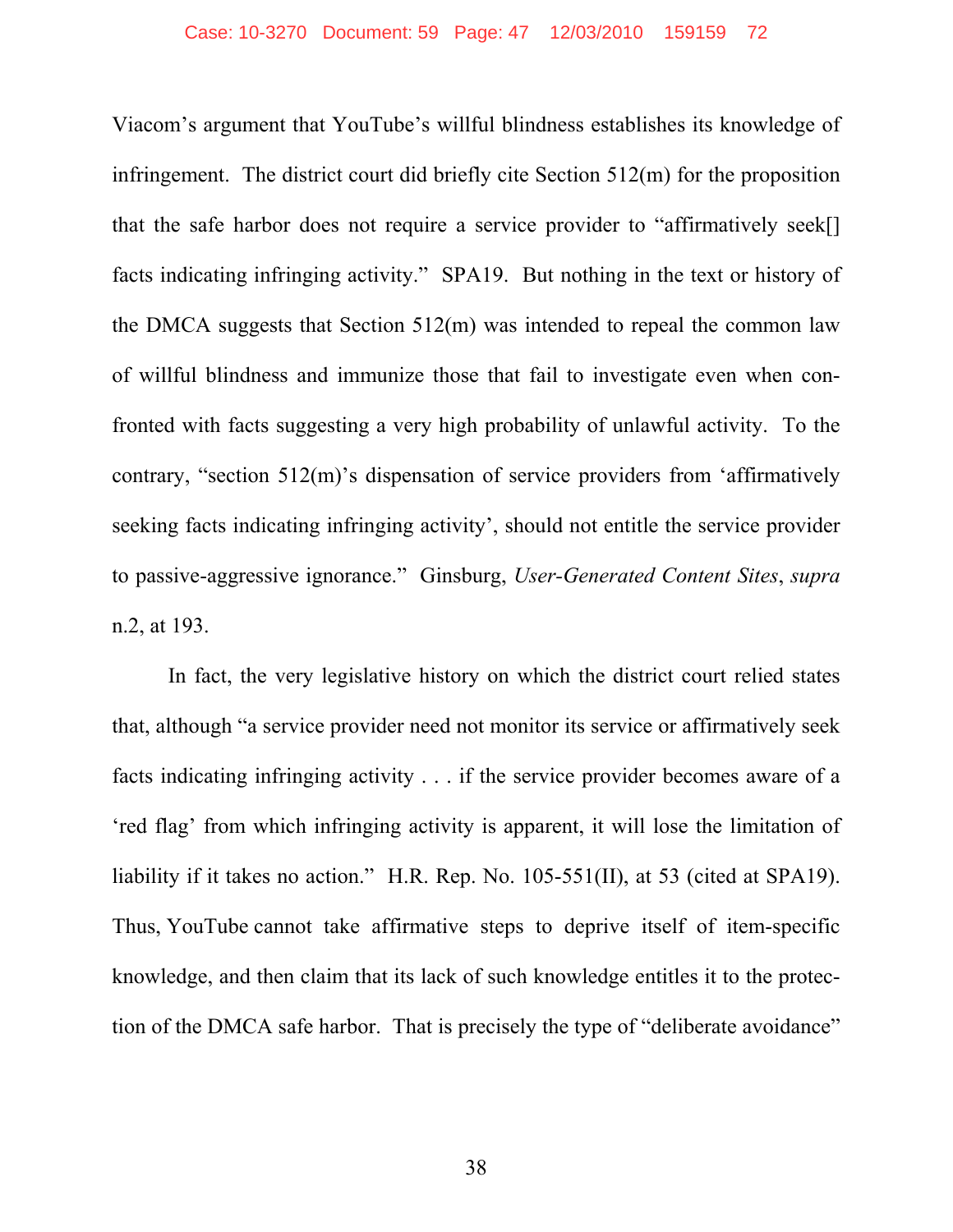this Court has been at pains to reject. *Aina-Marshall*, 336 F.3d at 170 (internal quotation marks omitted).

Because the evidence here demonstrates beyond genuine dispute that YouTube was at least willfully blind to the specific knowledge it claims to have lacked, Viacom, not YouTube, is entitled to summary judgment on You-Tube's safe harbor defense.

## **3. Viacom Presented Evidence Sufficient To Raise A Genuine Question Of Fact That YouTube Had Actual Knowledge Of Identifiable Infringements**

Moreover, Viacom presented evidence well more than sufficient to create a genuine question of fact whether YouTube had the URL-specific knowledge that the district court asserted is required.

Knowledge "can often be proved through circumstantial evidence and the reasonable inferences drawn therefrom." *United States v. MacPherson*, 424 F.3d 183, 189 (2d Cir. 2005). Here, even the subset of YouTube's communications that Viacom was able to obtain after YouTube founders Hurley and Chen and Google CEO Schmidt claimed to have virtually no responsive documents demonstrates that at various times YouTube's managers and agents surveyed their website to determine the prevalence of copyrighted material. *See, e.g*., JAII-47; JAII-159-60. Before Google acquired YouTube, its agents estimated the percentage of views that were of infringing material. JAII-228. In March 2006, one of the founders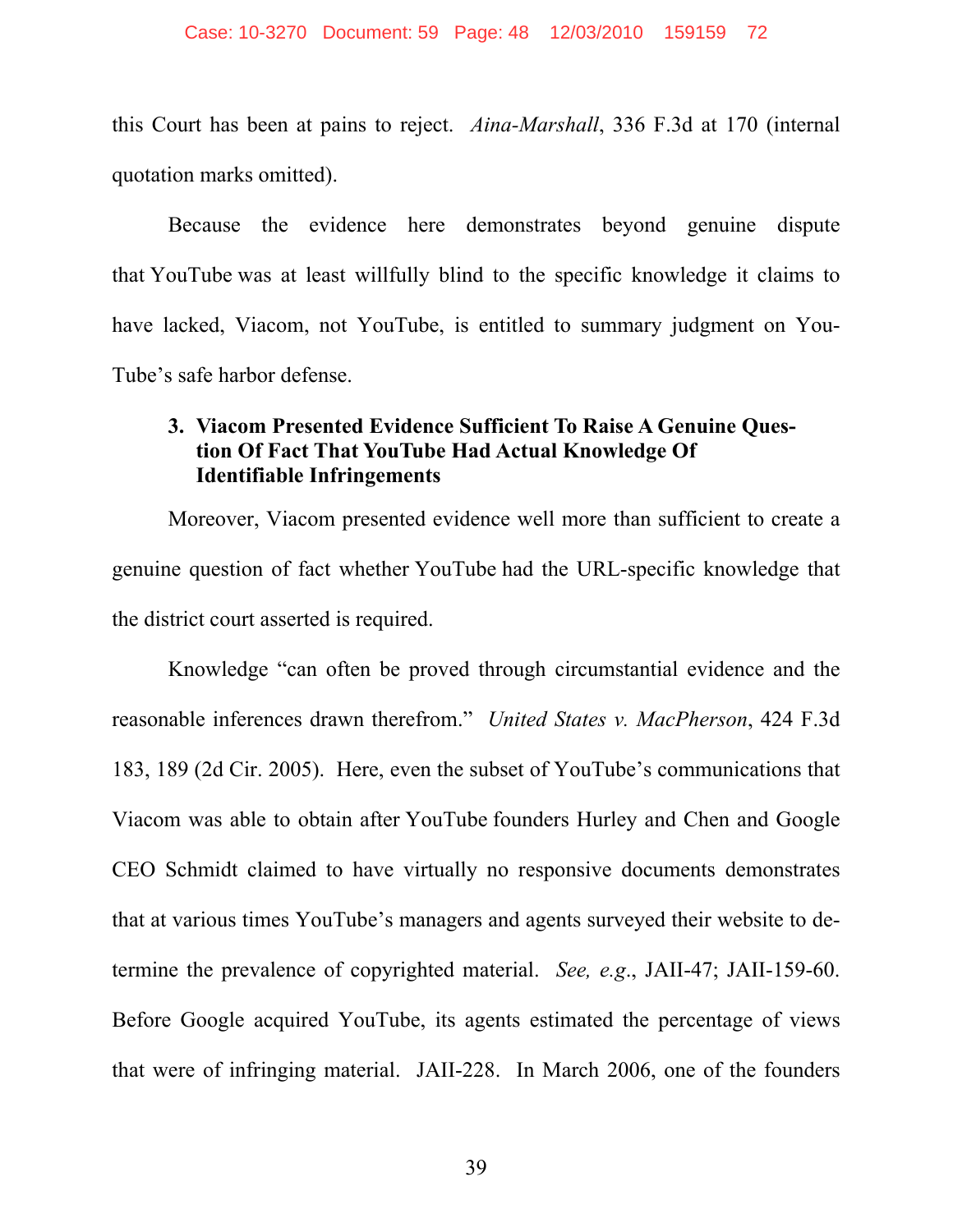distributed a memorandum to the Board of Directors indicating that they were aware of "blatantly illegal" infringement as to a list of well-known Viacom shows. JAII-183.

There is at least a triable question of fact as to whether these persons could have concluded that 70 percent of the most-viewed videos were copyrighted, or that 60 percent of all views were of copyrighted material, or that numerous Viacom-owned programs were on YouTube, without examining the YouTube site and identifying certain materials, including Viacom-owned materials, as copyrighted. That exercise necessarily would have revealed "the works' locations at the site." SPA32. Yet YouTube did nothing. Summary judgment for YouTube accordingly is inappropriate.

## **B. YouTube's Profiteering From Its Users' Infringement Is Not Protected By The DMCA**

Separate and apart from the requirement that a service provider have no knowledge or awareness of its users' infringements, Section  $512(c)(1)(B)$  of the DMCA requires that a defendant seeking safe harbor protection must "not receive a financial benefit directly attributable to the infringing activity, in a case in which the service provider has the right and ability to control such activity." In its brief analysis of Section  $512(c)(1)(B)$ , the district court did not decide whether YouTube had received financial benefits attributable to its users' infringing activity, but concluded that YouTube lacked the "right and ability to control"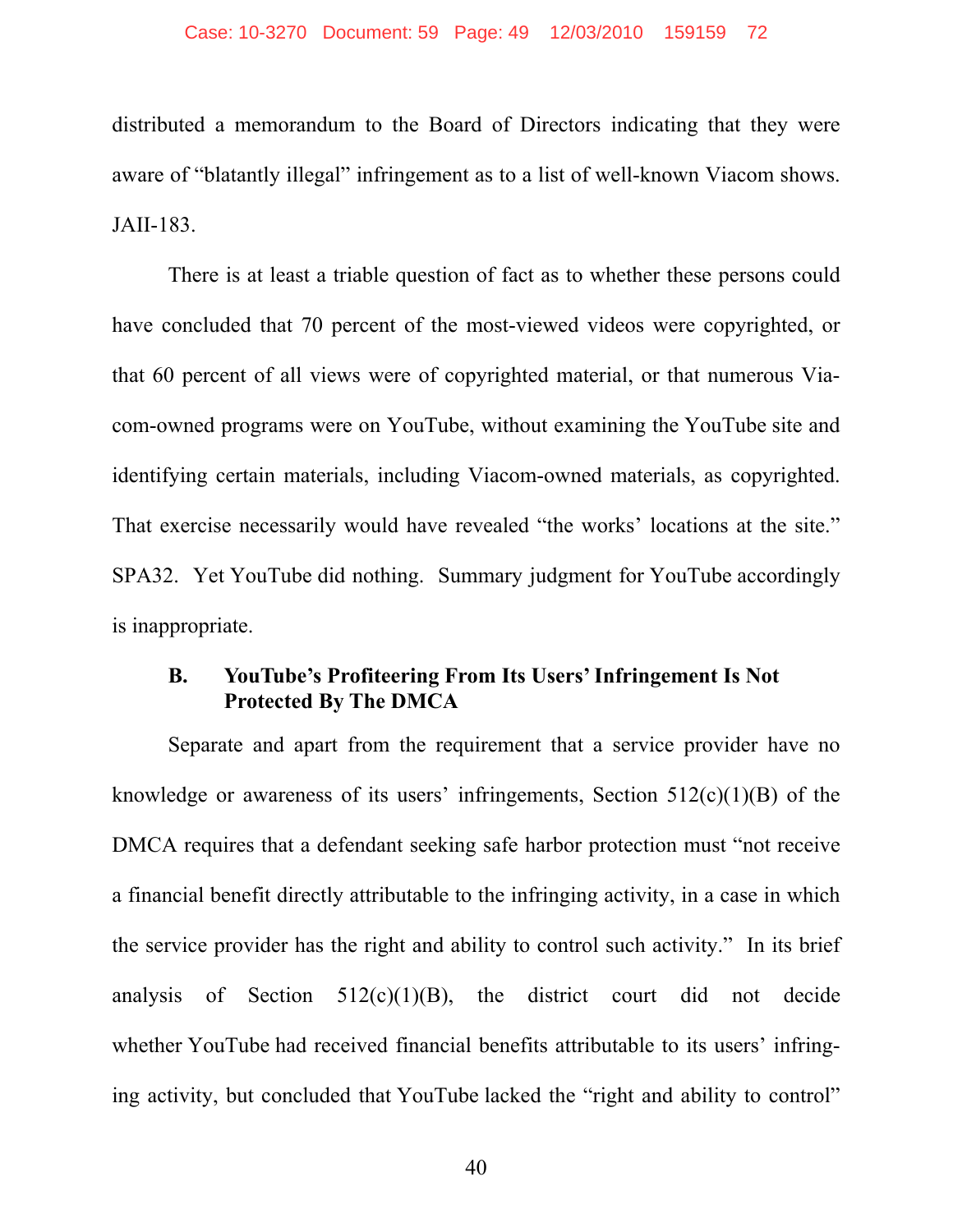#### Case: 10-3270 Document: 59 Page: 50 12/03/2010 159159 72

that activity. It held that, as a matter of law, the "ability to control" infringing activity requires proof at the outset that the service provider have "item-specific" knowledge of that activity. SPA28-29. That novel interpretation of Section 512(c)(1)(B) has no support in logic or in law and independently requires reversal.

As a logical matter, the district court was simply wrong when it stated that the "ability to control" infringing activity requires item-specific, location-specific knowledge of its users' infringements apart from the knowledge gained when the control is actually implemented. YouTube obviously had the "ability" to control users' infringement by implementing Audible Magic filtering, which was amply demonstrated when the fingerprint filtering system was selectively deployed. Exercising that "ability" to control infringement did not require anything heroic of YouTube. It just required it to make use of the tools already at its disposal.

The district court's interpretation also is incompatible with the structure of Section 512(c) because it makes Section 512(c)(1)(B)'s exclusion of service providers that obtain financial benefits from infringing activity they have the right and ability to control entirely duplicative of Section  $512(c)(1)(A)$ . Any service provider that has item-specific knowledge of users' acts of infringement and obtains financial benefits from them already would be excluded from the safe harbor by Section  $512(c)(1)(A)$  for having failed to act to remove the infringing material of which it had knowledge. No additional service provider would be excluded by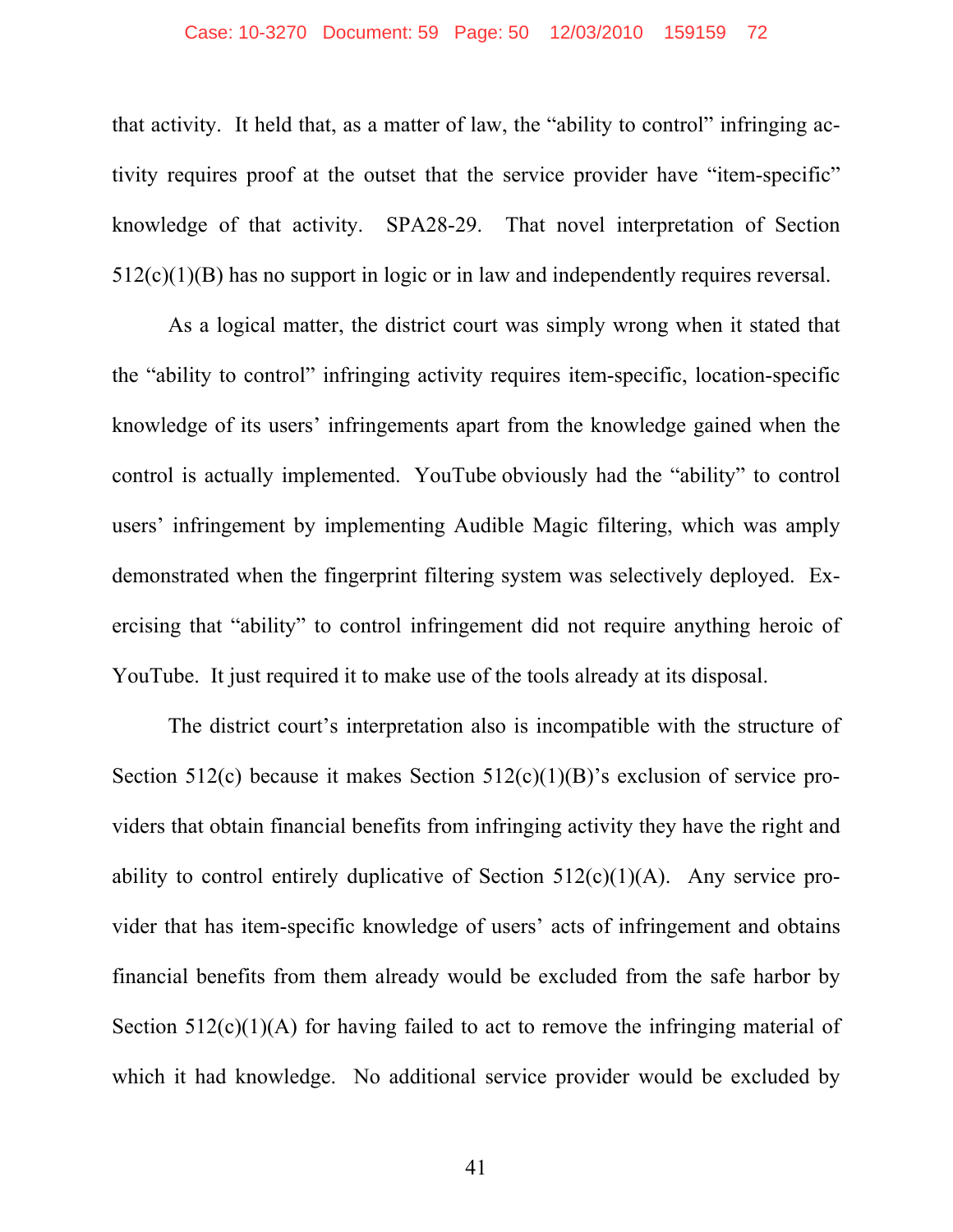Section 512(c)(1)(B). The district court's interpretation of Section 512(c)(1)(B) thus makes consideration of the provision entirely unnecessary. Such redundancy should not be ascribed unnecessarily to an Act of Congress. *Hibbs v. Winn*, 542 U.S. 88, 101 (2004) ("A statute should be construed so that effect is given to all its provisions, so that no part will be inoperative or superfluous, void or insignificant").

But no such disfavored ascription is necessary here because Congress did not pull the test incorporated into Section 512(c)(1)(B) out of the ether. Rather, the statutory language tracks precisely the common law rule that a defendant may be vicariously liable for copyright infringement when that defendant "derive[s] a direct financial benefit from the infringement and ha[s] the right and ability to supervise the infringing activity." *Ellison v. Robertson*, 357 F.3d 1072, 1078 (9th Cir. 2004); *see also Matthew Bender & Co. v. W. Publ'g Co.*, 158 F.3d 693, 710 (2d Cir. 1998). And the legislative history confirms that the statutory language was intended to codify the common law requirements. H.R. Rep. No. 105-551(I), at 25- 26.4 Where, as here, "Congress uses terms that have accumulated settled meaning under the common law, a court must infer, unless the statute otherwise dictates, that Congress means to incorporate the established meaning of these terms."

 $\overline{a}$ 

<sup>4</sup> This report discussed an earlier version of the bill, but the language at issue is identical to the enacted version.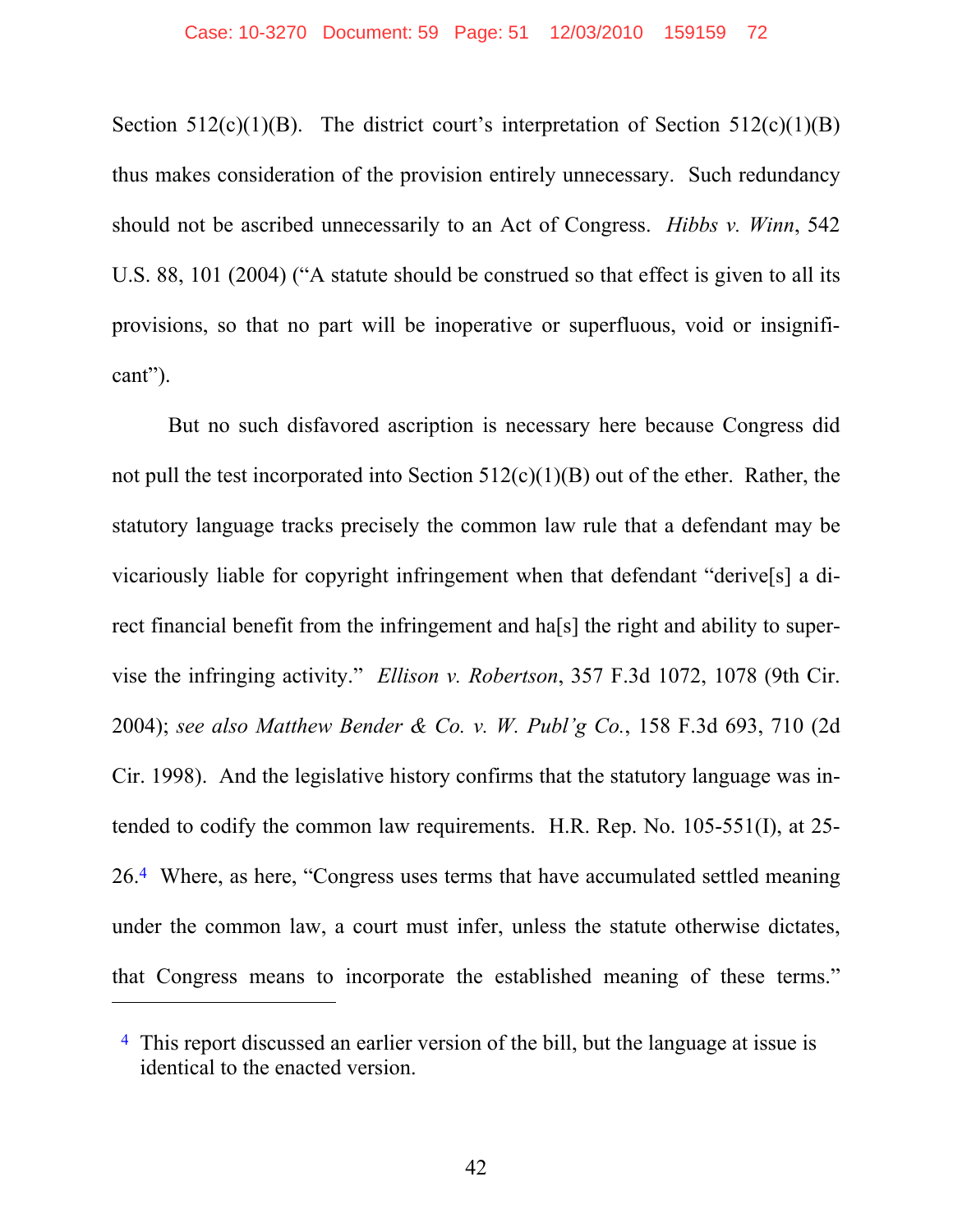*Neder v. United States*, 527 U.S. 1, 21 (1999) (internal quotation marks and alteration omitted). Several courts accordingly have recognized that the plain text of Section  $512(c)(1)(B)$  codifies the common-law standards for vicarious liability. *See, e.g.*, *CCBill*, 488 F.3d at 1117; *Costar Group, Inc. v. Loopnet, Inc.*, 164 F. Supp. 2d 688, 704 (D. Md. 2001), *aff'd*, 373 F.3d 544 (4th Cir. 2004); 3 *Nimmer on Copyright* § 12B.04[A][2], at 12B-38 (2001).

It is well-established that vicarious liability for copyright infringement does not require "item-specific" knowledge. Rather, vicarious liability turns on financial benefit and control, "even in the absence of actual knowledge that the copyright monopoly is being impaired." *Shapiro, Bernstein & Co. v. H.L. Green Co.*, 316 F.2d 304, 307 (2d Cir. 1963); *see also Grokster*, 545 U.S. at 930 n.9 ("vicarious liability . . . allows imposition of liability . . . even if the defendant initially lacks knowledge of the infringement"); *USENET.com*, 633 F. Supp. 2d at 156 ("[V]icarious liability is premised wholly on direct financial benefit and the right and ability to control infringement; it does not include an element of knowledge or intent on the part of the vicarious infringer.").

Applying the correct legal standard—that of common law copyright vicarious liability—YouTube clearly meets the requirements for exclusion from the safe harbor.

43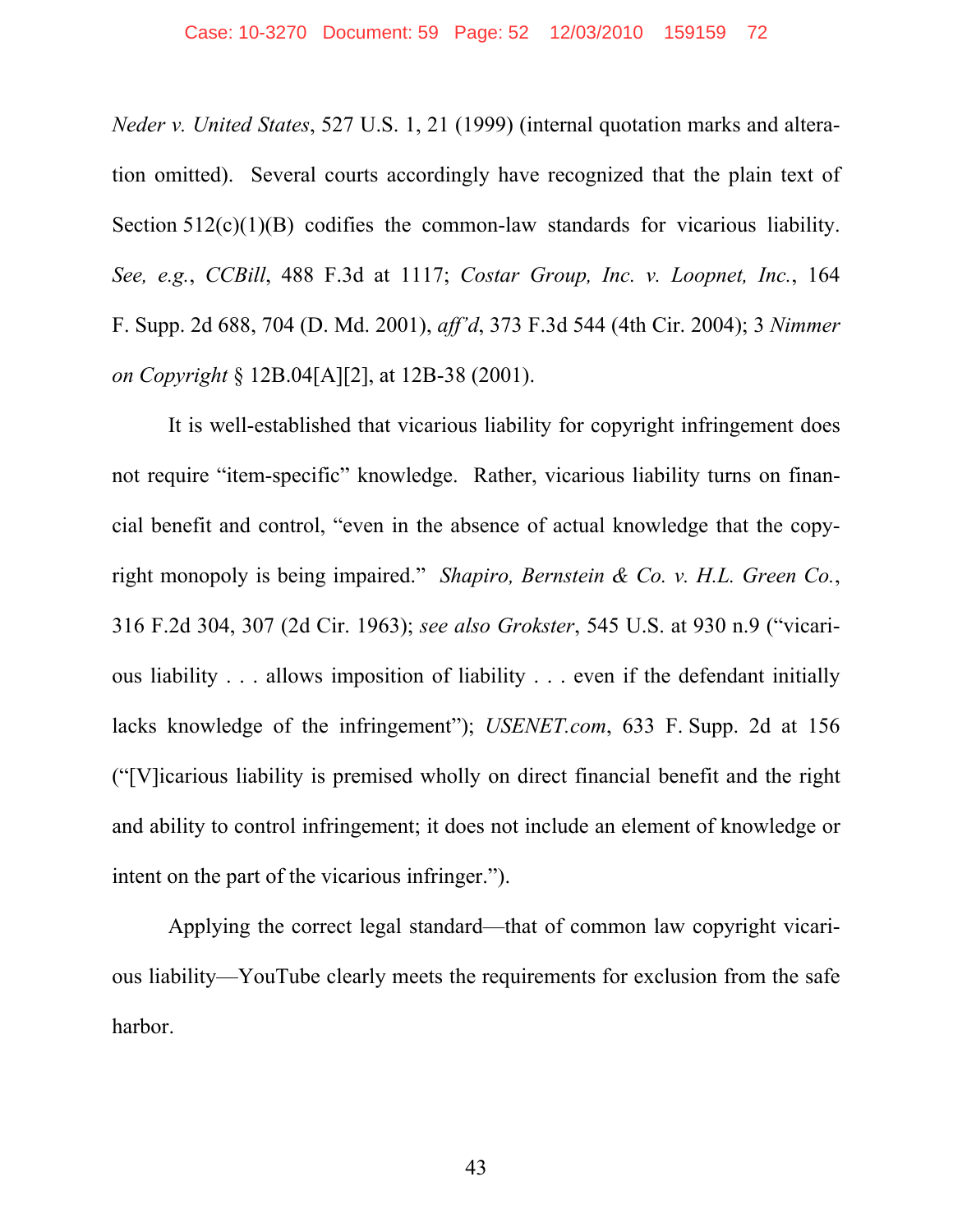*First*, it cannot be seriously disputed that YouTube had the *right* to control the rampant infringing activity on its site: Soon after YouTube launched, its Terms of Use stated that "YouTube does not permit copyright infringing activities," "will remove all Content" that "infringes on another's intellectual property rights," and otherwise "reserves the right to remove Content and User Submissions without prior notice." JAIV-167. YouTube further assumes editorial control over the site by reserving and exercising the right to terminate user accounts or remove "content at [its] sole discretion for any reason whatsoever," authority that it routinely exercises by removing erotic and violent videos. JAI-318; *see also* JAI-271; JAI-317. For purposes of vicarious liability, "[t]he ability to block infringers' access to a particular environment for any reason whatsoever is evidence of the right and ability to supervise." *A&M Records Inc. v. Napster*, 239 F.3d 1004, 1023 (9th Cir. 2001).

*Second*, the undisputed evidence amply demonstrates that YouTube had the *ability* to control infringement; it just chose not to exercise it. As addressed above, YouTube briefly implemented "community flagging" as a means of identifying and removing copyrighted content, but chose to disable the feature when it became concerned that its community flagging might constitute notice of infringement. *See supra* pp. 12-13. YouTube also had the ability to find infringing clips by searching for keywords associated with copyrighted content (*e.g*. "South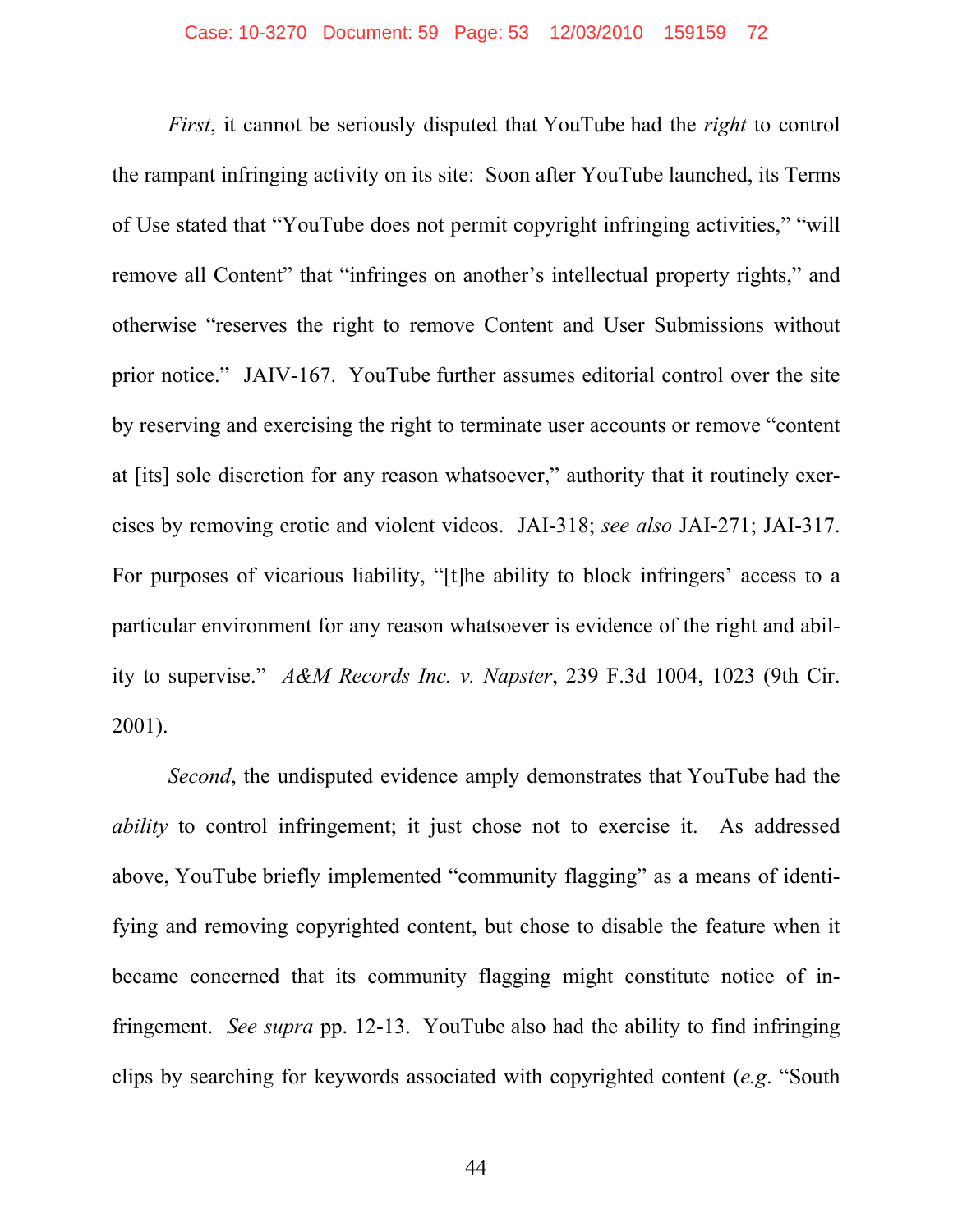#### Case: 10-3270 Document: 59 Page: 54 12/03/2010 159159 72

Park") using YouTube's own search feature and index, as YouTube officials evidently did with some regularity as they examined the scope of infringing activity on the YouTube site. *See, e.g*., JAII-183; JAI-857. Even if such searches would not have uncovered *all* of the infringing works, YouTube could easily have discovered and removed the massive quantities of infringing videos that would have turned up in response to such searches.<sup>5</sup>

But most tellingly, YouTube had the ability to forestall virtually all infringing activity during the upload process through the use of commercially available fingerprint filtering technology such as that offered by Audible Magic. Although this technology was in widespread commercial use at the time of YouTube's founding, YouTube did not deploy it to block content until 2007. *See supra* pp. 13-14, 16. Even then, YouTube selectively deployed this powerful protection only for "a handful of partners" who had granted YouTube a content license and revenue sharing deal. JAII-673. Only in 2008, long after this litigation began, did YouTube finally use the technology it had in hand to filter Viacom's intellectual property from its site. Under any reasonable construction of the word "abil-

 $\overline{a}$ 

<sup>5</sup> YouTube's ability to control the infringing material was not limited by its purported inability to distinguish authorized from unauthorized videos protected by Viacom copyrights. As addressed *supra* note 2, Viacom offered to work with YouTube to ensure that it knew precisely which clips were authorized. JAII-192-94; JAII-634.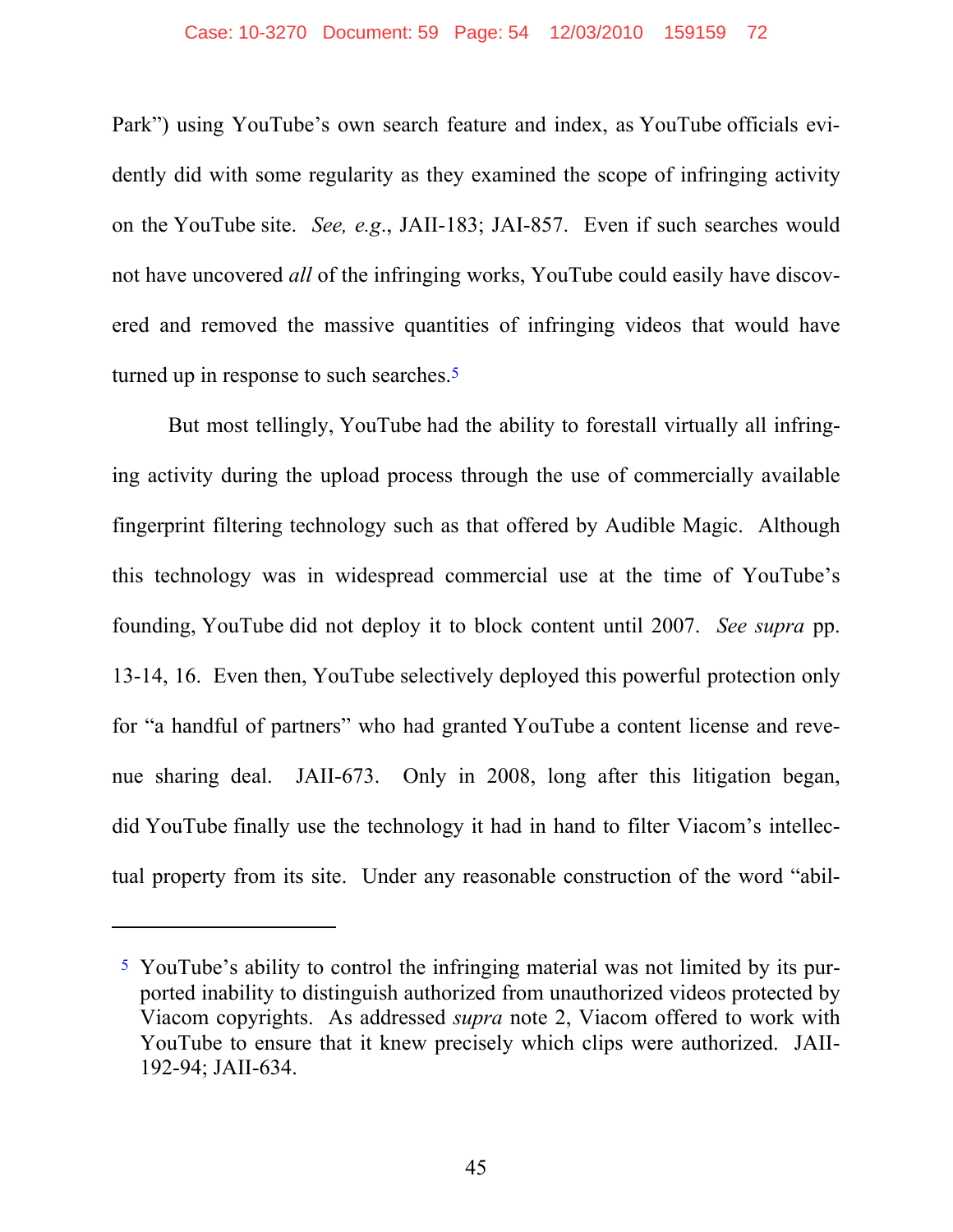#### Case: 10-3270 Document: 59 Page: 55 12/03/2010 159159 72

ity," this selective deployment of highly-effective fingerprint filtering technology establishes that YouTube had the "ability to control" its users' infringement of Viacom's copyrighted creations.

Section 512(m)(1) of the DMCA does not disable YouTube from controlling its users' infringement. Section 512(m)—entitled "Protection of Privacy" provides that application of the safe harbor of Section 512(c) shall not be conditioned on "a service provider monitoring its service or affirmatively seeking facts indicating infringing activity." This narrow provision, which protects users' privacy by negating any requirement to monitor an individual's materials stored for their own use, was not intended to render ineffectual the safe harbor's exclusion of those financially benefitting from infringing activity which they had the ability to control.

In any event, recognizing that YouTube had the right and ability to control the infringement that it intentionally facilitated would not require innocent providers to make affirmative efforts to seek out infringement as a condition of Section 512(c)'s safe harbor. Instead, when combined with the remainder of Section 512(c), that interpretation requires only those service providers who financially benefit from ongoing infringement of which they have knowledge or awareness not the innocent—to take commercially reasonable steps to prevent that infringement. Section 512(m) simply excuses those providers who, unlike YouTube, are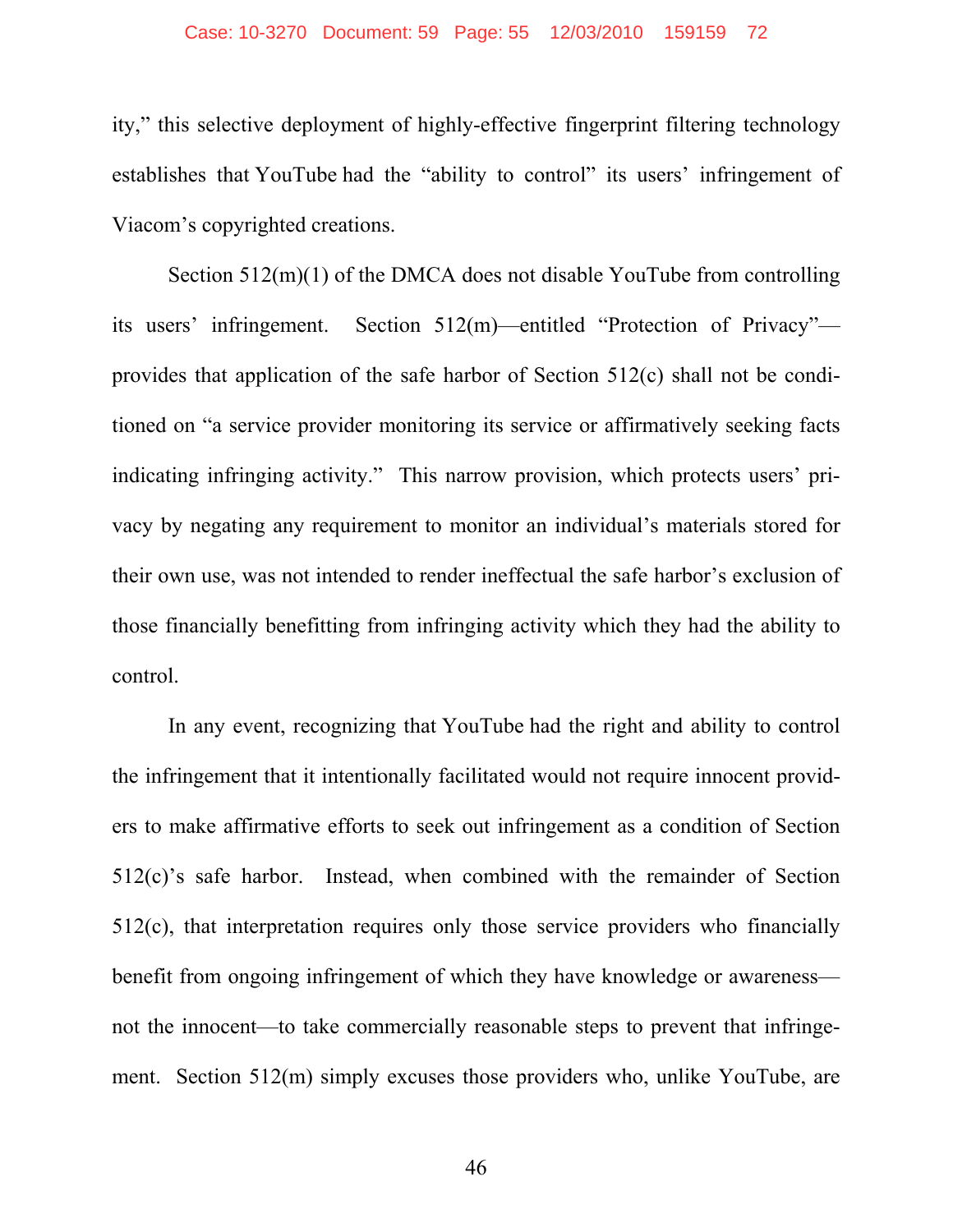## Case: 10-3270 Document: 59 Page: 56 12/03/2010 159159 72

unaware of ongoing infringement and do not profit from it from actively seeking out infringing material.

If Section 512(m) were interpreted to permit service providers who profit from infringement to claim the safe harbor without exercising their right and ability to control the infringement, then the exclusion of Section  $512(c)(1)(B)$  would capture no one. But it is axiomatic that one provision of a statute must not be construed in a manner that negates another provision of the same statute. *See United States v. Cleveland Indians Baseball Co*., 532 U.S. 200, 217-18 (2001). Accordingly, Section 512(m) should be interpreted to relieve innocent service providers of the obligation to investigate to determine whether infringement is ongoing, but not to permit an intentional enabler of infringement to profit from that infringement.

*Finally*, undisputed evidence demonstrates that YouTube obtained "a financial benefit directly attributable" to its user's infringement. Courts will find such a direct financial benefit where infringing material is a "draw" for customers. *See Fonovisa, Inc. v. Cherry Auction, Inc.*, 76 F.3d 259, 263-64 (9th Cir. 1996); *Shapiro*, 316 F.2d at 307 (liability where infringement provided "source of customers and enhanced income"). In *A&M Records, Inc. v. Napster, Inc.*, for example, the Ninth Circuit concluded that plaintiffs were likely to succeed in demonstrating a direct financial interest where "[m]ore users register with the Napster system as the quality and quantity of available music increase[d]" and "future"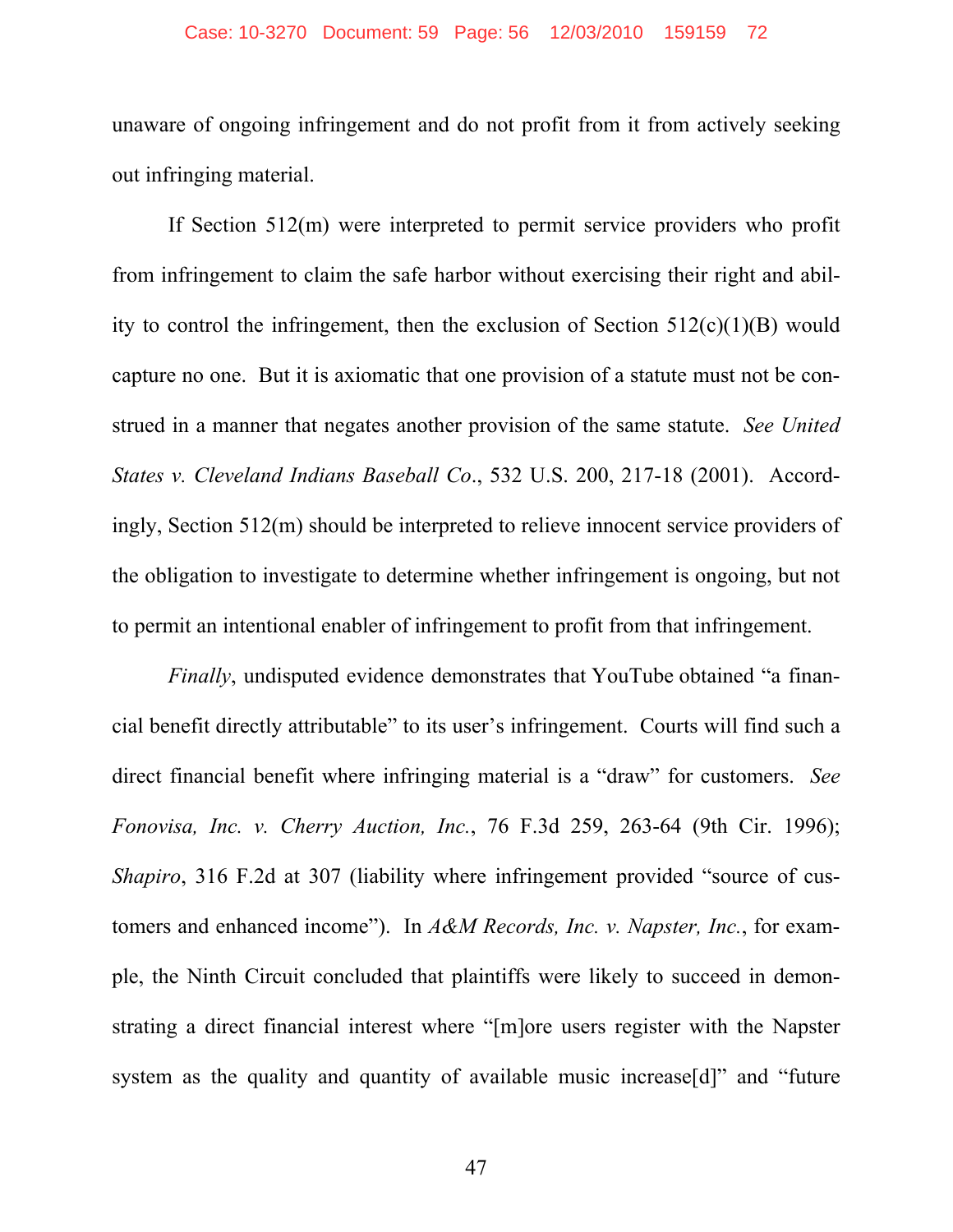#### Case: 10-3270 Document: 59 Page: 57 12/03/2010 159159 72

revenue [was] directly dependent upon increases in userbase." 239 F.3d 1004, 1023 (9th Cir. 2001) (internal quotation marks omitted); *see also Arista Records LLC v. Lime Group LLC*, 715 F. Supp. 2d 481, 517-18 (S.D.N.Y. 2010) (holding that the defendant possessed a direct financial interest in users' infringing activity where it profited from its ability to attract infringing users, including through increased advertising revenue).

Here, there can be no debate that infringing material was a "draw" for the YouTube audience. YouTube's own general counsel called it a "major lure." JAII-634. After rapidly building YouTube's audience with infringing content, the founders cashed in on YouTube's popularity, selling YouTube to Google for \$1.65 billion just a year and a half after it was founded. JAI-258-59. Moreover, until January 2007, YouTube profited directly from copyright infringement by placing ads on the pages where a user viewed infringing clips ("watch page")—a practice ultimately discontinued for "legal reasons." JAI-310-12; JAI-792. Even after YouTube removed advertisements from watch pages, it continued to profit from users drawn to the site by infringing material by selling advertising space on You-Tube's home, search, browse, and upload pages. JAI-312-16. By increasing the traffic on these pages, the infringing material provided a direct financial benefit to YouTube.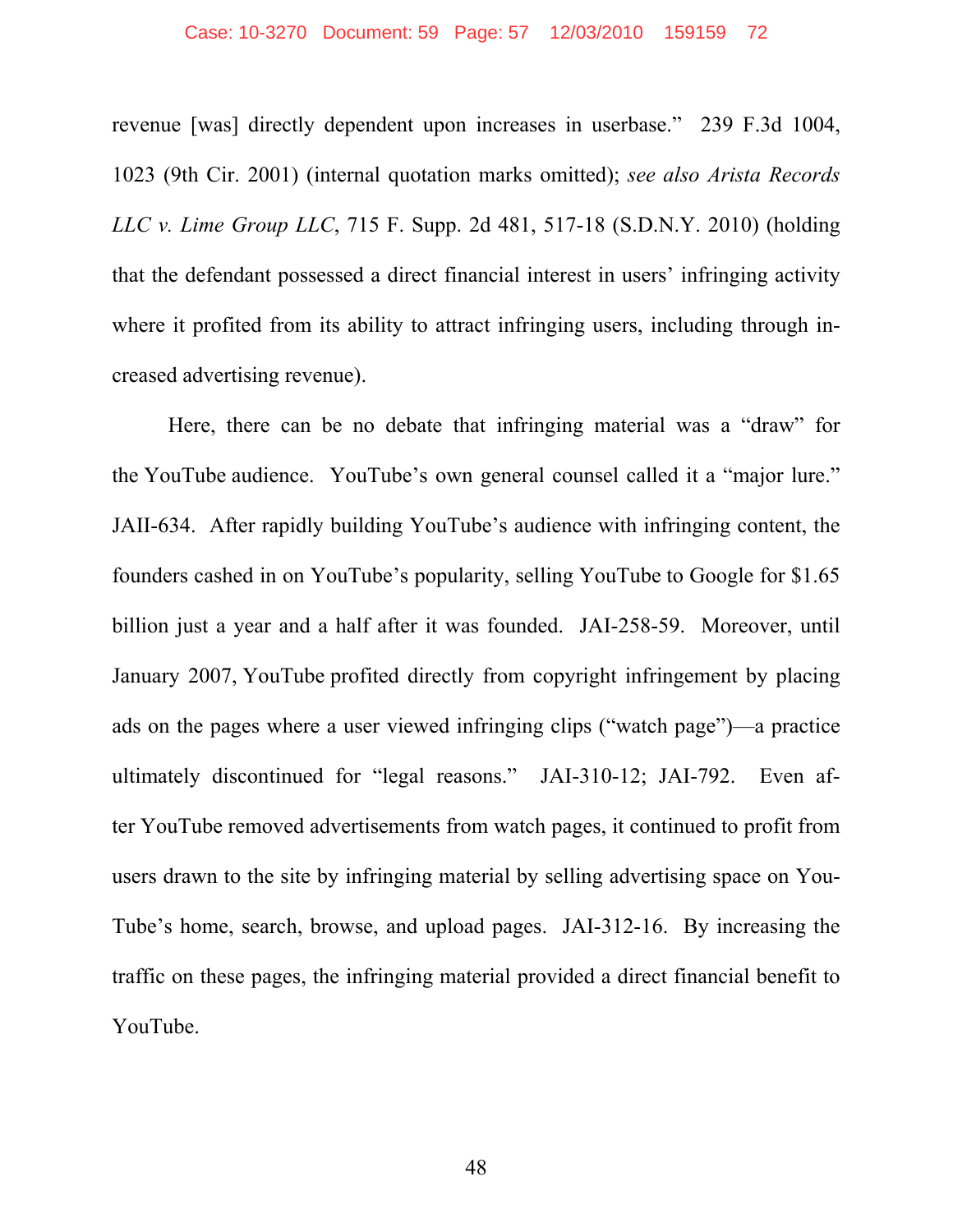In short, the evidence demonstrates that YouTube "[t]urn[ed] a blind eye to detectable acts of infringement for the sake of profit." *Napster*, 239 F.3d at 1023. At a minimum, the evidence adduced by Viacom is sufficient to create a genuine question of fact as to whether YouTube had obtained a "financial benefit directly attributable to the infringing activity" that it had "the right and ability to control." 17 U.S.C.  $\S 512(c)(1)(B)$ . For that reason alone, the award of summary judgment to YouTube must be reversed.

# **C. YouTube's Performance And Licensing Of User-Uploaded Copyrighted Content Are Not The Type Of Storage Activities That The DMCA Immunizes From Liability**

The district court's award of summary judgment must be reversed for a third reason: Section 512(c)'s safe harbor is limited to claims of infringement "by reason of the storage at the direction of a user." 17 U.S.C.  $\S$  512(c)(1). The legislative history of the provision confirms that a service provider offers "storage" services when it provides "server space for a user's web site, for a chatroom, or other forum in which material may be posted at the direction of users." H.R. Rep. No. 105-551(II), at 53. But the text and structure of the DMCA make just as clear that Section 512(c) "does not suspend liability for other [non-storage] acts in which the service provider might engage with respect to the user-posted content." Ginsburg, Sony *Sheep*, 50 Ariz. L. Rev. at 594-95 (citing *Costar Group*, 164 F. Supp. 2d 688).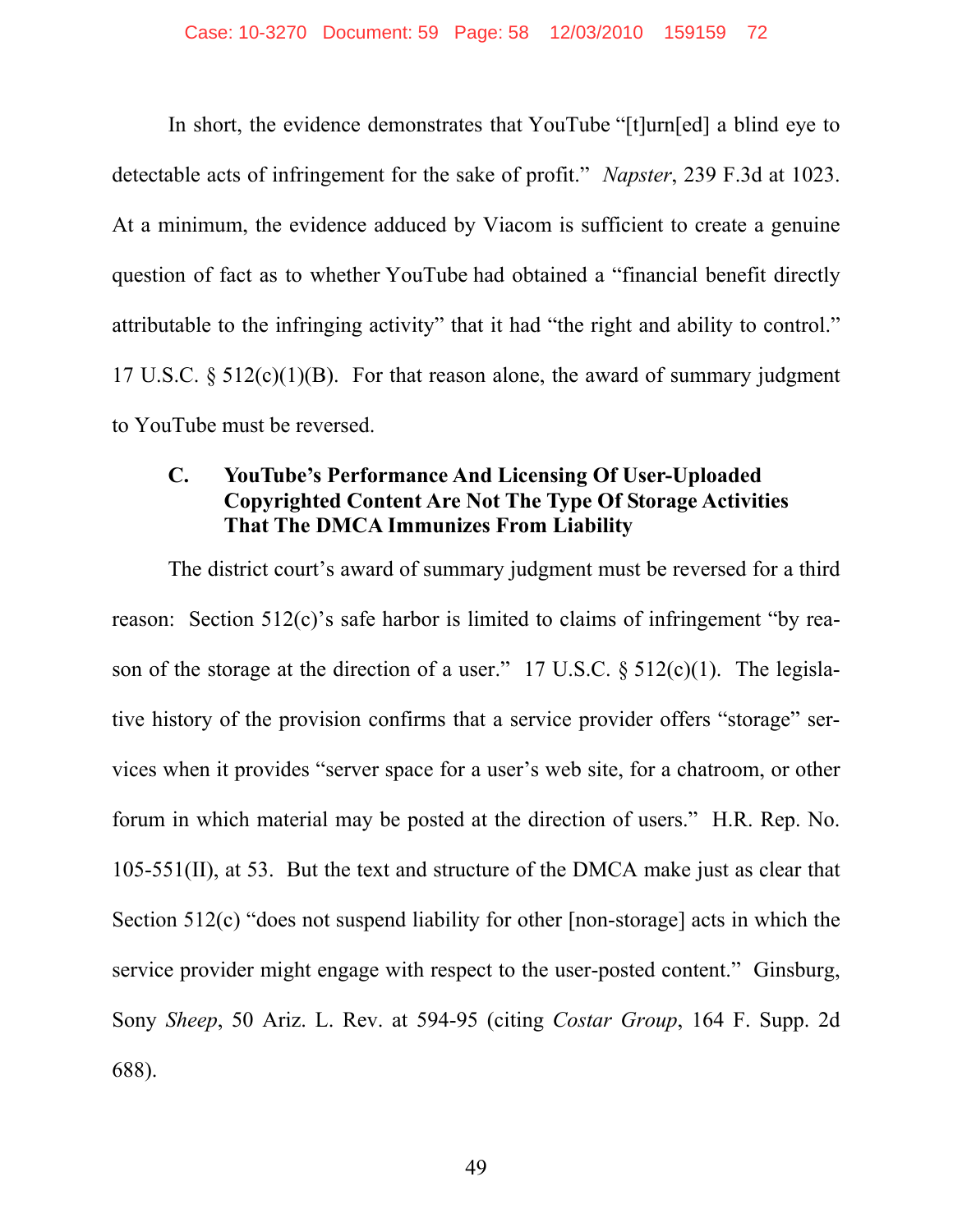Congress adopted the DMCA safe harbor to protect passive providers of storage because the very nature of computerized businesses could lead to direct infringement liability that would not arise from comparable conduct in the offline world. *See* S. Rep. No. 105-190, at 8 ("In the ordinary course of their operations service providers must engage in all kinds of acts that expose them to potential copyright infringement liability. For example, service providers must make . . . electronic copies . . . in order to host World Wide Web sites"). But Congress did not intend to give content-based entertainment enterprises an unfair advantage over traditional media merely because they operate on the Internet. As the Ninth Circuit cautioned about another limited Internet immunity, the Internet's "vast reach into the lives of millions is exactly why we must be careful not to exceed the scope of the immunity provided by Congress and thus give online businesses an unfair advantage over their real-world counterparts, which must comply with laws of general applicability." *Fair Hous. Council of San Fernando Valley v. Roommates.com, LLC*, 521 F.3d 1157, 1164 n.15 (9th Cir. 2008) (en banc).

YouTube is an integrated media business that "compare[es] [it]sel[f] to, say, abc/fox/whatever," JAI-856, operating over a website (www.youtube.com) and other distribution platforms such as mobile phones. Viacom's claims of infringement have nothing to do with "storage," much less "storage at the direction of a user."

50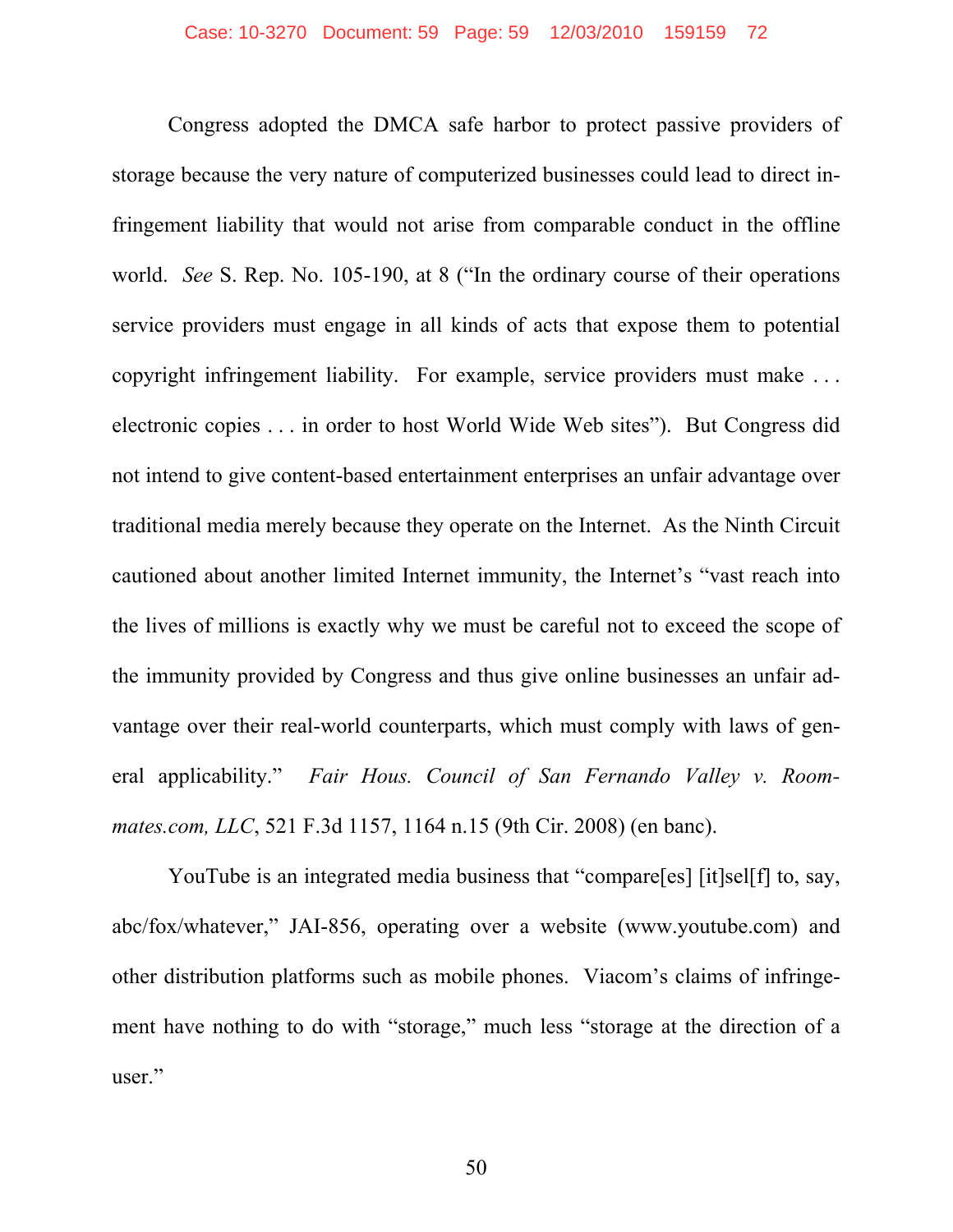Consistent with its slogan—Broadcast Yourself—YouTube transcodes useruploaded material into a standard format for display, distribution, and performance of the content on its website and third-party platforms. The reason YouTube does this is *not* to facilitate storage, but to facilitate activities that are necessary for wide public dissemination of the works (*i.e.*, broadcasting). And these activities are ones that YouTube's longest-serving engineer testified are performed "as a course of its normal operation . . . *uninstructed by the user.*" JAI-331 (alteration in original) (emphasis added).

Once a user finds the video he or she is interested in viewing, he or she can view it by visiting a "watch" page on YouTube's site and playing it with the embedded video player. This delivers the data comprising the video to the user's computer. This playback activity certainly is not "storage," and though it may occur at the direction of a user, it very rarely is the same user who originally uploaded the video.

When a user has finished watching an infringing video, YouTube will automatically search its indexed video library and suggest similar videos for additional viewing, (*e.g.*, if a viewer watches a clip from *The Colbert Report*, thumbnails of other *The Colbert Report* episodes will appear), encouraging the user to commit new acts of copyright infringement. This inducement of infringement is not remotely related to storage and it occurs at YouTube's impetus, not the user's.

51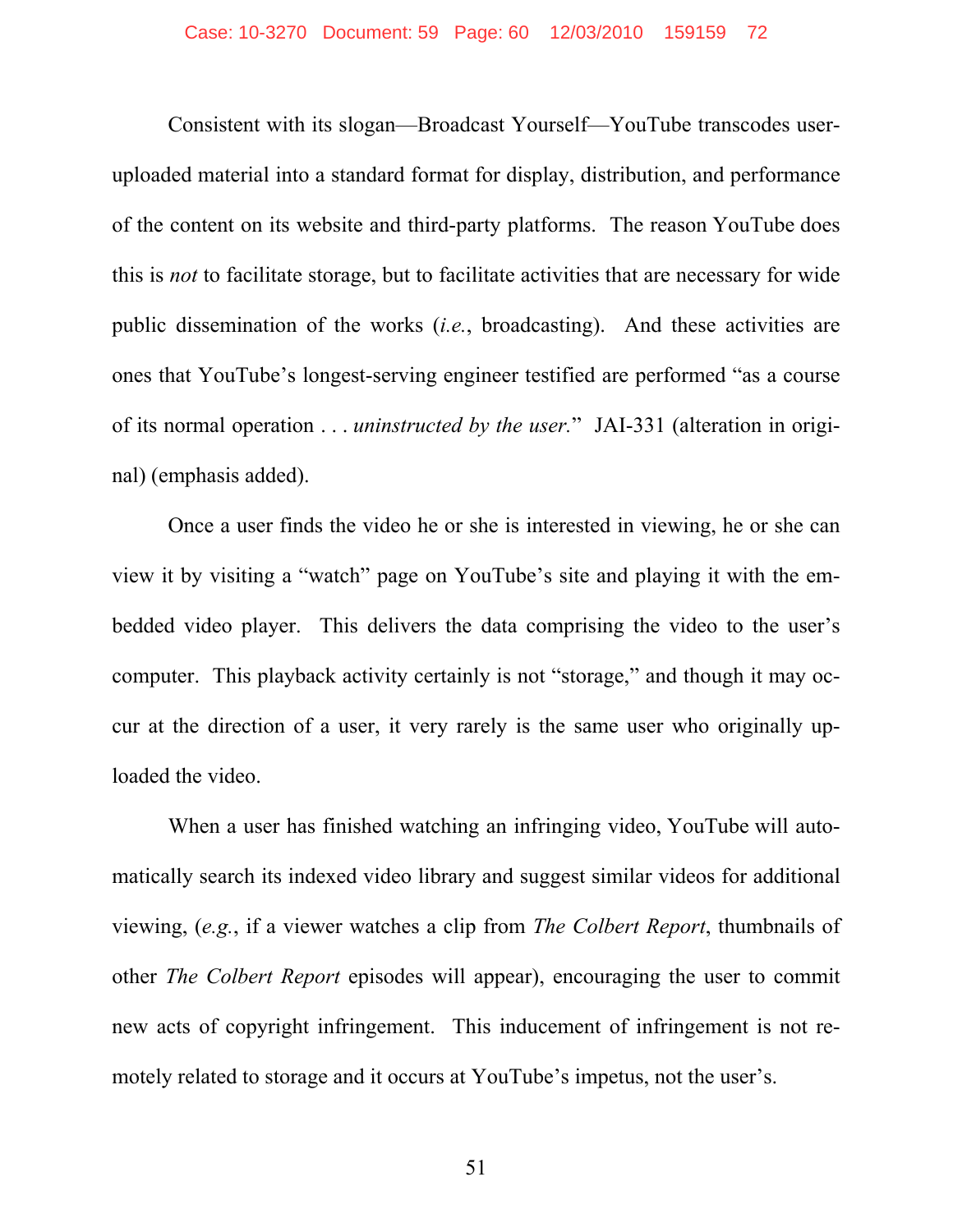Finally, YouTube goes so far as to *license* the copyrighted material uploaded to its website to *third parties*. For example, in March 2007, without consulting users, YouTube reformatted the videos on its website—including millions of infringing videos—into a format that could be viewed by users on mobile devices. JAIII-500-02. In the early stages of YouTube's mobile version, it "syndicated" videos to Verizon Wireless and other companies. JAIII-500. There is no conceivable construction of the word "storage" that could embrace unauthorized licensures of copyrighted material to third parties and further transcoding for the purpose of broad public dissemination. And these business transactions obviously do not occur at the "direction of a user."

Without analyzing the nature of Viacom's particular claims of infringement, the district court improbably concluded that *all* of them are subject to a safe harbor defense that by its terms extends only to infringement "by reason of the storage at the direction of a user." SPA26. To do so, the district court construed the statutory phrase "by reason of the storage" to embrace any claim that "flow[s] from the material's placement on the provider's system." SPA27. Any interpretation that excluded what the district court described as the "collateral scope of 'storage' and allied functions"—a penumbra that apparently swept over even YouTube's licensure of copyrighted works to third parties—was "too narrow[] to meet the statute's purpose" and, indeed, was "inconceivable." SPA26-28.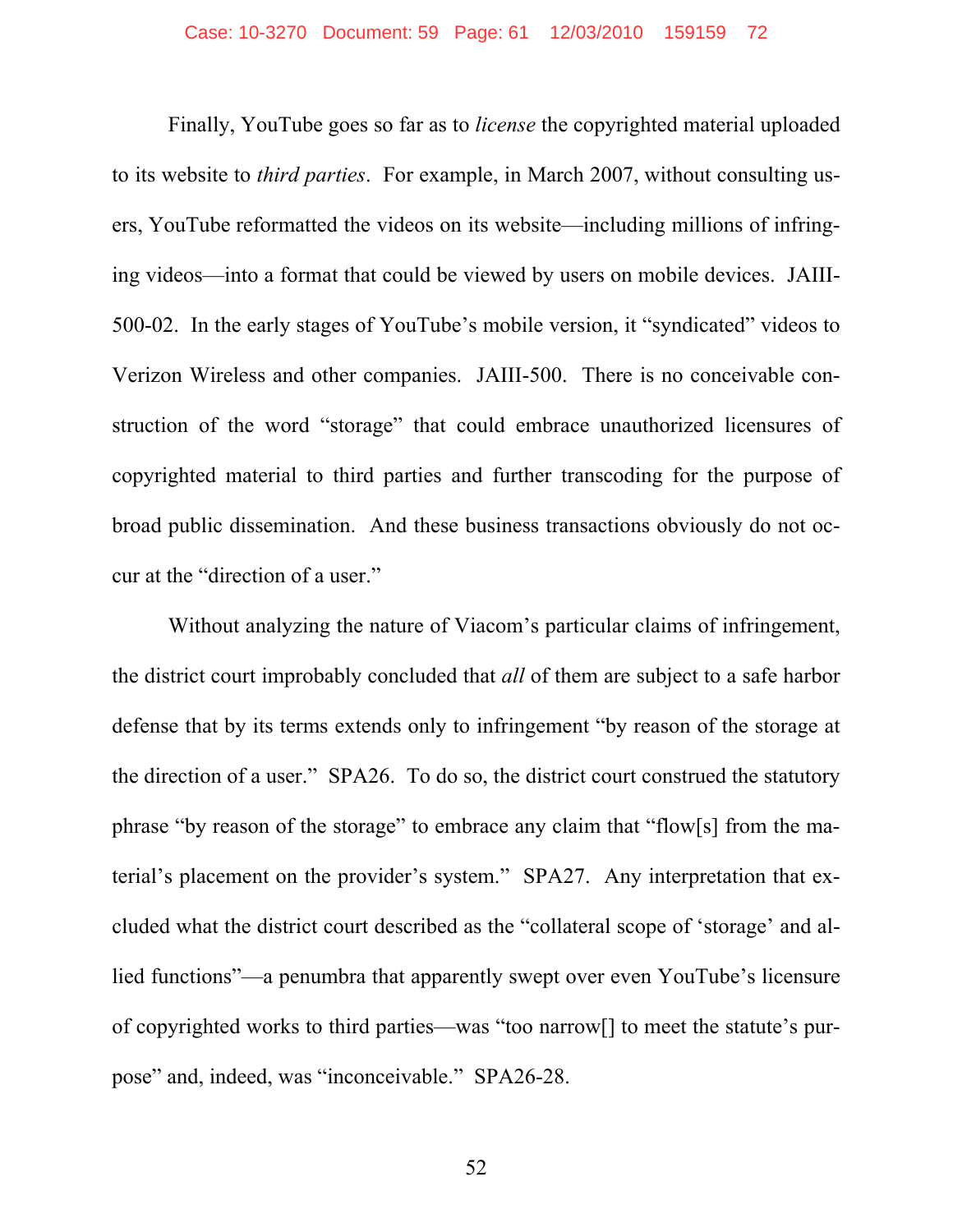## Case: 10-3270 Document: 59 Page: 62 12/03/2010 159159 72

The district court's endlessly malleable construction of "by reason of" should be rejected.

A construction of "by reason of" to mean merely "as a result of" or "can be attributed to" cannot be reconciled with the Supreme Court's interpretation of the identical phrase in other statutes. SPA27 (internal quotation marks omitted). In those contexts, the Supreme Court repeatedly and consistently has explained that the statutory phrase "by reason of" requires a finding of not merely but-for causation (*i.e.*, "flow[ing] from" an event), but *proximate causation*. *See Holmes v. Sec. Investor Prot. Corp.*, 503 U.S. 258, 263-64 (1992); *Associated Gen. Contractors of Cal., Inc. v. Cal. State Council of Carpenters*, 459 U.S. 519, 535 (1983) (explaining that the question of whether the injury was caused "by reason of" the defendant's actions, required the court "to evaluate the plaintiff's harm, the alleged wrongdoing by the defendants, and the relationship between them").

Moreover, the district court's construction of "by reason of" to include "collateral" functions is at odds with the Ninth Circuit's interpretation of the same language. That court recognized that under Section 512, the "majority . . . of functions . . . remain outside of the safe harbor." *CCBill*, 488 F.3d at 1117. Thus it construed the identical phrase, "by reason of," in Section 512(d) to reach only "infringe[ment that occurs] by providing a hyperlink" and not to provide "blanket immunity for . . . other services." *Id*.

53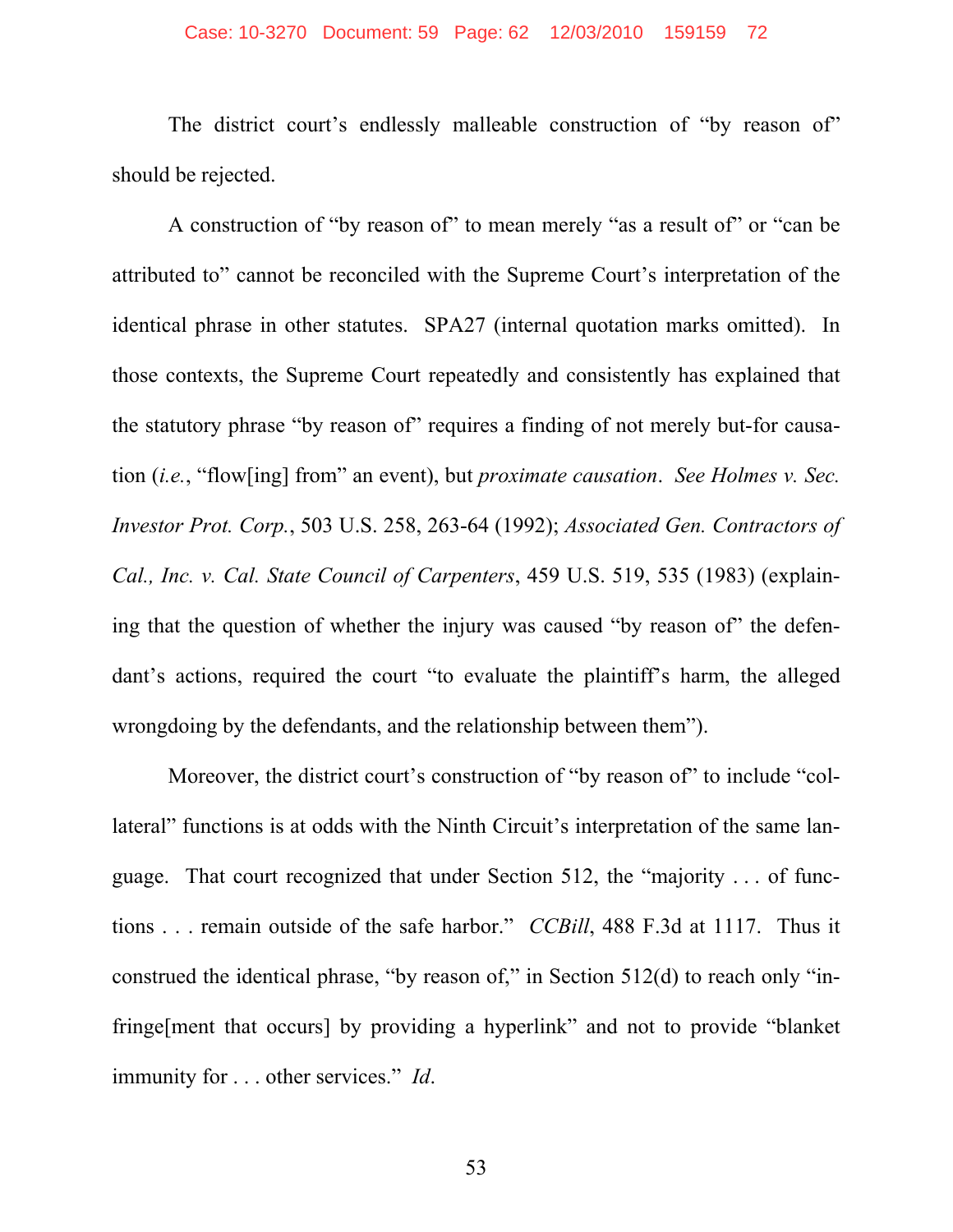## Case: 10-3270 Document: 59 Page: 63 12/03/2010 159159 72

Finally, this narrow reading is consistent with the structure of Section 512, which provides several narrow limitations on liability, and with Section 512(n), which provides that each of the limitations is "separate and distinct." To nonetheless read Section 512(c) so broadly as to safeguard any functions even tangentiallyrelated to storage would impermissibly give Section 512(c) a scope far exceeding that of the parallel statutory provisions in Sections  $512(a)$ , (b), and (d).

Viacom has presented ample evidence that YouTube engaged in infringing activity that is wholly separate from its activities related to providing user-directed storage. A user's decision to upload video content to the YouTube website is not "direction" to (1) make multiple copies of the content for easy viewing across different electronic formats; (2) index and feature the material in a manner that encourages other users to view the "stored" material; or (3) license the material to third parties such as Verizon Wireless so that the content may be easily watched on mobile devices. YouTube independently takes those actions for its own benefit and profit. As a result, these activities do not qualify for protection under Section 512(c). The district court committed legal error when it found to the contrary, and that error requires reversal of the district court's award of summary judgment to YouTube.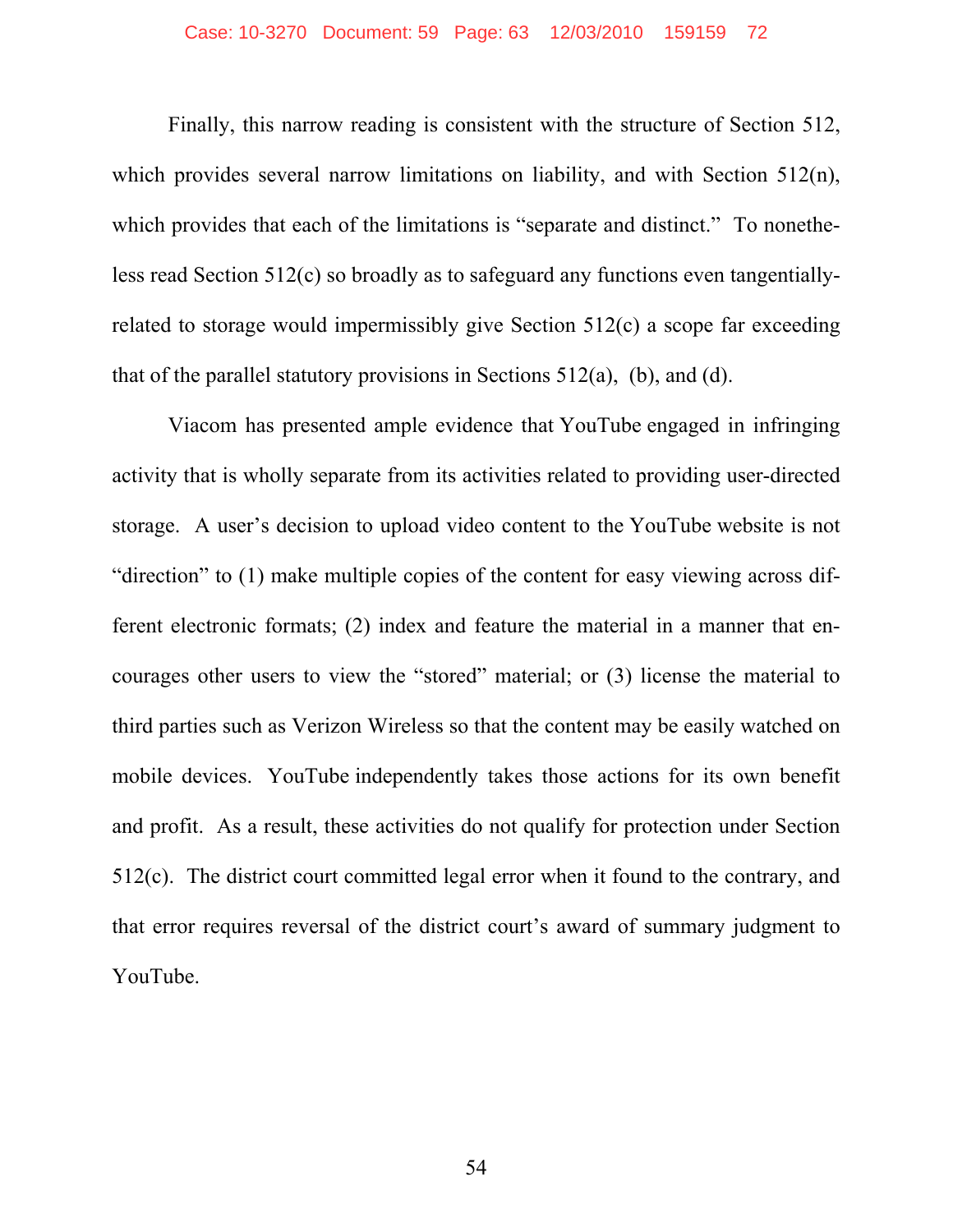### **II. Viacom Is Entitled To Summary Judgment On Its Affirmative Claims**

Because the court below disposed of the case under the DMCA, it denied Viacom's motion for summary judgment on its *Grokster* claim for intentional facilitation of infringement on YouTube and on its direct infringement and vicarious liability claims. This Court reviews the district court's denial of summary judgment de novo. *Tasini v. N.Y. Times Co.*, 206 F.3d 161, 165 (2d Cir. 2000), *aff'd*, 533 U.S. 483 (2001). The facts of YouTube's conduct are essentially undisputed. Once the DMCA is properly construed, these undisputed facts, which demonstrate that the safe harbor is inapplicable, likewise entitle Viacom to judgment on its affirmative claims. Because the relevant facts are uncontested, Viacom's motion on its affirmative claims presents an issue of law that this Court may decide as readily as the district court.

## **A. Viacom Is Entitled To Summary Judgment On Its Direct Infringement Claim**

As the owner of the copyright, Viacom has the "exclusive right" to "reproduce," "display," "perform," or "distribute" its copyrighted work. 17 U.S.C. § 106. Yet this is precisely what YouTube and its users do: When a user uploads a video onto YouTube's "online video community," YouTube transcodes (*i.e.*, reproduces) it into multiple formats for viewing on various media platforms; it displays the video on its website www.youtube.com; when a user presses "play" on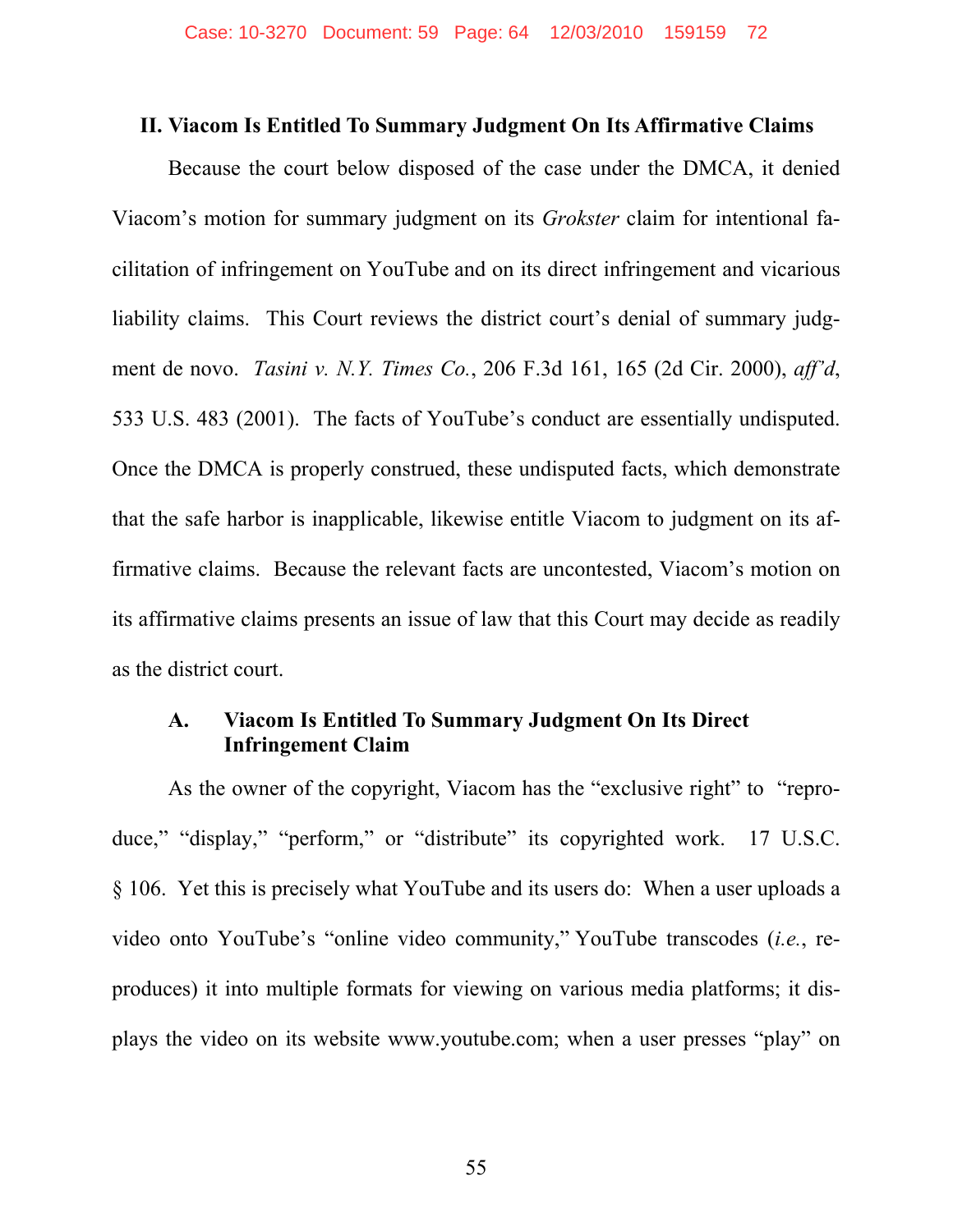#### Case: 10-3270 Document: 59 Page: 65 12/03/2010 159159 72

YouTube's embedded video player, the player performs the video; and, when it suits YouTube, YouTube distributes the video to third parties.

This all is perfectly legal when a user uploads videos he or she created. But YouTube takes these actions with respect to copyrighted videos to which it has no rights. Accordingly, YouTube does not merely enable its users to infringe; it also engages in widespread copyright infringement itself. When a user submits a video to YouTube, YouTube makes a copy of the video in its original format, as well as one or more additional copies during the upload process in a different format called Flash so that the video can be viewed by the public. JAI-330. As You-Tube's longest-employed engineer testified, "[t]he system performed . . . the replication as a course of its normal operation, . . . uninstructed by the user." JAI-331 (alteration in original). YouTube also makes and sends "a replica" of particularly popular videos to a "content distribution partner to facilitate timely streaming to all users." *Id*. And, YouTube performs the infringing videos by streaming them on demand to the computers of millions of users. *Id*.

These acts of unauthorized reproduction, display, performance, and distribution constitute direct copyright infringement. 17 U.S.C. § 106. Indeed, YouTube's Terms of Service state its intention to engage in precisely these acts, as they provide that the user "grant[s] YouTube a worldwide, non-exclusive, royalty-free, sublicenseable and transferable license to use, reproduce, distribute, prepare de-

56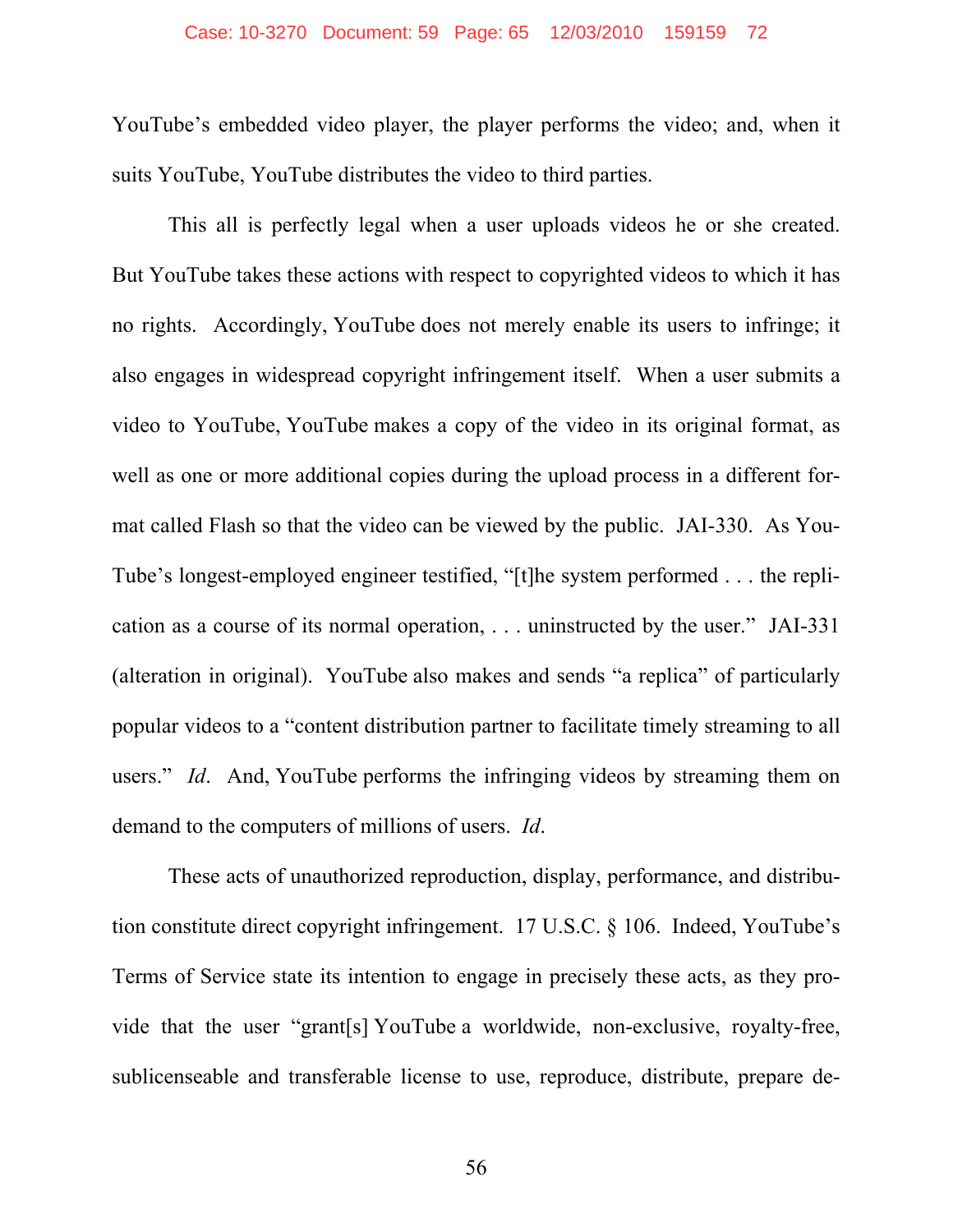rivative works of, display, and perform" each uploaded video. JAI-336 (alterations in original). These undisputed facts indicate that YouTube is an "active participant[] in the process of copyright infringement." *USENET.com*, 633 F. Supp. 2d at 148 (internal quotation marks omitted). Accordingly, YouTube's actions amply satisfy the "volitional conduct" standard this Court has imposed on direct infringement claims. *See Cartoon Network LP v. CSC Holdings, Inc.*, 536 F.3d 121, 130-31 (2d Cir. 2008), *cert. denied*, 129 S. Ct. 985 (2009); *cf. Religious Tech. Ctr. v. Netcom On-Line Commc'n Servs., Inc.*, 907 F. Supp. 1361, 1368-69 (N.D. Cal. 1995). As such, Viacom is entitled to summary judgment on its direct infringement claim.

### **B. Viacom Is Entitled To Summary Judgment On Its** *Grokster*  **Claim For Intentional Facilitation Of Infringement**

*Grokster* liability is predicated on the intentional facilitation of infringement. A *Grokster* claim requires (1) intent to bring about infringement; (2) distribution of a device or offering of a service suitable for infringing use; and (3) evidence of actual infringement by users of the device or service. 545 U.S. at 940. No one contests that the second and third elements are met in this case: Defendants offered the YouTube service which is suitable for infringing use, and actual infringement in fact occurred on YouTube on a massive scale. Hence, as in many *Grokster* cases, YouTube could conceivably dispute only the first element: whether Defendants *intended* to bring about this infringement by operating YouTube. *See, e.g.*,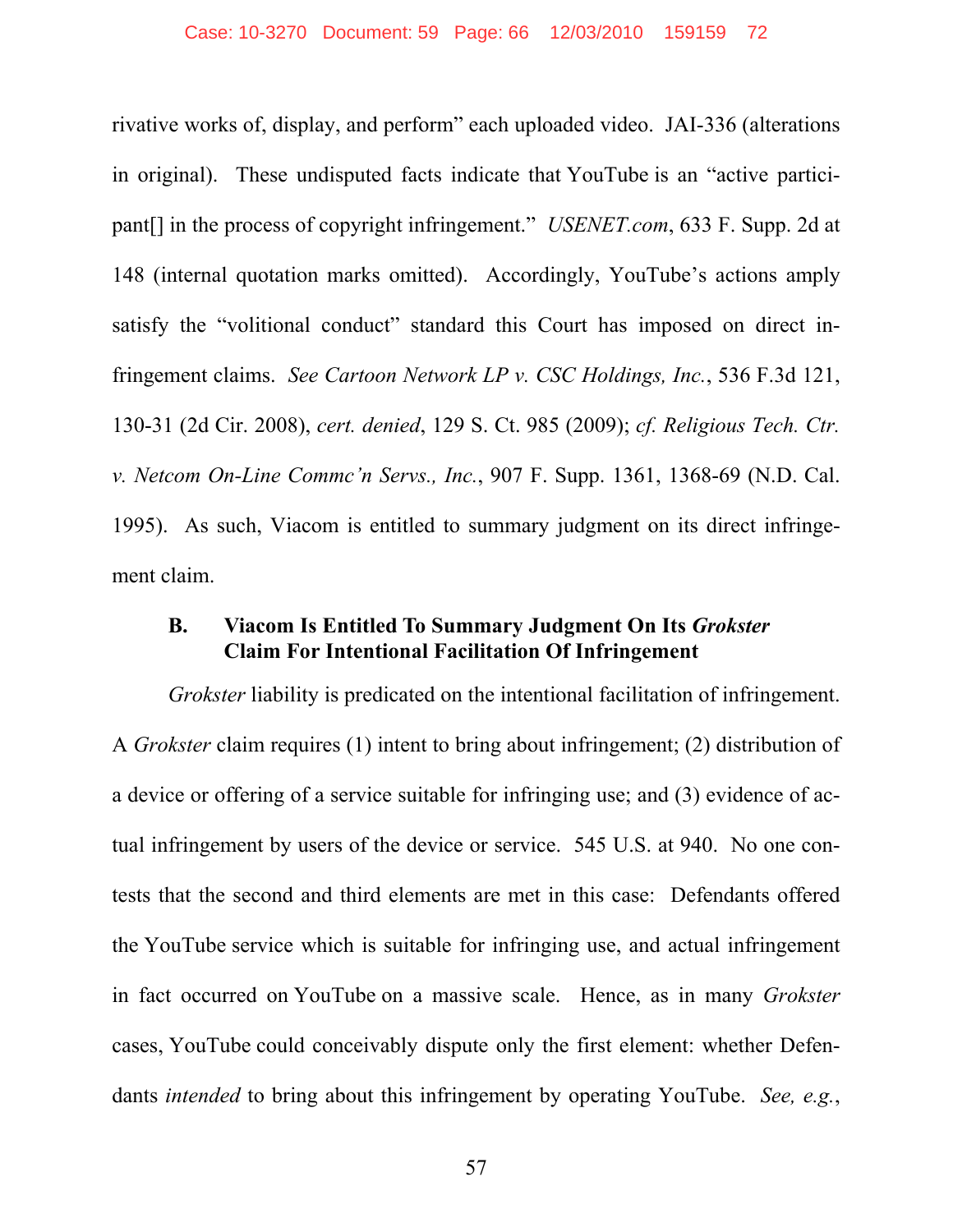*Metro-Goldwyn-Mayer Studios, Inc. v. Grokster, Ltd.*, 454 F. Supp. 2d 966, 985 (C.D. Cal. 2006); *Lime Group*, 715 F. Supp. 2d at 509.

Though intent is a question of fact ordinarily ill-suited for summary judgment, "[t]he summary judgment rule would be rendered sterile . . . if the mere incantation of intent or state of mind would operate as a talisman to defeat an otherwise valid motion." *Meiri v. Dacon*, 759 F.2d 989, 998 (2d Cir. 1985). "Indeed, the Supreme Court in *Grokster* all but explicitly instructed the district court to grant the plaintiffs' summary judgment motion, even where the central issue in an inducement claim is the defendant's intent to induce or foster infringement." *USENET.com*, 633 F. Supp. 2d at 154. Numerous courts, including two in this circuit, have entered summary judgment finding *Grokster* intent based on voluminous summary judgment records like that here. *See Lime Group*, 715 F. Supp. 2d at 508 (holding that plaintiffs were entitled to summary judgment because "[t]he evidence establishes that [defendant] . . . intentionally encouraged direct infringement"); *see also USENET.com*, 633 F. Supp. 2d at 150-54; *Fung*, 2009 WL 6355911, at \*19; *Grokster*, 454 F. Supp. 2d at 992. Token assertions by Defendants that they did not intend to induce infringement cannot overcome this evidence. *See USENET.com*, 633 F. Supp. 2d at 154 ("Defendants have submitted testimony denying wrongful intent; yet, the facts speak for themselves, and paint a clear picture of Defendants' intent to foster infringement by their users").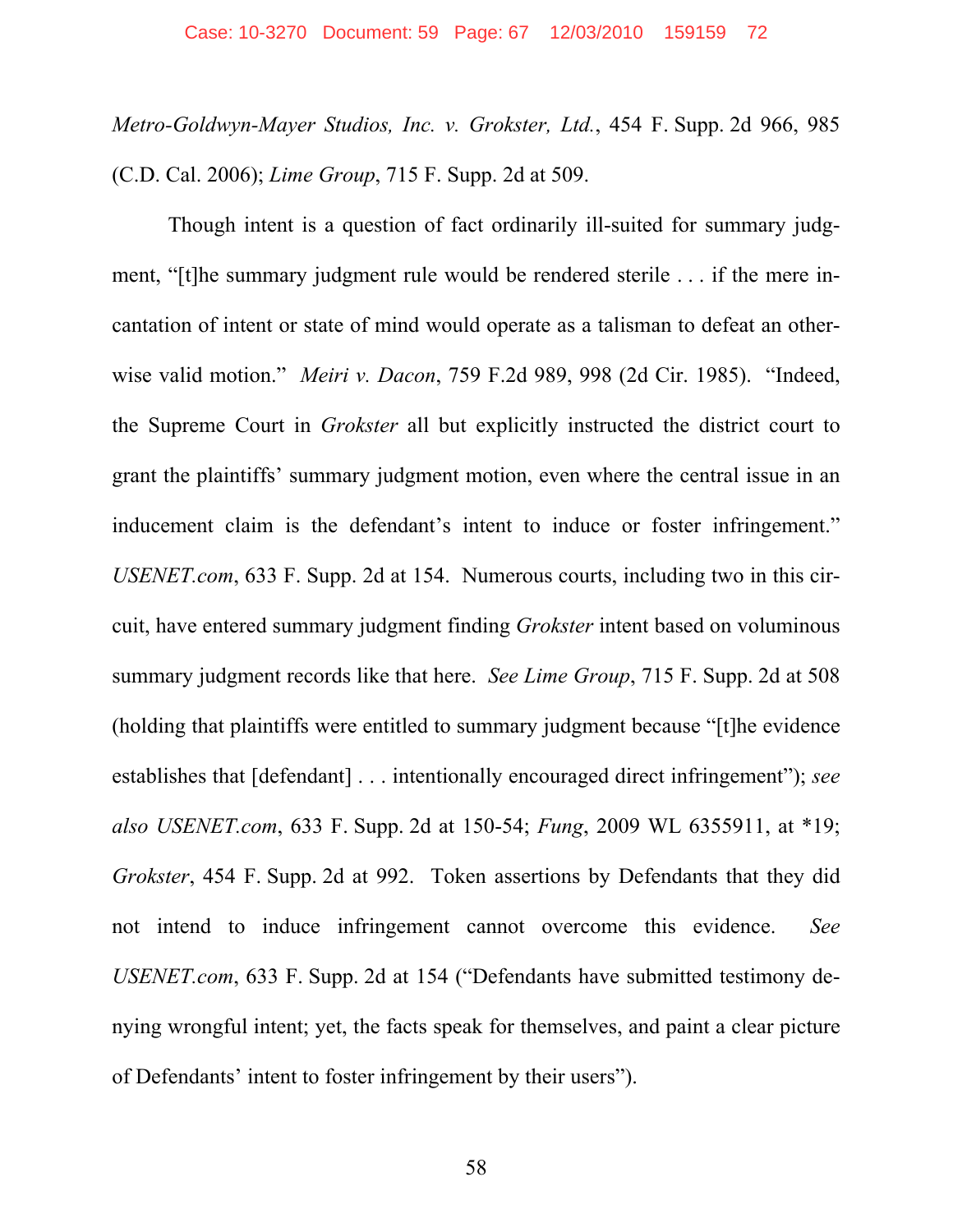Undisputed evidence demonstrates that YouTube intended to further infringement. YouTube's founders were well aware from their prior experience with PayPal that a payout in the hundreds of millions or even billions of dollars could result from rapid user growth. As a result, one of YouTube's founders urged his colleagues to "concentrate all of our efforts in building up our numbers as aggressively as we can through whatever tactics, however evil." JAI-832. YouTube then abandoned or declined to undertake reasonably available means of identifying and preventing infringement—*e.g.*, community flagging and fingerprint filtering precisely because copyrighted material was a "major lure" for its users, JAII-634, conduct that the Supreme Court considered "particularly notable" evidence of unlawful purpose in *Grokster*. 545 U.S. at 939. *Grokster* also highlighted the defendants' significant financial incentive to encourage infringement—an incentive obviously present here. *Id.* at 939-40. And, YouTube intentionally indexed copyrighted material to which it knew it lacked any rights and displayed it as thumbnails when users viewed related videos, directly encouraging those users to engage in further infringing activity.6

 $\overline{a}$ 

<sup>6</sup> *Grokster* specifically refutes that inducement liability requires communication of an express pro-infringement message to users. 545 U.S. at 938; *see also Grokster*, 454 F. Supp. 2d at 984.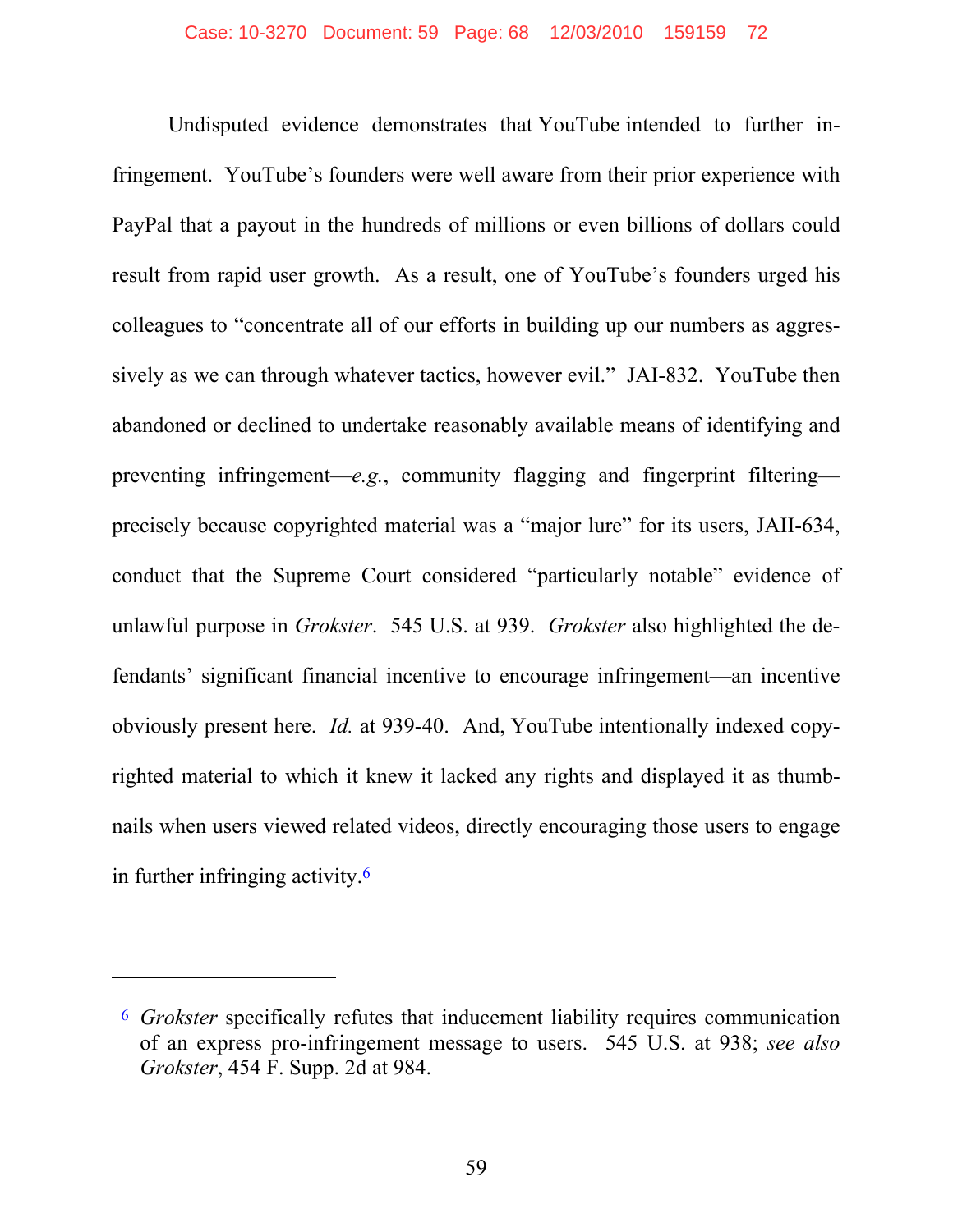Finally, although the district court assigned significance to Defendants' assertions that YouTube does not "exist[] solely to provide the site and facilities for copyright infringement," the existence of noninfringing material on YouTube does not alter the liability inquiry. In *Grokster*, the lower courts had found that the peerto-peer services were immune from liability because they had "substantial noninfringing uses." In reversing, the Supreme Court did not disturb the finding of substantial noninfringing uses and assumed it was correct, holding instead that the existence of such substantial noninfringing uses is *not* a defense to intentional facilitation of copyright infringement. *Grokster*, 545 U.S. at 931-34.7

# **C. Viacom Is Entitled To Summary Judgment On Its Vicarious Liability Claim**

Viacom is also entitled to summary judgment on its vicarious liability claim. As set forth above, vicarious liability, like the safe harbor exclusion of Section 512(c)(1)(B), applies when the defendant "has the right and ability to supervise the infringing activity and also has a direct financial interest in such activities," even if he has no actual knowledge of the infringement. *Gershwin Publ'g Corp. v. Columbia Artists Mgmt., Inc.*, 443 F.2d 1159, 1162 (2d Cir. 1971); *see also Fonovisa*,

 $\overline{a}$ 

<sup>7</sup> In any event, as in *Grokster*, during the relevant time period, the legitimate uses of YouTube's technology were dwarfed by the forbidden ones. *See Grokster*, 454 F. Supp. 2d at 985; JAII-47 ("probably 75-80% of our views come from copyrighted material").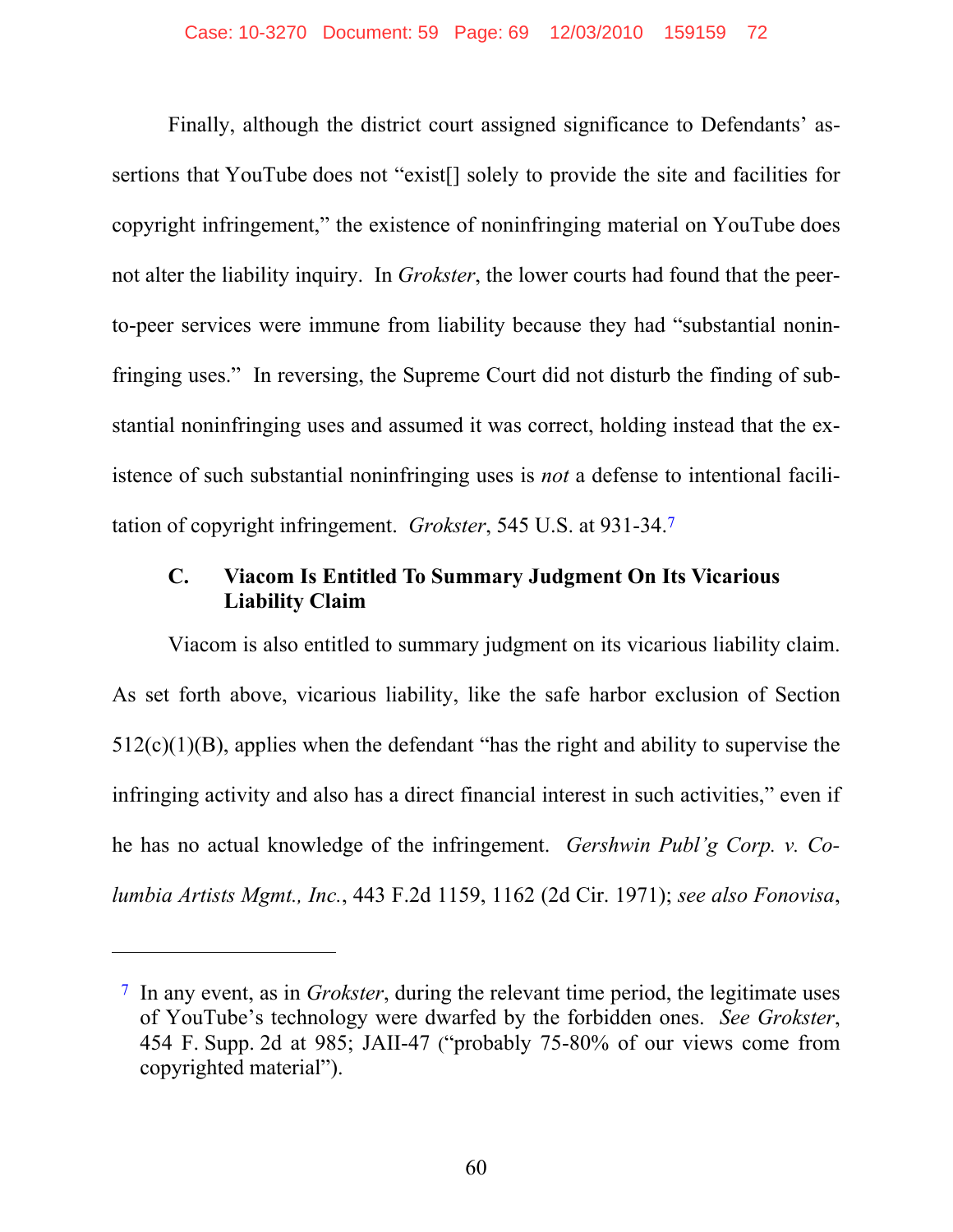76 F.3d at 261-64. For the same reasons YouTube is excluded from the safe harbor by Section 512(c)(1)(B), it is vicariously liable for its users' infringement.

### **CONCLUSION**

YouTube indisputably was aware of massive infringement. If it wished to remain in the safe harbor, it was obligated to take reasonable steps (no heroic acts required) to prevent further infringement. YouTube had at its disposal its community flagging feature and Audible Magic's filtering software, but rather than use these tools to curtail the rampant infringement it had fostered, it disabled flagging and withheld filtering, "welcomed" the infringement and sought to *grow* it and profit from it. The DMCA was not intended to reward this type of conduct. It is Viacom not YouTube that is entitled to summary judgment. The judgment of the district court should be reversed.

DATED: December 3, 2010 Respectfully submitted,

Paul M. Smith William M. Hohengarten Scott B. Wilkens Matthew S. Hellman JENNER & BLOCK LLP 1099 New York Avenue, NW Washington, DC 20001 (202) 639-6000

Susan J. Kohlmann JENNER & BLOCK LLP 919 Third Avenue New York, NY 10022 (212) 891-1600

/s/ Theodore B. Olson

Theodore B. Olson Matthew D. McGill GIBSON, DUNN & CRUTCHER LLP 1050 Connecticut Avenue, NW Washington, DC 20036 (202) 955-8500

Stuart J. Baskin SHEARMAN & STERLING LLP 599 Lexington Avenue New York, NY 10022 (212) 848-4000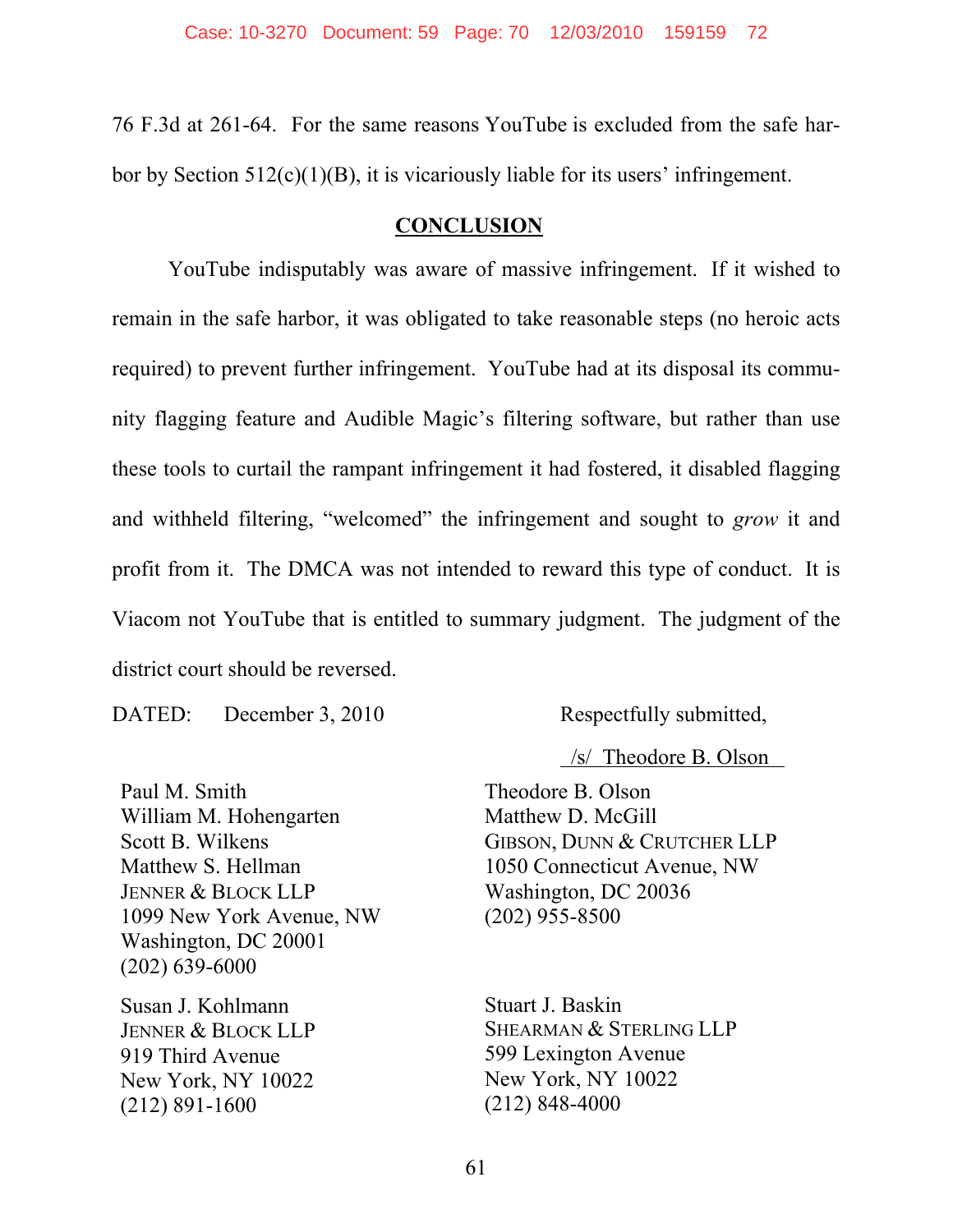**Federal Rules of Appellate Procedure Form 6. Certificate of Compliance With Rule 32(a)** 

Certificate of Compliance With Type-Volume Limitation, Typeface Requirements and Type Style Requirements

- 1. This brief complies with the type-volume limitation of Fed. R. App. P.  $32(a)(7)(B)$  because:
	- $X$  this brief contains 13,880 words, excluding the parts of the brief exempted by Fed. R. App. P.  $32(a)(7)(B)(iii)$ , *or*

 this brief uses a monospaced typeface and contains [*state the number of*] lines of text, excluding the parts of the brief ex empted by Fed. R. App. P.  $32(a)(7)(B)(iii)$ .

- 2. This brief complies with the typeface requirements of Fed. R. App. P.  $32(a)(5)$  and the type style requirements of Fed. R. App. P.  $32(a)(6)$  because:
	- X this brief has been prepared in a proportionally spaced typeface using **Microsoft Word 2003** in **14 point Times New Roman**, *or*

 this brief has been prepared in a monospaced typeface using [*state name and version of word processing program*] with [*state number of characters per inch and name of type style*].

- (s) /s/ Theodore B. Olson
- Attorney for Plaintiffs-Appellants
- Dated: December 3, 2010